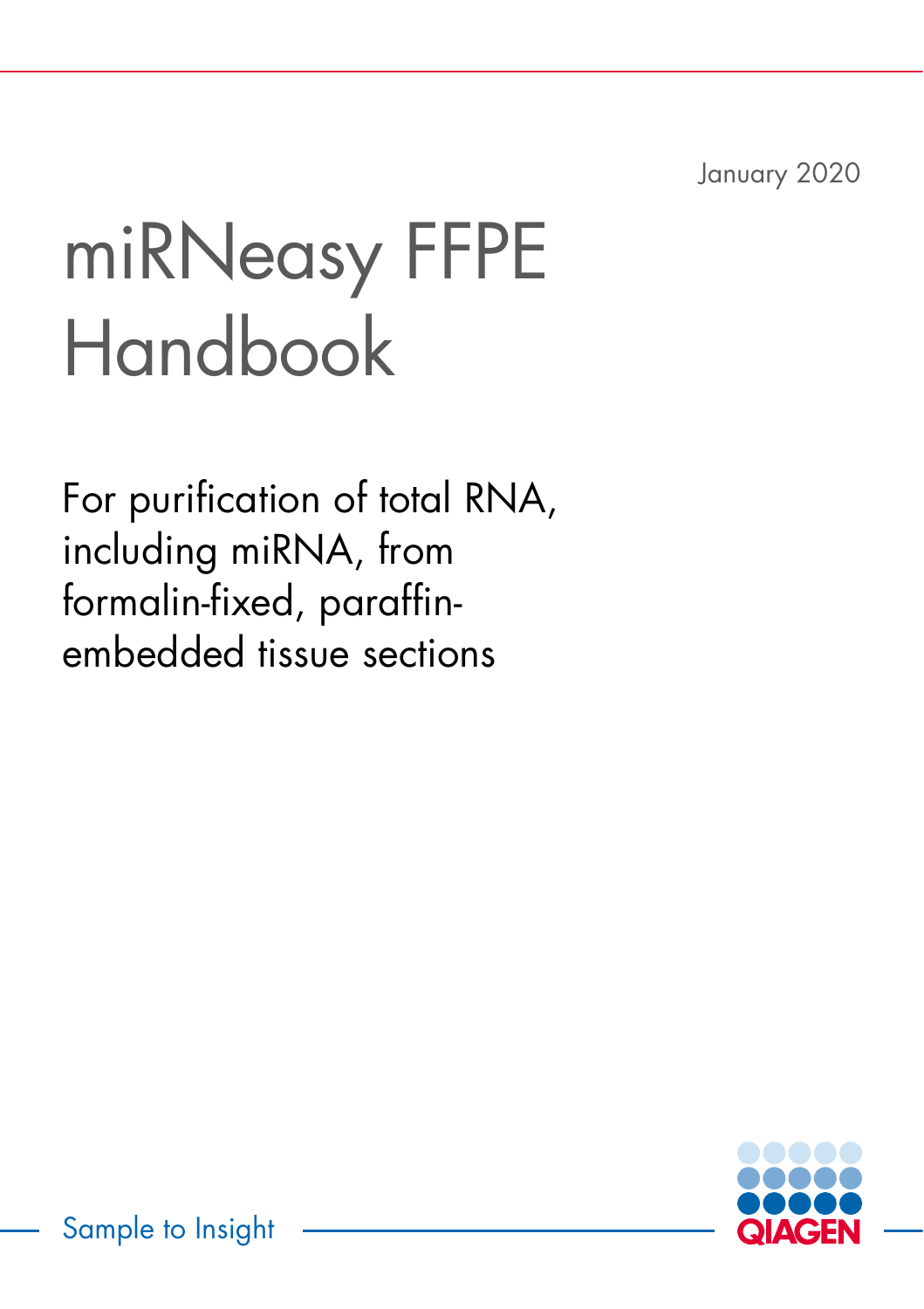# Contents

| Protocol: Purification of Total RNA, Including miRNA, from FFPE Tissue Sections  15               |  |
|---------------------------------------------------------------------------------------------------|--|
| Protocol: Purification of Total RNA, Including miRNA, from Microdissected FFPE Tissue Sections 20 |  |
|                                                                                                   |  |
|                                                                                                   |  |
|                                                                                                   |  |
| Appendix C: Storage, Quantification and Determination of Quality of RNA  37                       |  |
|                                                                                                   |  |
|                                                                                                   |  |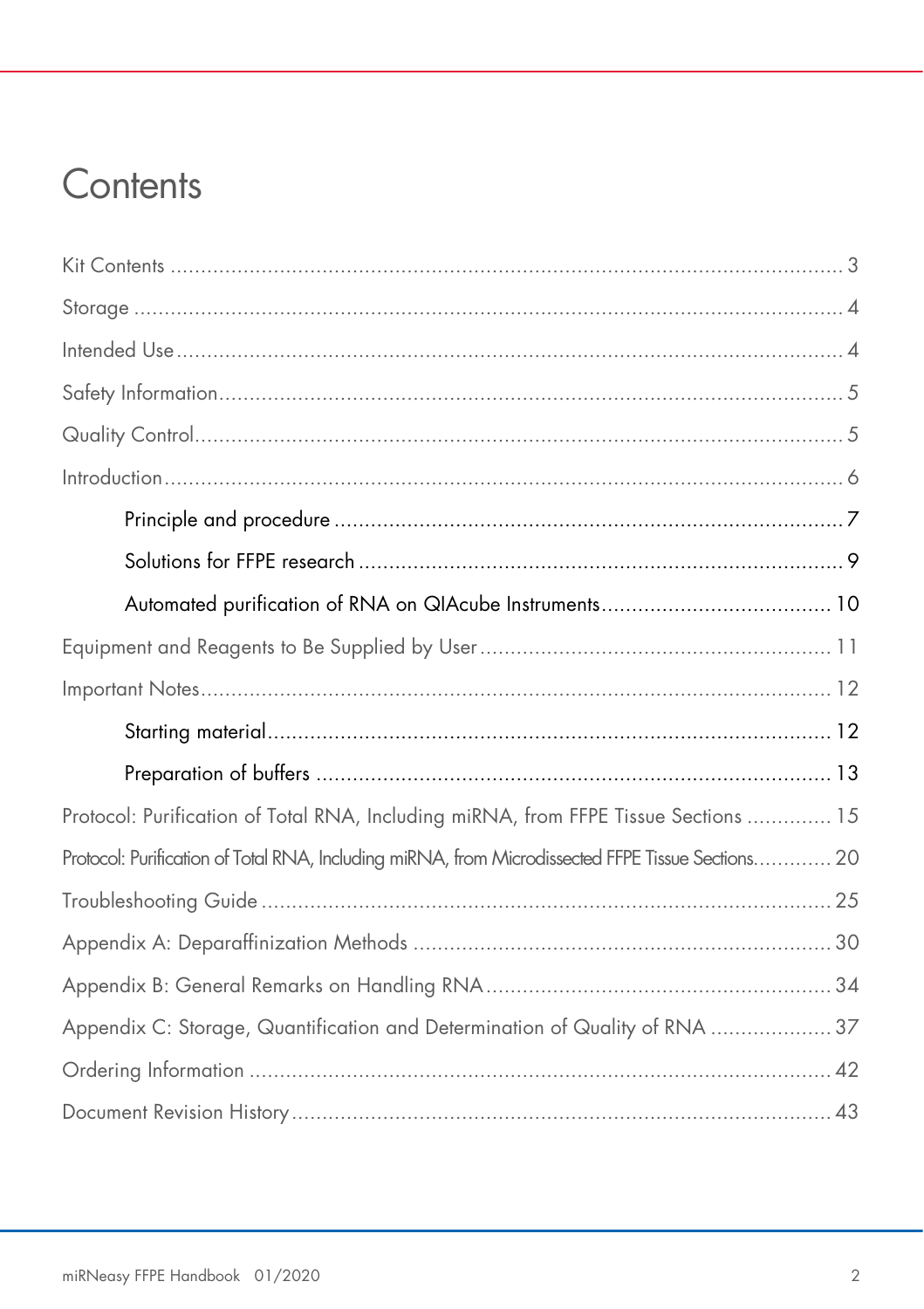# Kit Contents

| miRNeasy FFPE Kit                                                      | (50)            |
|------------------------------------------------------------------------|-----------------|
| Catalog no.                                                            | 217504          |
| No. of preps                                                           | 50              |
| RNeasy® MinElute® Spin Columns (pink) (each in a 2 ml Collection Tube) | 50              |
| Collection Tubes (1.5 ml)                                              | 50              |
| Collection Tubes (2 ml)                                                | 50              |
| Buffer RBC*                                                            | 45 ml           |
| <b>Buffer PKD</b>                                                      | 15 <sub>m</sub> |
| Proteinase K                                                           | $1.25$ ml       |
| RNase-Free DNase I (lyophilized)                                       | 1500 units      |
| RNase-Free Water (for use with RNase-Free DNase I)                     | $1.5$ m         |
| DNase Booster Buffer                                                   | $2 \mathrm{ml}$ |
| Buffer RPE <sup>†</sup> (concentrate)                                  | 11 ml           |
| RNase-Free Water                                                       | 10 <sub>m</sub> |
| Quick-Start Protocol                                                   | $\overline{2}$  |

\* Contains a guanidine salt. Not compatible with disinfectants containing bleach. See page 5 for safety information.

 $^\dagger$  Before using for the first time, add 4 volumes of ethanol (96–100%) as indicated on the bottle, and described on page 14, to obtain a working solution.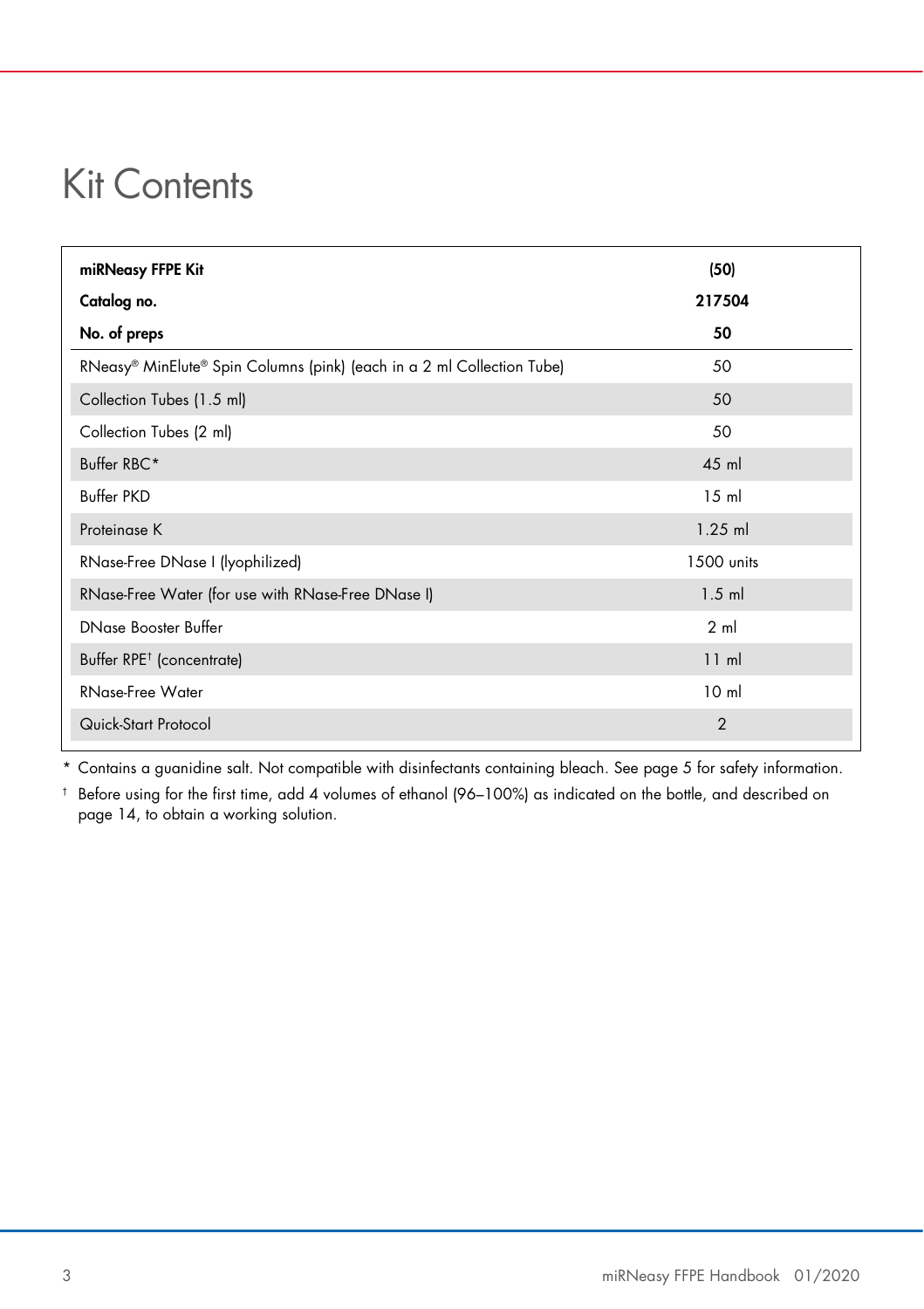# Storage

RNase-Free DNase I and RNeasy MinElute spin columns should be immediately stored at  $2-8^{\circ}$ C upon arrival. The buffers can be stored at room temperature (15–25 $^{\circ}$ C). Under these conditions, the kit components can be kept for at least 9 months without any reduction in performance, if not otherwise stated on the label.

Proteinase K is supplied in a specially formulated storage buffer and is stable for at least 1 year after delivery when stored at room temperature (15–25°C). If longer storage is required or if ambient temperatures often exceed 25°C, we recommend storage at 2–8°C.

# Intended Use

The miRNeasy FFPE Kit is intended for molecular biology applications. This product is not intended for the diagnosis, prevention or treatment of a disease.

QIAcube® Connect is designed to perform fully automated purification of nucleic acids and proteins in molecular biology applications. The system is intended for use by professional users trained in molecular biological techniques and the operation of QIAcube Connect.

All due care and attention should be exercised in the handling of the products. We recommend all users of QIAGEN® products to adhere to the NIH guidelines that have been developed for recombinant DNA experiments, or to other applicable guidelines.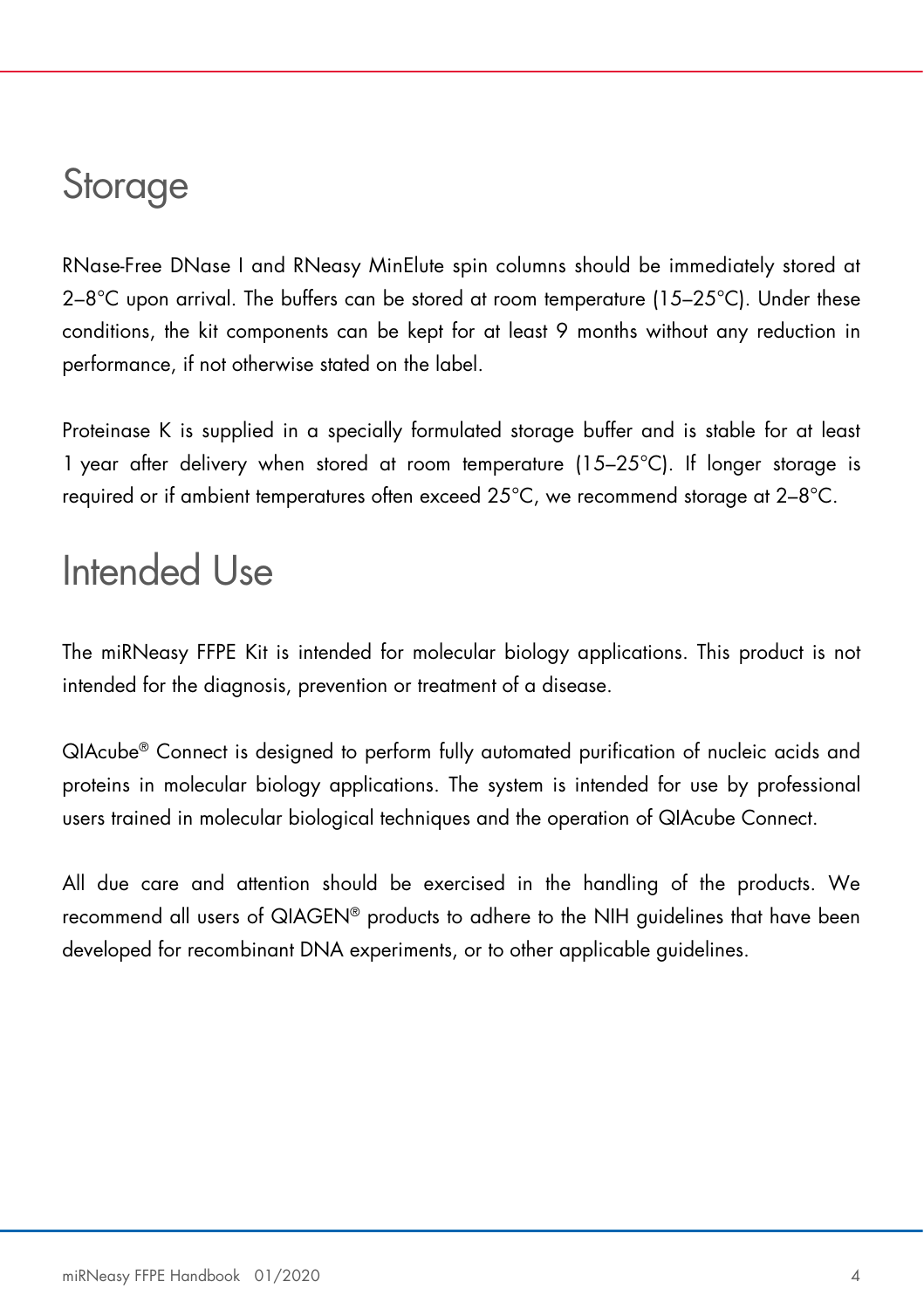# Safety Information

When working with chemicals, always wear a suitable lab coat, disposable gloves and protective goggles. For more information, please consult the appropriate safety data sheets (SDSs). These are available online in convenient and compact PDF format at www.qiagen.com/safety where you can find, view and print the SDS for each QIAGEN kit and kit component.

#### **CAUTION**



DO NOT add bleach or acidic solutions directly to the sample preparation waste

Buffer RBC contains guanidine hydrochloride which can form highly reactive compounds when combined with bleach. If liquid containing this buffer is spilt, clean with suitable laboratory detergent and water. If the spilt liquid contains potentially infectious agents, clean the affected area first with laboratory detergent and water, and then with 1% (v/v) sodium hypochlorite.

# Quality Control

In accordance with QIAGEN's ISO-certified Quality Management System, each lot of miRNeasy FFPE Kits is tested against predetermined specifications to ensure consistent product quality.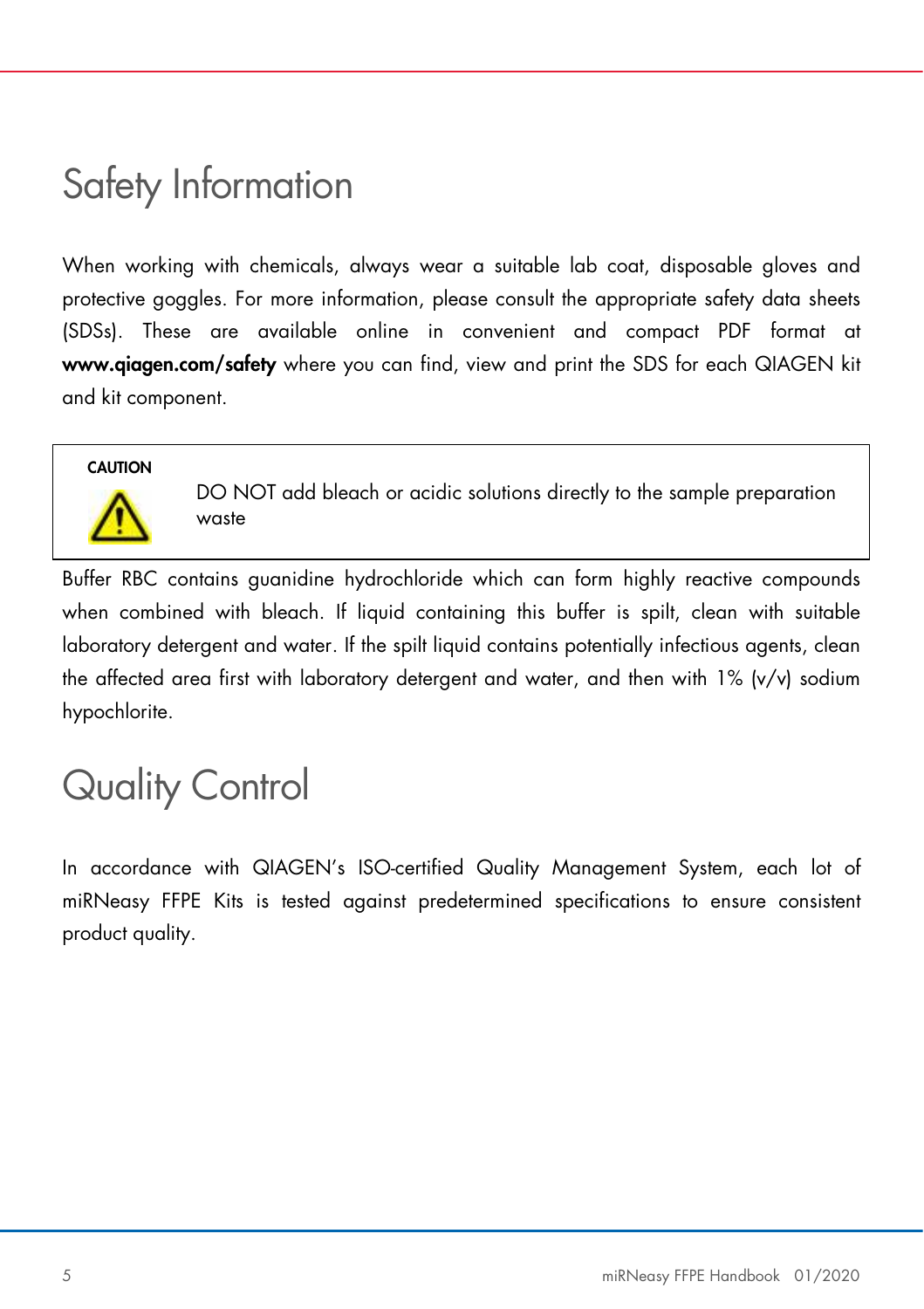### Introduction

The miRNeasy FFPE Kit is specially designed for purification of total RNA, including miRNA, from formalin-fixed, paraffin-embedded (FFPE) tissue sections. By isolating RNA molecules longer than approximately 18 nucleotides, the kit provides recovery of usable RNA fragments, including miRNA and other small RNA, for applications, such as RT-PCR.

Due to fixation and embedding conditions, nucleic acids in FFPE samples are usually heavily fragmented and chemically modified by formaldehyde. Therefore, nucleic acids isolated from FFPE samples are often of a lower molecular weight than those obtained from fresh or frozen samples. The degree of fragmentation depends on the type and age of the sample and on the conditions for fixation, embedding and storage of the sample. Although formaldehyde modification cannot be detected in standard quality control assays, such as gel electrophoresis or lab-on-a-chip analysis, it does strongly interfere with enzymatic analyses.

While the miRNeasy FFPE Kit is optimized to reverse as much formaldehyde modification as possible without further RNA degradation, nucleic acids purified from FFPE samples should not be used in downstream applications that require full-length RNA. Some applications may require modifications to allow the use of fragmented RNA (e.g., designing small amplicons for RT PCR). For cDNA synthesis, either random or gene-specific primers should be used instead of oligo-dT primers.

Staining of FFPE sections may also impair RNA quality and performance in downstream applications. This is especially true for many immunohistochemical staining protocols. However, cresyl violet staining has been shown to have minimal impact on performance in downstream real-time RT-PCR analysis, and is recommended if staining of sections prior to RNA purification is necessary.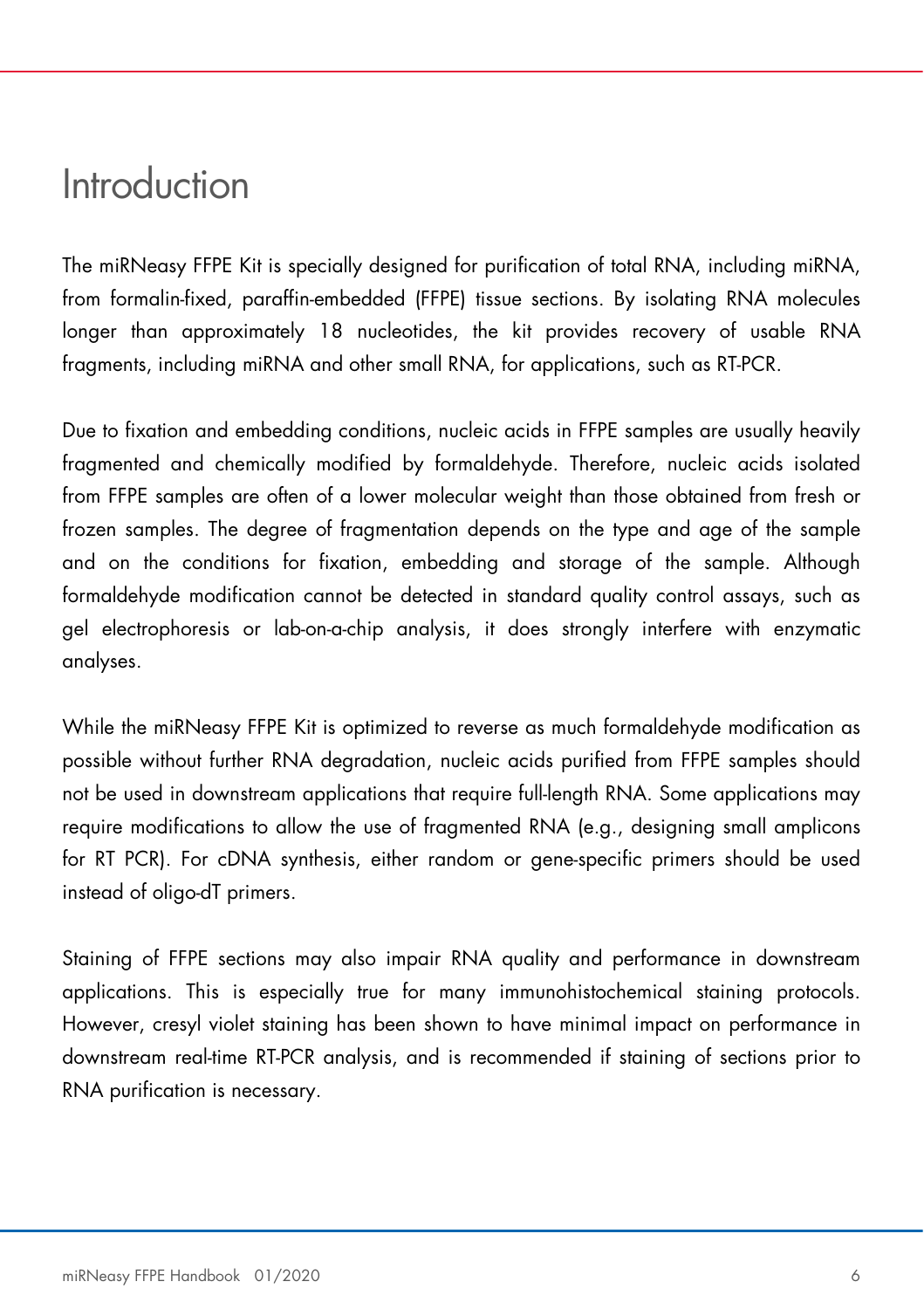### Principle and procedure

The miRNeasy FFPE procedure uses well-established RNeasy technology for RNA purification. Specially optimized lysis conditions allow total RNA to be effectively purified from FFPE tissue sections. The DNase digestion step efficiently removes DNA contamination, including highly fragmented molecules.

Firstly, all paraffin is removed from freshly cut FFPE tissue sections by treating with Deparaffinization Solution or using an alternative deparaffinization method. Next, samples are incubated in an optimized lysis buffer, which contains proteinase K, to release RNA from the sections. A short incubation at a higher temperature partially reverses formalin crosslinking of the released nucleic acids, improving RNA yield and quality as well as RNA performance in downstream enzymatic assays. This is followed by a DNase treatment that is optimized to eliminate all genomic DNA, including very small DNA fragments that are often present in FFPE samples after prolonged formalin fixation and/or long storage times. Next, the lysate is mixed with Buffer RBC. Ethanol is added to provide appropriate binding conditions for RNA, and the sample is then applied to an RNeasy MinElute spin column, where the total RNA, including miRNA, binds to the membrane and contaminants are efficiently washed away. Total RNA including miRNA is then eluted in a minimum of 14 µl of RNase-free water.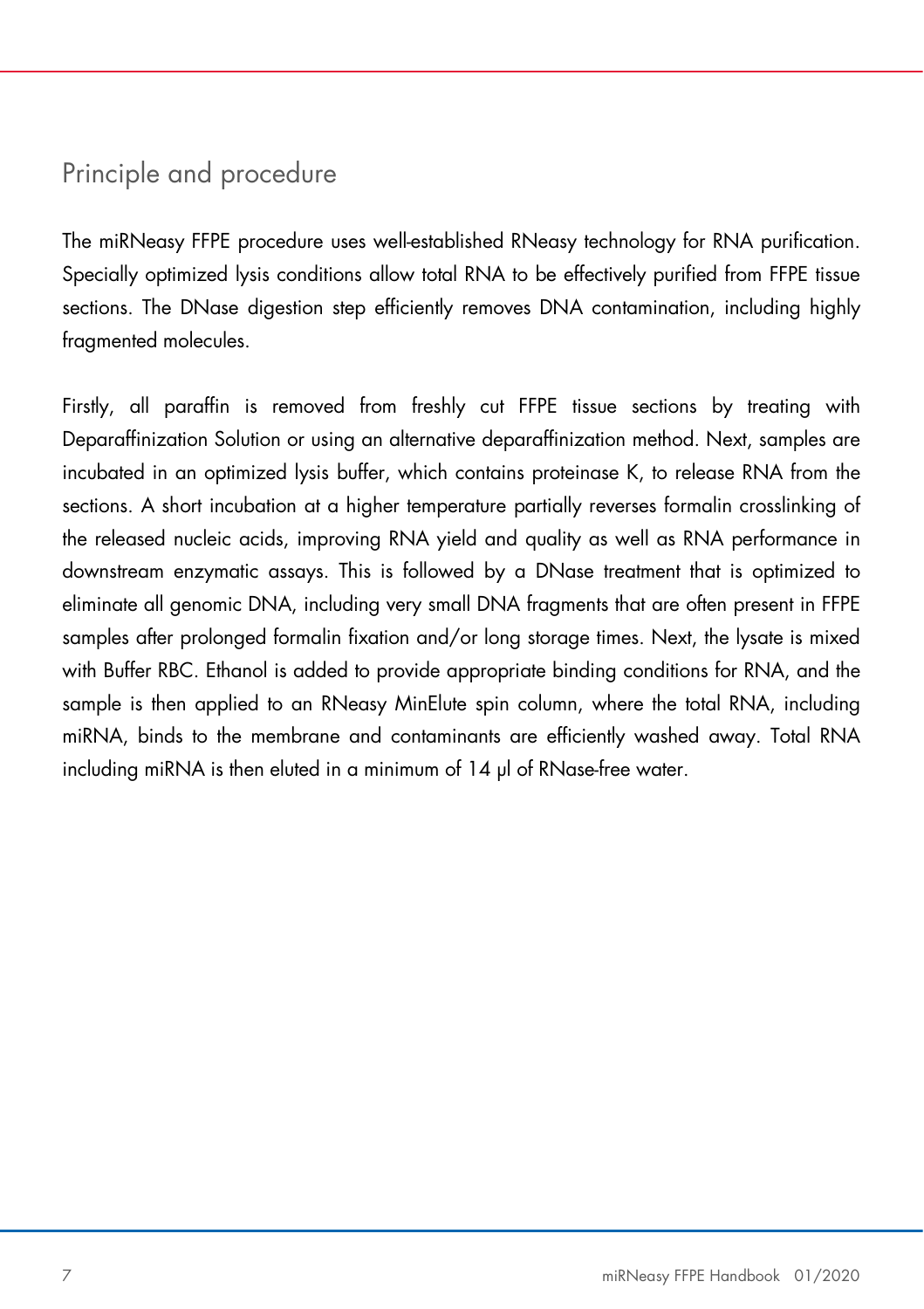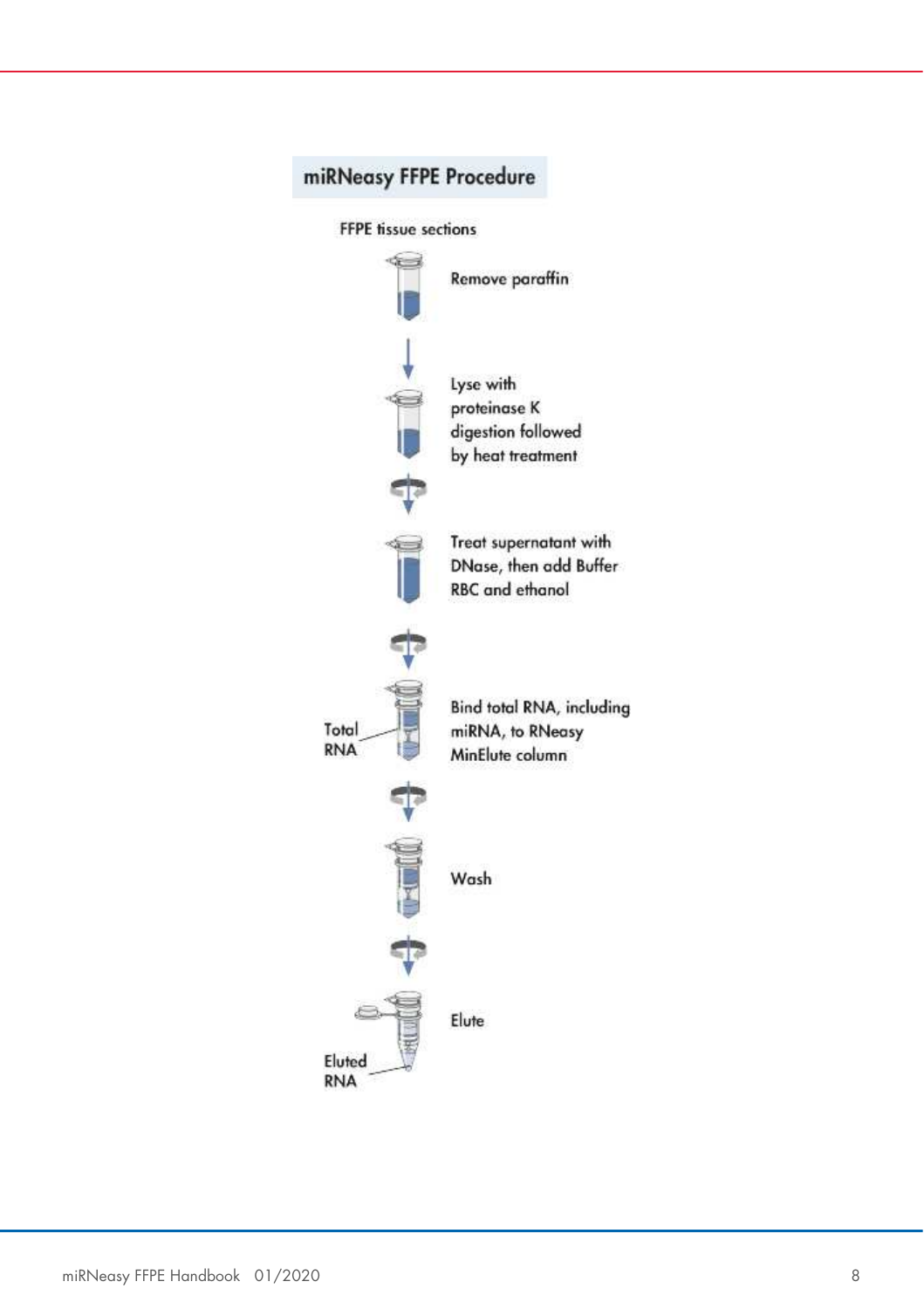### Solutions for FFPE research

QIAGEN's dedicated products for FFPE samples enable easy deparaffinization and efficient recovery of DNA, RNA, miRNA and protein (see "Ordering Information", page 42). Automation of FFPE sample prep can be performed using QIAcube Connect (see "Automated purification of RNA on QIAcube Instruments", page 10). Solutions for reliable downstream analysis include dedicated chemistry for PCR amplification of small fragments.

#### QIAGEN's comprehensive FFPE portfolio provides:

- Maximum data output with minimum sample consumption
- Prep technologies that reverse crosslinks for higher yields
- DNA, RNA and protein purification without further compromising analyte integrity
- Optimized chemistries for analysis of lower quality FFPE analytes
- **FFPE research data you can trust**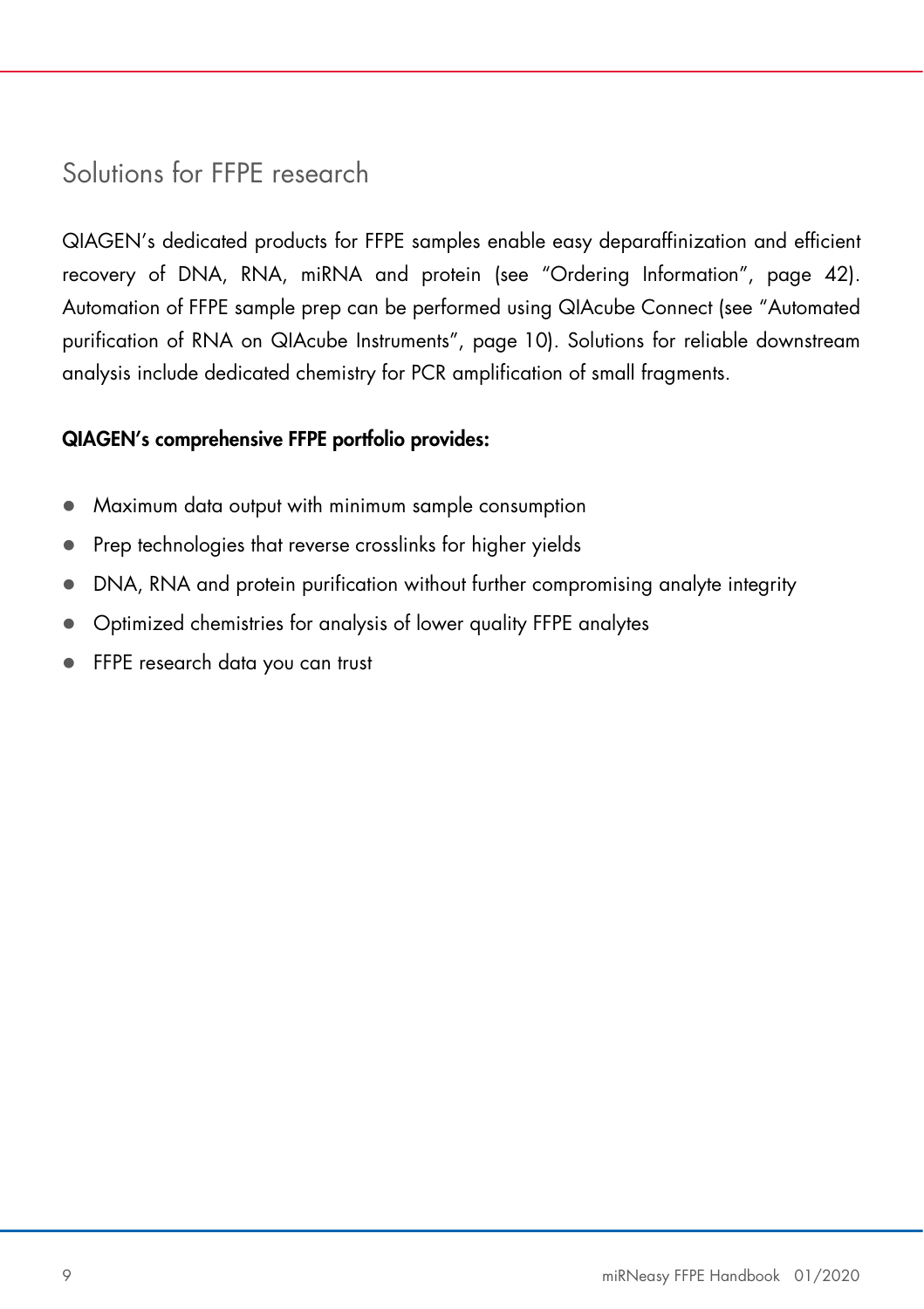### Automated purification of RNA on QIAcube Instruments

Purification of RNA, including miRNA, can be fully automated on QIAcube Connect or the classic QIAcube. The innovative QIAcube instruments use advanced technology to process QIAGEN spin columns, enabling seamless integration of automated, low-throughput sample prep into your laboratory workflow. Sample preparation using QIAcube instruments follows the same steps as the manual procedure (i.e., lyse, bind, wash and elute), enabling you to continue using the miRNeasy FFPE Kit for purification of high-quality miRNA.

QIAcube instruments are preinstalled with protocols for purification of plasmid DNA, genomic DNA, RNA, viral nucleic acids and proteins, plus DNA and RNA cleanup. The range of protocols available is continually expanding, and additional QIAGEN protocols can be downloaded free of charge at www.qiagen.com/qiacubeprotocols.



QIAcube Connect.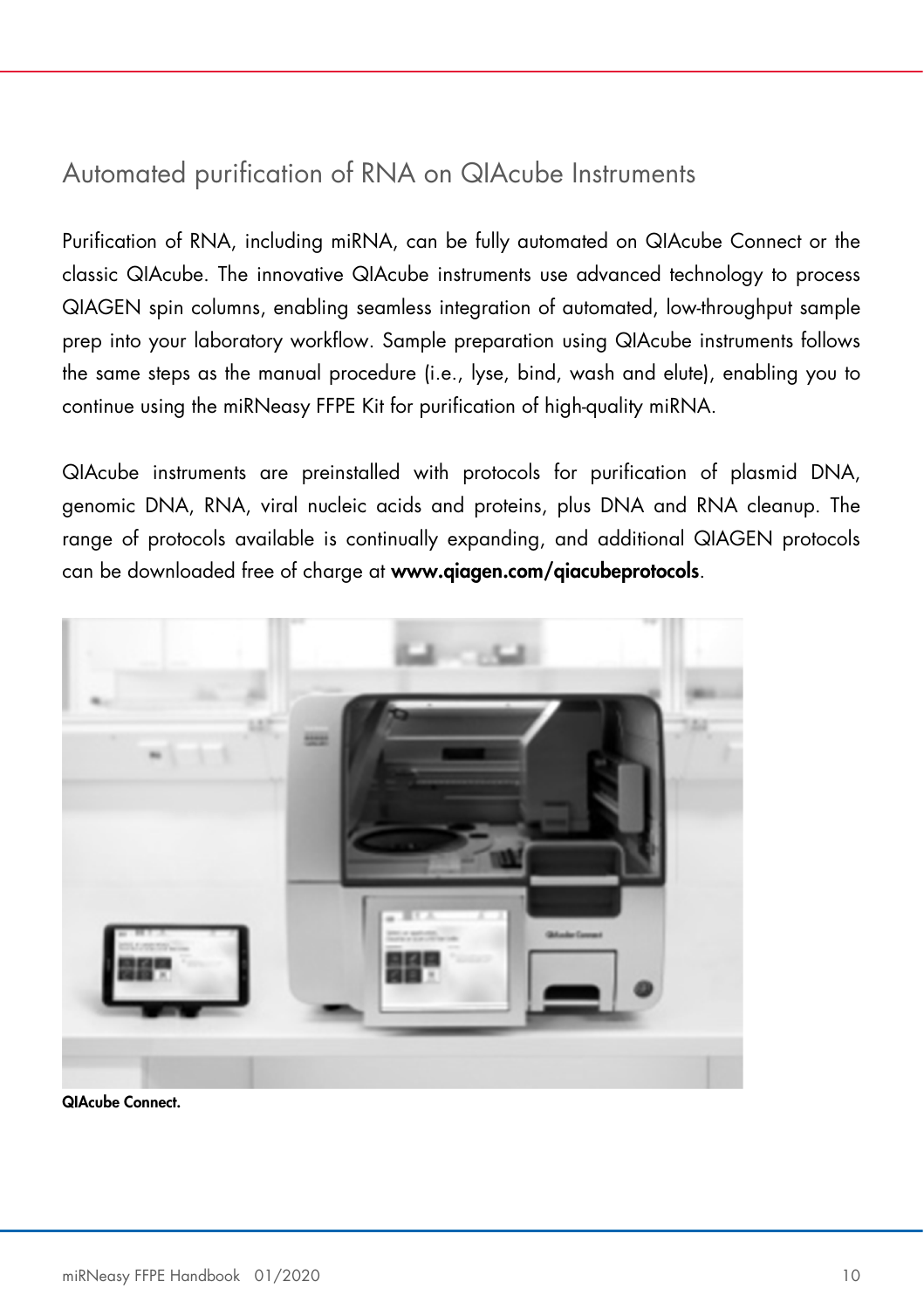# Equipment and Reagents to Be Supplied by User

When working with chemicals, always wear a suitable lab coat, disposable gloves and protective goggles. For more information, consult the appropriate safety data sheets (SDSs), available from the product supplier.

- Sterile, RNase-free pipet tips
- 1.5 ml or 2 ml centrifuge tubes
- Microcentrifuge (with rotor for 2 ml tubes)
- Vortexer
- 100% ethanol\*
- For deparaffinization of FFPE tissue sections: Deparaffinization Solution (cat. no. 19093) or alternative reagent (e.g., heptane, xylene, limonene, CitriSolv). For further details, see Appendix A, page 30.
- Disposable gloves
- Heating block or water bath capable of incubation at 80°C

\* Do not use denatured alcohol, which contains other substances, such as methanol or methylethylketone.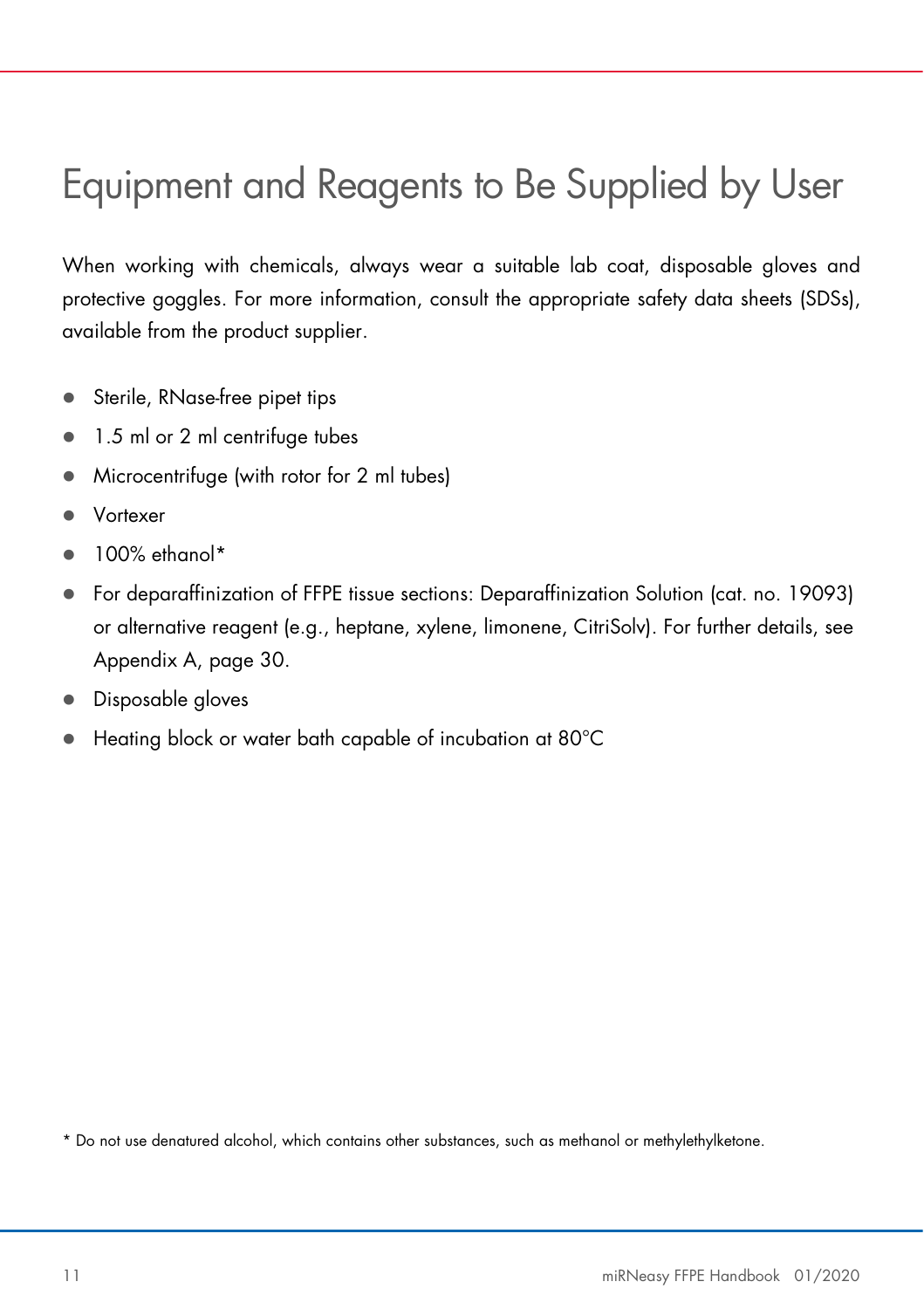# Important Notes

### Starting material

Standard formalin-fixation and paraffin-embedding procedures always result in significant fragmentation and crosslinking of nucleic acids. To limit the extent of nucleic acid fragmentation and crosslinking, be sure to:

- Use tissue samples less than 5 mm thick to allow complete penetration by formalin
- $\bullet$  Fixate tissue samples in 4–10% neutral-buffered formalin as quickly as possible after surgical removal
- Use a maximum fixation time of 24 hours (longer fixation times lead to over-fixation and more severe nucleic acid fragmentation, resulting in poor performance in downstream assays)
- Thoroughly dehydrate samples prior to embedding
- Use low-melting paraffin for embedding

The starting material for RNA purification should be freshly cut sections of FFPE tissue, each with a thickness of up to 20 µm. Thicker sections may result in lower nucleic acid yields, even after prolonged incubation with proteinase K. Up to 4 sections, each with a thickness of up to 10 µm and a surface area of up to 250 mm<sup>2</sup> , can be combined in one preparation. More than 4 sections can be combined if the total sum of the thickness of the sections is 40 µm or less (e.g., eight 5 µm thick sections), or if less than 30% of the surface area consists of tissue and the excess paraffin is removed using a scalpel prior to starting the protocol.

For tissues with particularly high DNA content, such as thymus, we recommend using fewer sections per preparation to avoid DNA contamination of the purified RNA.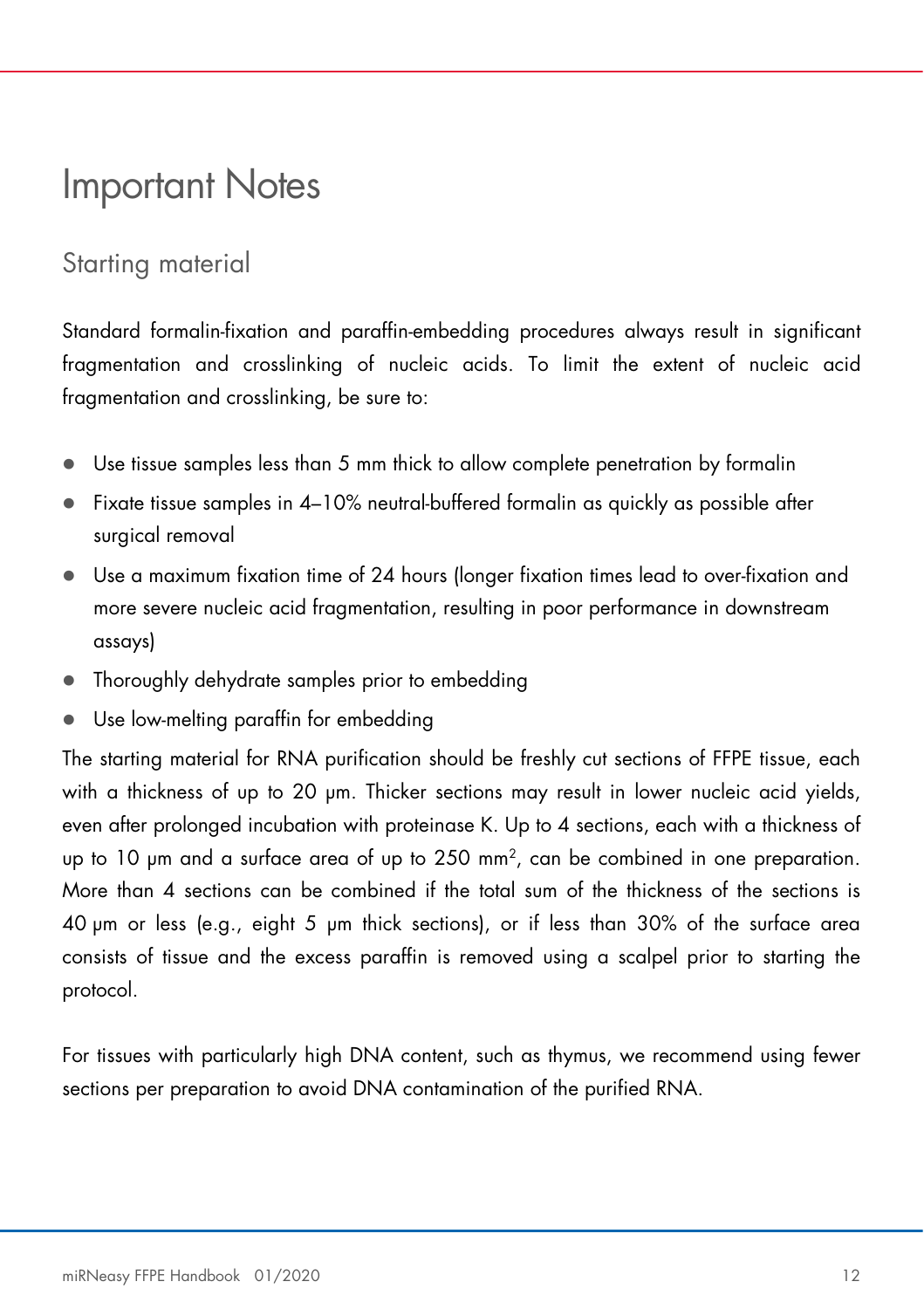If there is no information about the nature of your starting material, we recommend starting with no more than 2 sections per preparation. Depending on RNA yield and purity, it may be possible to use up to 4 sections in subsequent preparations.

Do not overload the RNeasy MinElute spin column, as this will significantly reduce RNA yield and quality.

### Preparation of buffers

#### Preparing DNase I stock solution

In some cases, the vial of DNase may appear to be empty. This is due to lyophilized enzyme sticking to the septum. To avoid loss of DNase, do not open the vial. Instead, dissolve DNase using a needle and syringe as described below.

Prepare DNase I stock solution by dissolving the lyophilized DNase I (1500 Kunitz units) in 550 µl RNase-free water (provided). To avoid loss of DNase I, do not open the vial. Inject RNase-free water into the vial using an RNase-free needle and syringe. Mix gently by inverting the vial. Do not vortex.

Note: DNase I is especially sensitive to physical denaturation. Mixing should only be carried out by gently inverting the vial.

Insoluble material may remain after dissolving DNase. Due to the production process, insoluble material may be present in the lyophilized DNase. This does not affect DNase performance.

For long-term storage of DNase I, remove the stock solution from the vial, divide it into singleuse aliquots, and store at  $-30^{\circ}$ C to  $-15^{\circ}$ C for up to 9 months. Thawed aliquots can be stored at 2–8°C for up to 6 weeks. Do not refreeze the aliquots after thawing.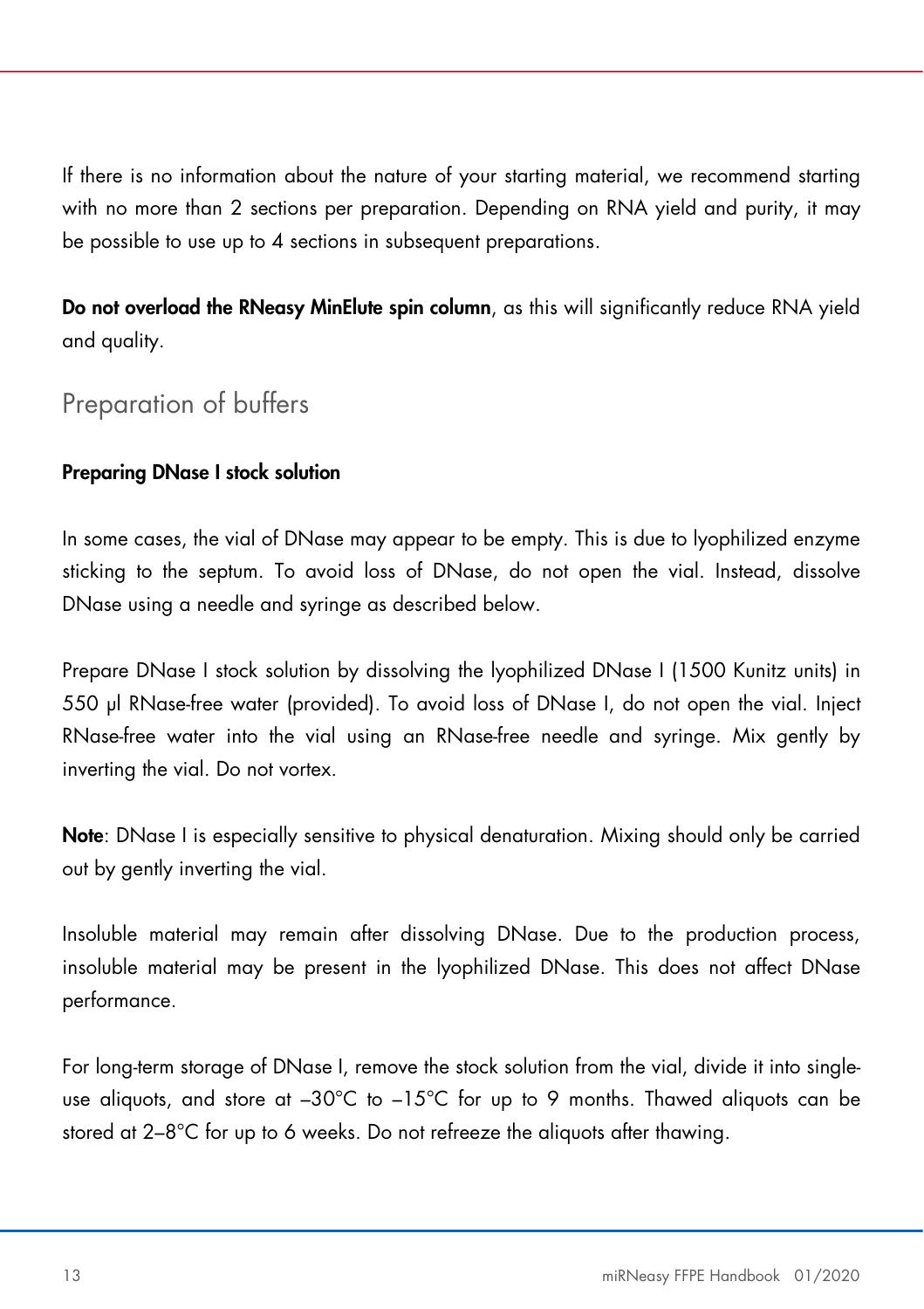#### Preparing Buffer RPE

Add 4 volumes (44 ml) ethanol (96–100%) to the bottle containing 11 ml Buffer RPE concentrate. Tick the check box on the bottle label to indicate that ethanol has been added.

Note: Before starting the procedure, mix reconstituted Buffer RPE by shaking.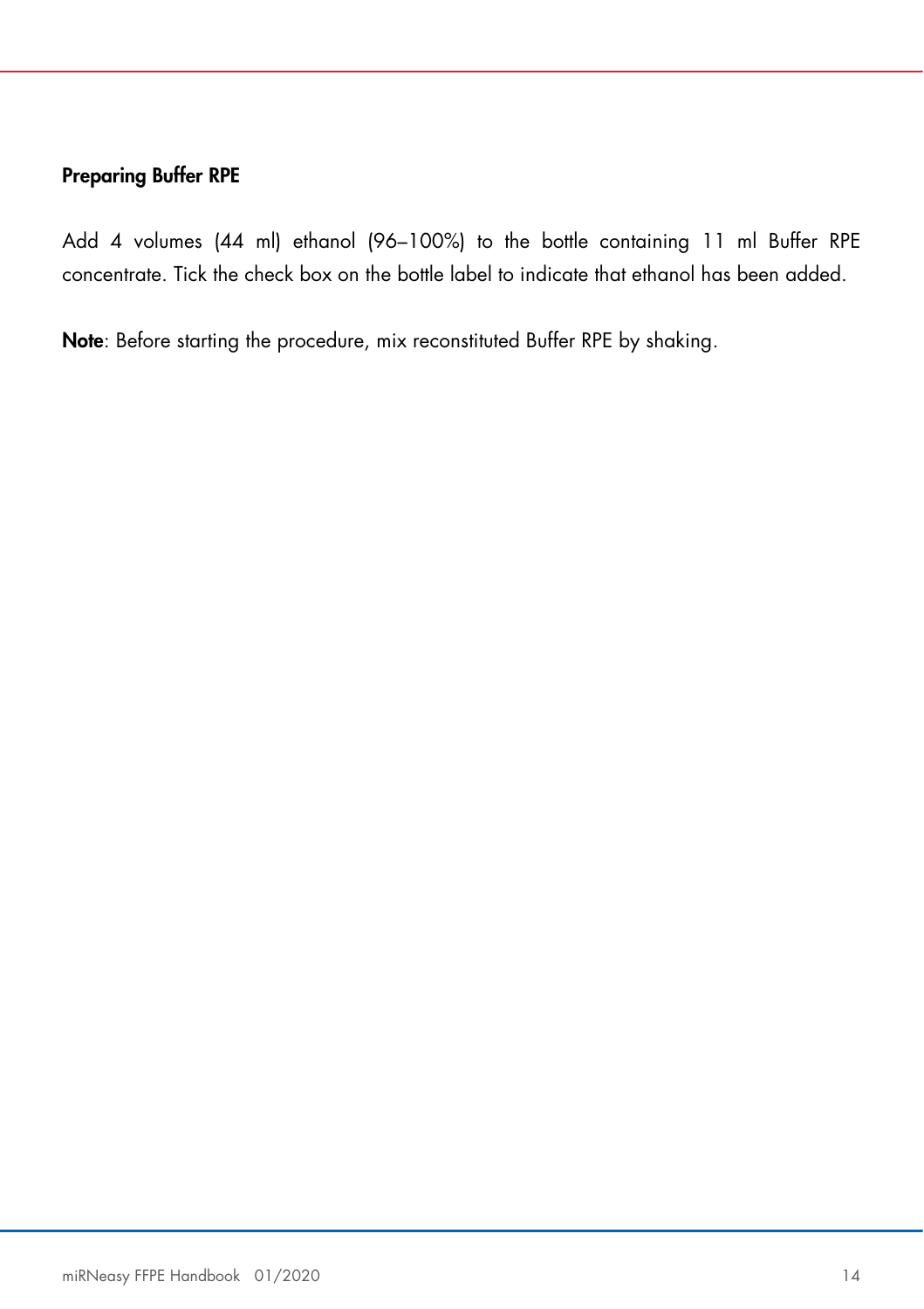# Protocol: Purification of Total RNA, Including miRNA, from FFPE Tissue Sections

### Important points before starting

- If using the miRNeasy FFPE Kit for the first time, read "Important Notes" (page 12).
- If working with RNA for the first time, read Appendix B (page 34).
- Buffer RBC contains a guanidine salt and is therefore not compatible with disinfecting reagents containing bleach. See page 5 for safety information.
- Unless otherwise indicated, perform all steps of the procedure at room temperature (15–25°C). During the procedure, work quickly.
- $\bullet$  Perform all centrifugation steps using a microcentrifuge placed at 15–25°C. If using a refrigerated microcentrifuge, set the temperature to 20–25°C, otherwise significant cooling below 15°C may occur.
- $\bullet$  In the procedure below,  $\blacktriangle$  indicates the volumes to use if processing 1–2 sections per sample, while  $\bullet$  indicates the volumes to use if processing  $>2$  sections per sample.

#### Things to do before starting

- If using Buffer RPE and RNase-Free DNase I for the first time, reconstitute them as described in "Preparation of buffers" (page 13).
- **Equilibrate all buffers to room temperature (15–25°C). Mix reconstituted Buffer RPE by** shaking.
- $\bullet$  Set a thermal mixer, heating block or water bath to 56°C for use in step 5 and step 9. If possible, set a second thermal mixer, heating block or water bath to 80°C for use in step 9.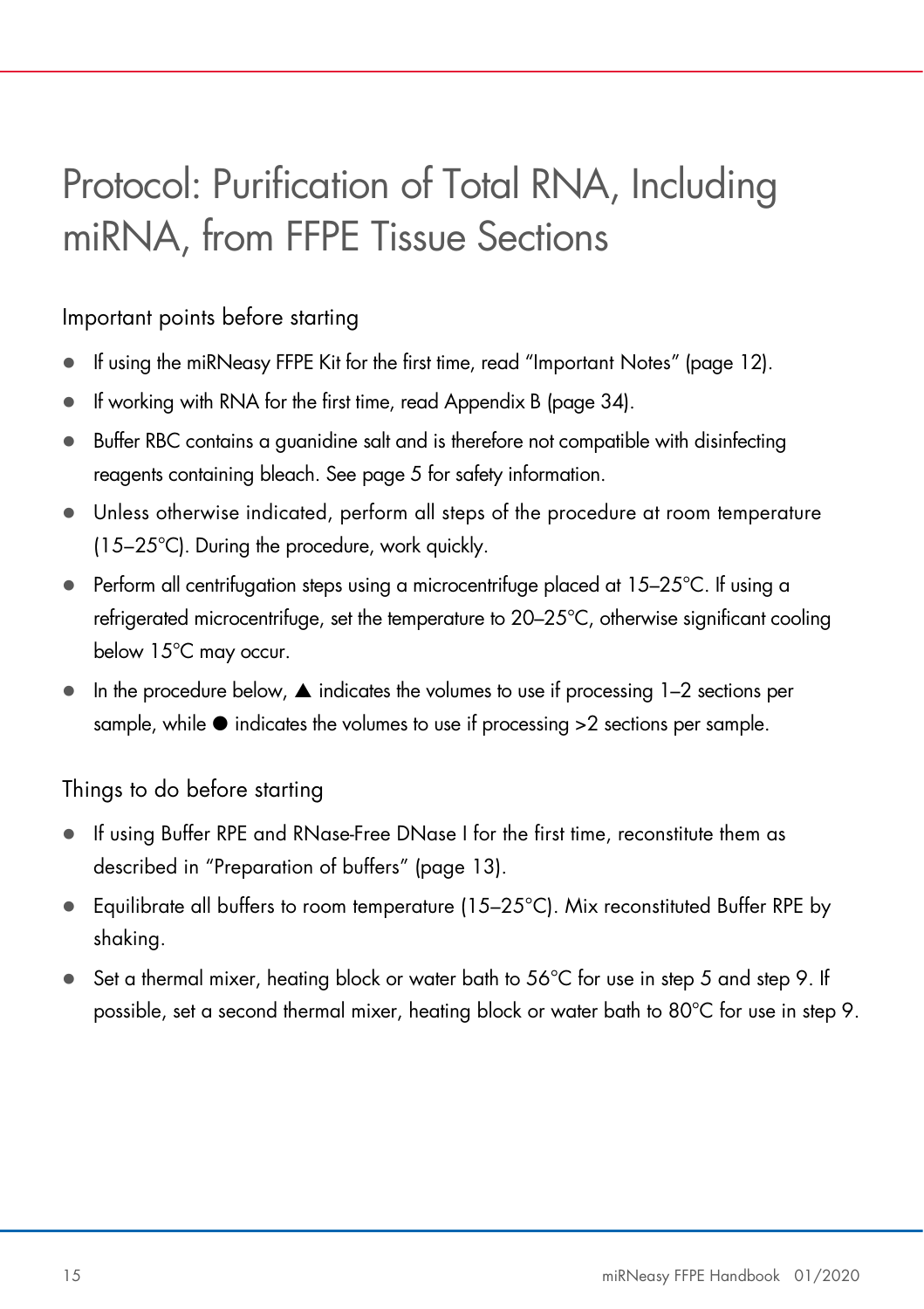#### Procedure

- 1. Using a scalpel, trim excess paraffin off the sample block.
- 2. Cut sections 5–20 µm thick.

If the sample surface has been exposed to air, discard the first 2–3 sections.

- 3. Immediately place the sections in  $a \triangle 1.5$  ml or 2 ml or  $\bullet$  2 ml microcentrifuge tube (not supplied), and close the lid.
- 4. Add ▲ 160 µl or 320 µl Deparaffinization Solution, vortex vigorously for 10 s, and centrifuge briefly to bring the sample to the bottom of the tube. Deparaffinization Solution is not supplied with the miRNeasy FFPE Kit and should be ordered separately (cat. no. 19093). If using an alternative deparaffinization method, see Appendix A for further details.
- 5. Incubate at 56°C for 3 min, then allow to cool at room temperature.
- 6. Add ▲ 150 µl or 240 µl Buffer PKD, and mix by vortexing.
- 7. Centrifuge for 1 min at  $11,000 \times q$  (10,000 rpm).
- 8. Add 10 µl proteinase K to the lower, clear phase. Mix gently by pipetting up and down.
- 9. Incubate at 56°C for 15 min, then at 80°C for 15 min.

If a heating block without a shaking function is used, briefly mix by vortexing every 3–5 min.

If using only one heating block, leave the sample at room temperature after the 56°C incubation until the heating block has reached 80°C.

IMPORTANT: Ensure that the heating block has reached 80°C before starting the 15 min incubation. The 15 min incubation at 80°C is critical for optimal RNA performance in downstream applications, such as real-time RT-PCR.

The incubation at 80°C in Buffer PKD partially reverses formaldehyde modification of nucleic acids. Longer incubation times or higher incubation temperatures may result in more fragmented RNA, but may also result in slightly lower  $C<sub>I</sub>$  values in downstream applications, such as real-time RT-PCR.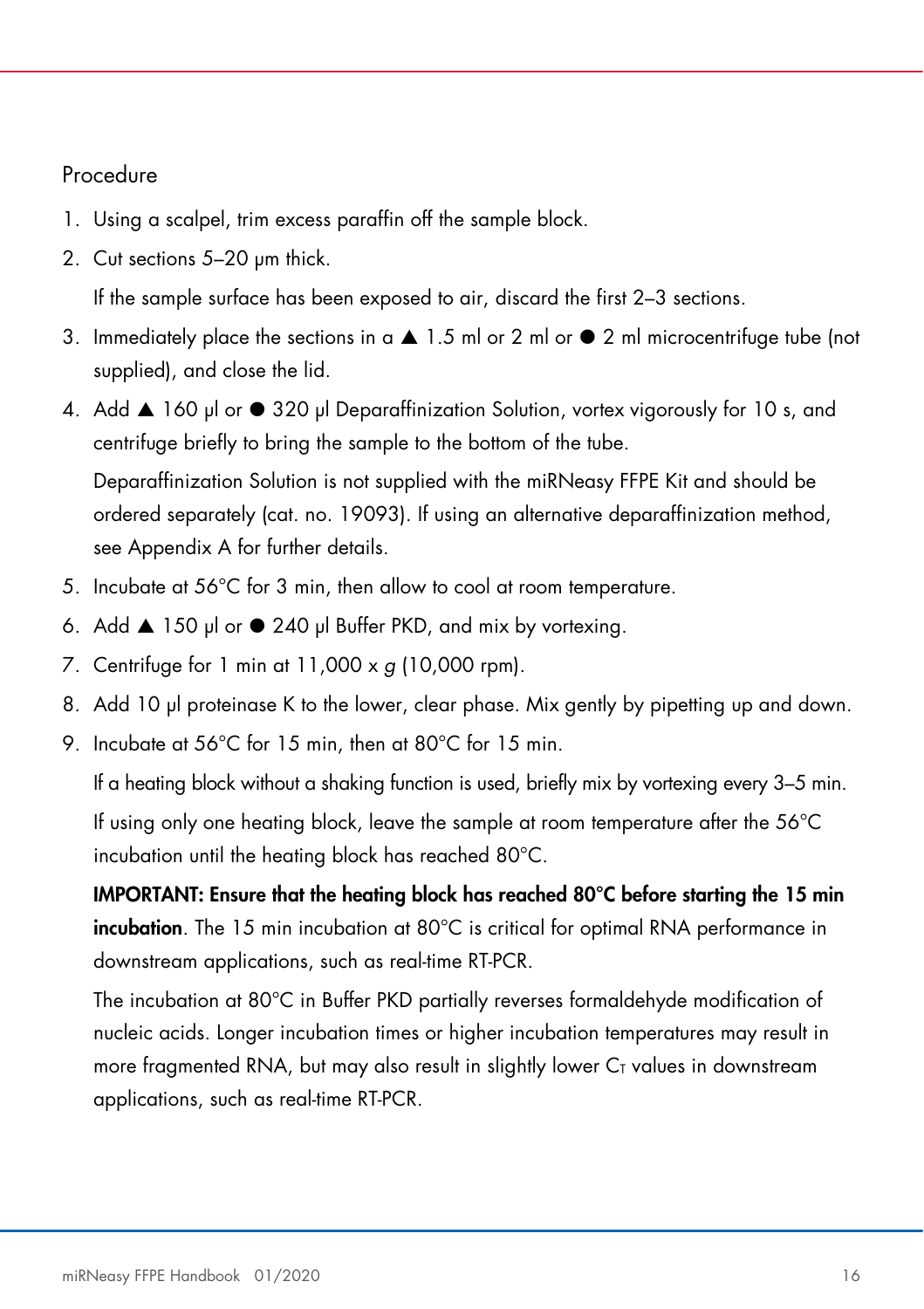10.Transfer the lower, clear phase into a new 2 ml microcentrifuge tube.

If processing more than 2 sections, a larger tube may be necessary.

- 11. Incubate on ice for 3 min. Then centrifuge for  $15$  min at  $20,000 \times q$  (13,500 rpm).
- 12.Transfer the supernatant to a new microcentrifuge tube (not supplied) taking care not to disturb the pellet.

The pellet contains insoluble tissue debris, including crosslinked DNA.

13.Add DNase Booster Buffer equivalent to a tenth of the total sample volume (approximately  $\triangle 16$  µl or  $\triangle 25$  µl) and 10 µl DNase I stock solution. Mix by inverting the tube. Centrifuge briefly to collect residual liquid from the sides of the tube.

Note: DNase I is supplied lyophilized and should be reconstituted as described in "Preparing DNase I stock solution" (page 13).

Note: DNase I is especially sensitive to physical denaturation. Mixing should only be carried out by gently inverting the tube. Do not vortex.

- 14.Incubate at room temperature for 15 min.
- 15.Add ▲ 320 µl or 500 µl Buffer RBC to adjust binding conditions, and mix the lysate thoroughly.
- 16.Add  $\triangle$  1120 µl or  $\bullet$  1750 µl ethanol (100%) to the sample, and mix well by pipetting. Do not centrifuge. Proceed immediately to step 17.

Precipitates may be visible after addition of ethanol. This does not affect the procedure.

17.Transfer 700 µl of the sample, including any precipitate that may have formed, to an RNeasy MinElute spin column placed in a 2 ml collection tube (supplied). Close the lid gently, and centrifuge for 15 s at  $\geq$ 8000 x g ( $\geq$ 10,000 rpm). Discard the flow-through.\* Reuse the collection tube in step 18.

<sup>\*</sup> Flow-through contains Buffer RBC and is therefore not compatible with bleach. See page 6 for safety information.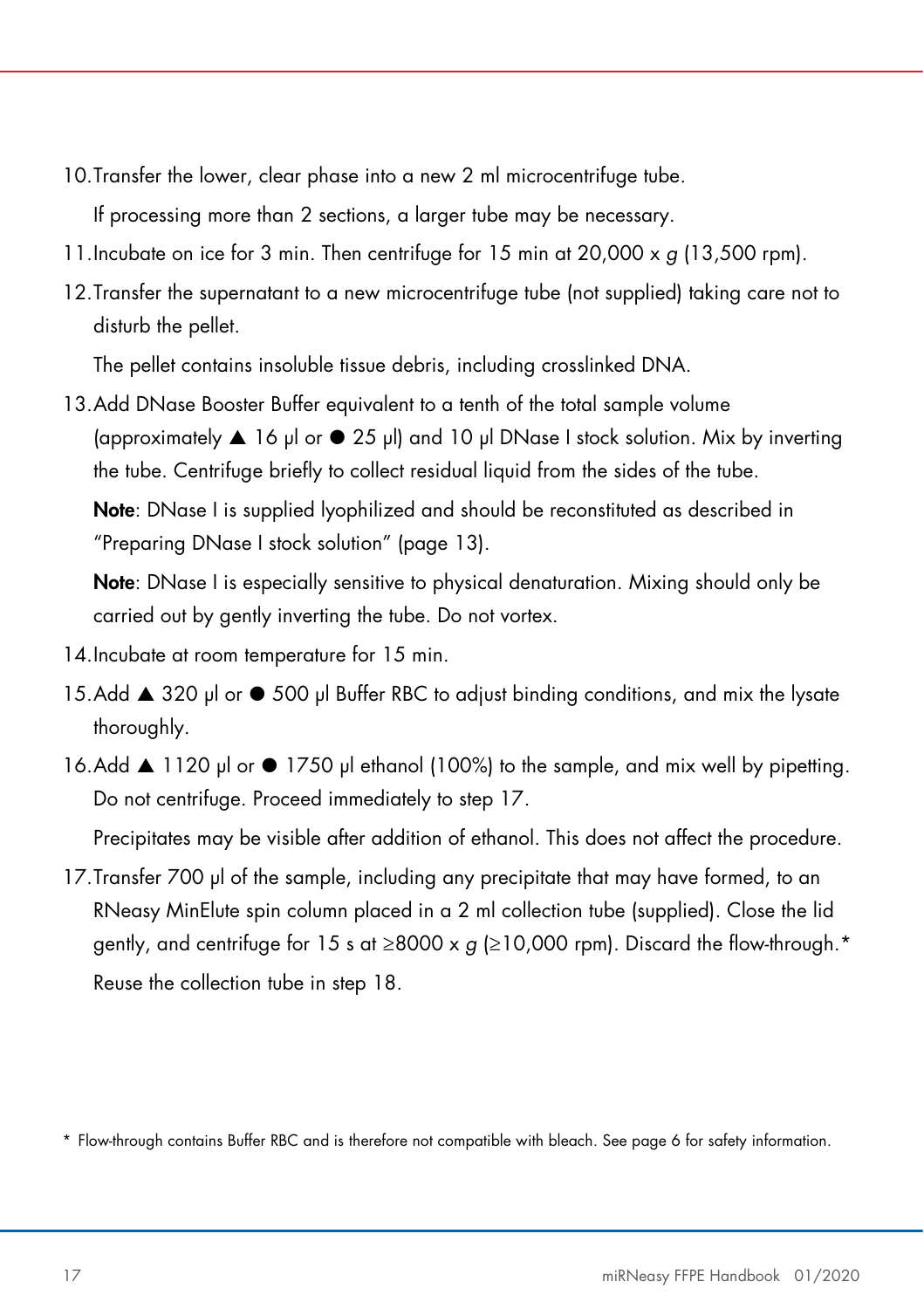18.Repeat step 17 until the entire sample has passed through the RNeasy MinElute spin column.

Reuse the collection tube in step 19.

19.Add 500 µl Buffer RPE to the RNeasy MinElute spin column. Close the lid gently, and centrifuge for 15 s at  $\geq$ 8000 x g ( $\geq$ 10,000 rpm). Discard the flow-through.

Note: Buffer RPE is supplied as a concentrate. Ensure that ethanol is added before use as described in "Preparing Buffer RPE" (page 14).

Reuse the collection tube in step 20.

20.Add 500 µl Buffer RPE to the RNeasy MinElute spin column. Close the lid gently, and centrifuge for 2 min at  $\geq 8000 \times g$  ( $\geq 10,000$  rpm) to wash the spin column membrane. Discard the collection tube with the flow-through.

Note: After centrifugation, carefully remove the RNeasy MinElute spin column from the collection tube so that the column does not contact the flow-through. Otherwise, carryover of ethanol will occur.

21.Place the RNeasy MinElute spin column in a new 2 ml collection tube (supplied). Open the lid of the spin column, and centrifuge at full speed for 5 min. Discard the collection tube with the flow-through.

To avoid damage to their lids, place the spin columns into the centrifuge with at least one empty position between columns. Orient the lids so that they point in a direction opposite to the rotation of the rotor (e.g., if the rotor rotates clockwise, orient the lids counterclockwise).

It is important to dry the spin column membrane, since residual ethanol may interfere with downstream reactions. Centrifugation with the lids open ensures that no ethanol is carried over during RNA elution.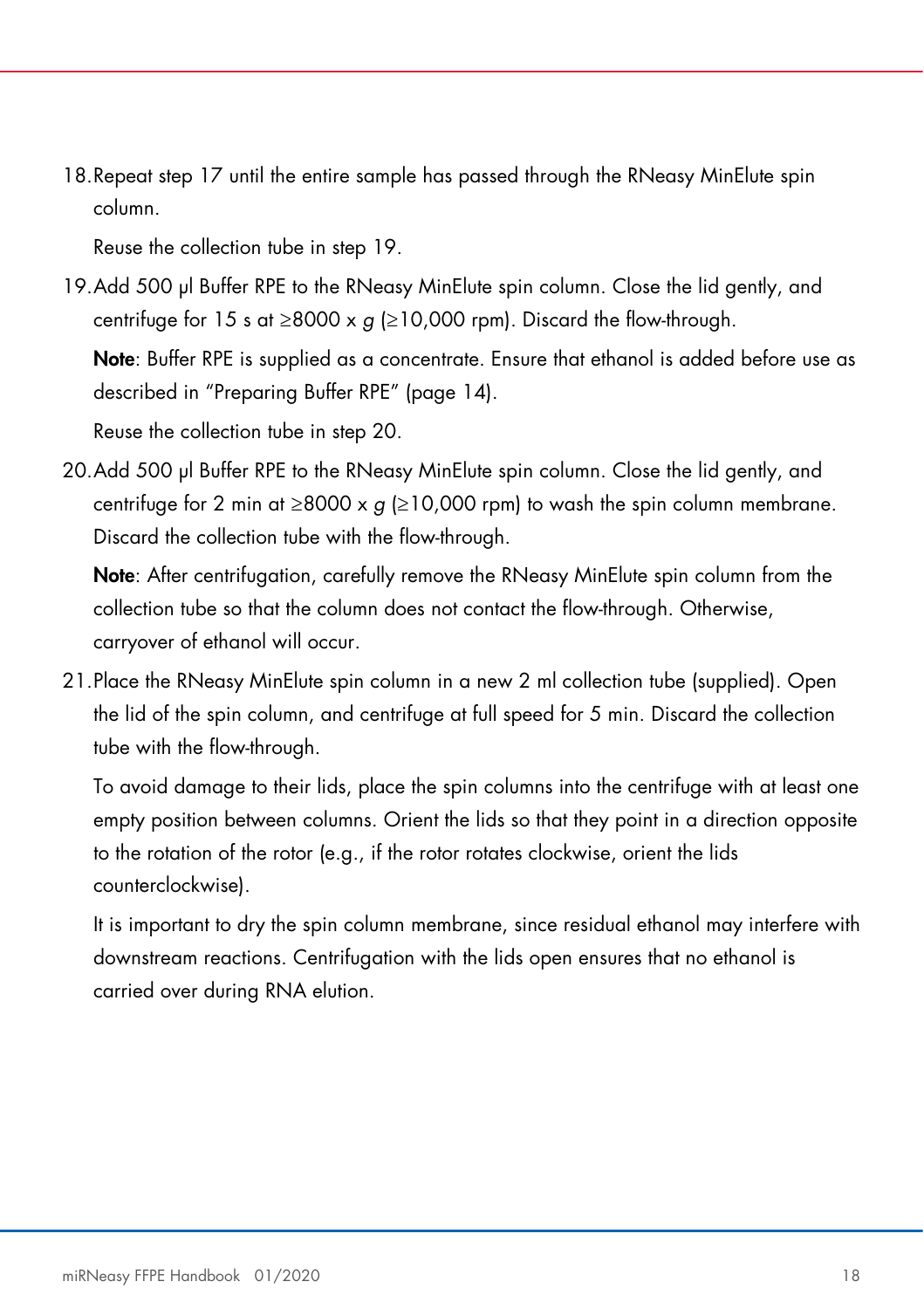22.Place the RNeasy MinElute spin column in a new 1.5 ml collection tube (supplied). Add 14-30 µl RNase-free water directly to the spin column membrane. Close the lid gently, and centrifuge for 1 min at full speed to elute the RNA.

Elution with smaller volumes of RNase-free water leads to higher total RNA concentrations, but lower RNA yields.

The dead volume of the RNeasy MinElute spin column is 2 µl: elution with 14 µl RNasefree water results in a 12 µl eluate.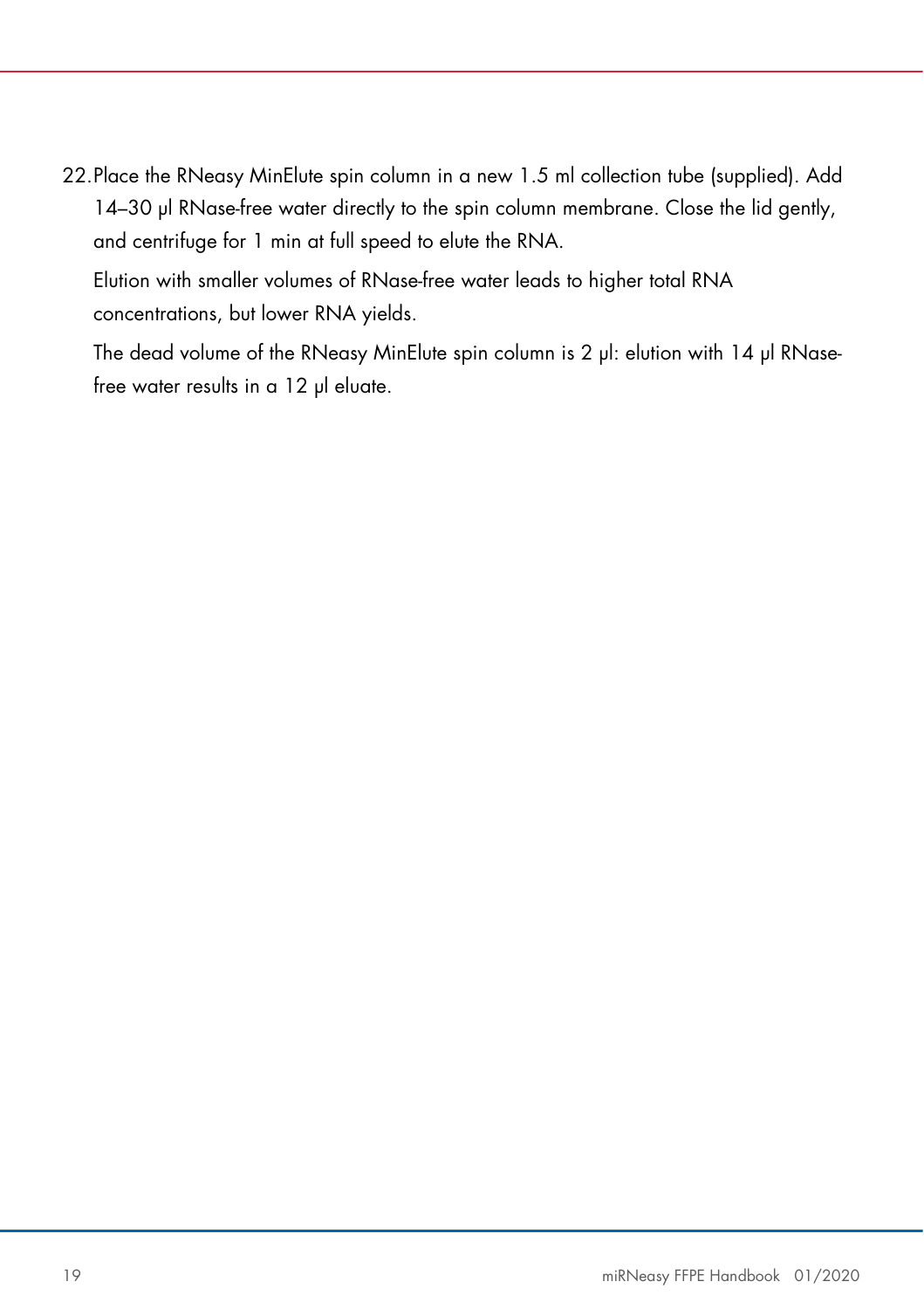# Protocol: Purification of Total RNA, Including miRNA, from Microdissected FFPE Tissue Sections

This protocol is for the purification of total RNA, including miRNA, from microdissected, formalin-fixed samples. Laser-microdissected tissue specimens present a particular challenge for molecular analysis, as nucleic acids must be purified from very small amounts of starting material. In addition, fixation and staining steps may compromise the integrity of RNA.

This protocol is not suitable for RNA purification from microdissected cryosections. For these applications, we recommend the RNeasy Plus Micro Kit (cat. no. 74034).

A wide range of equipment and consumables for sectioning, staining and microdissection of specimens is available from Leica® (www.leica-microsystems.com) and P.A.L.M. Microlaser Technologies (www.palm-mikrolaser.com).

#### Important points before starting

- If using the miRNeasy FFPE Kit for the first time, read "Important Notes" (page 12).
- If working with RNA for the first time, read Appendix B (page 28).
- Buffer RBC contains a guanidine salt and is therefore not compatible with disinfecting reagents containing bleach. See page 5 for safety information.
- Unless otherwise indicated, perform all steps of the procedure at room temperature (15–25°C). During the procedure, work quickly.
- $\bullet$  Perform all centrifugation steps using a microcentrifuge placed at 15–25°C. If using a refrigerated microcentrifuge, set the temperature to 20–25°C, otherwise significant cooling below 15°C may occur.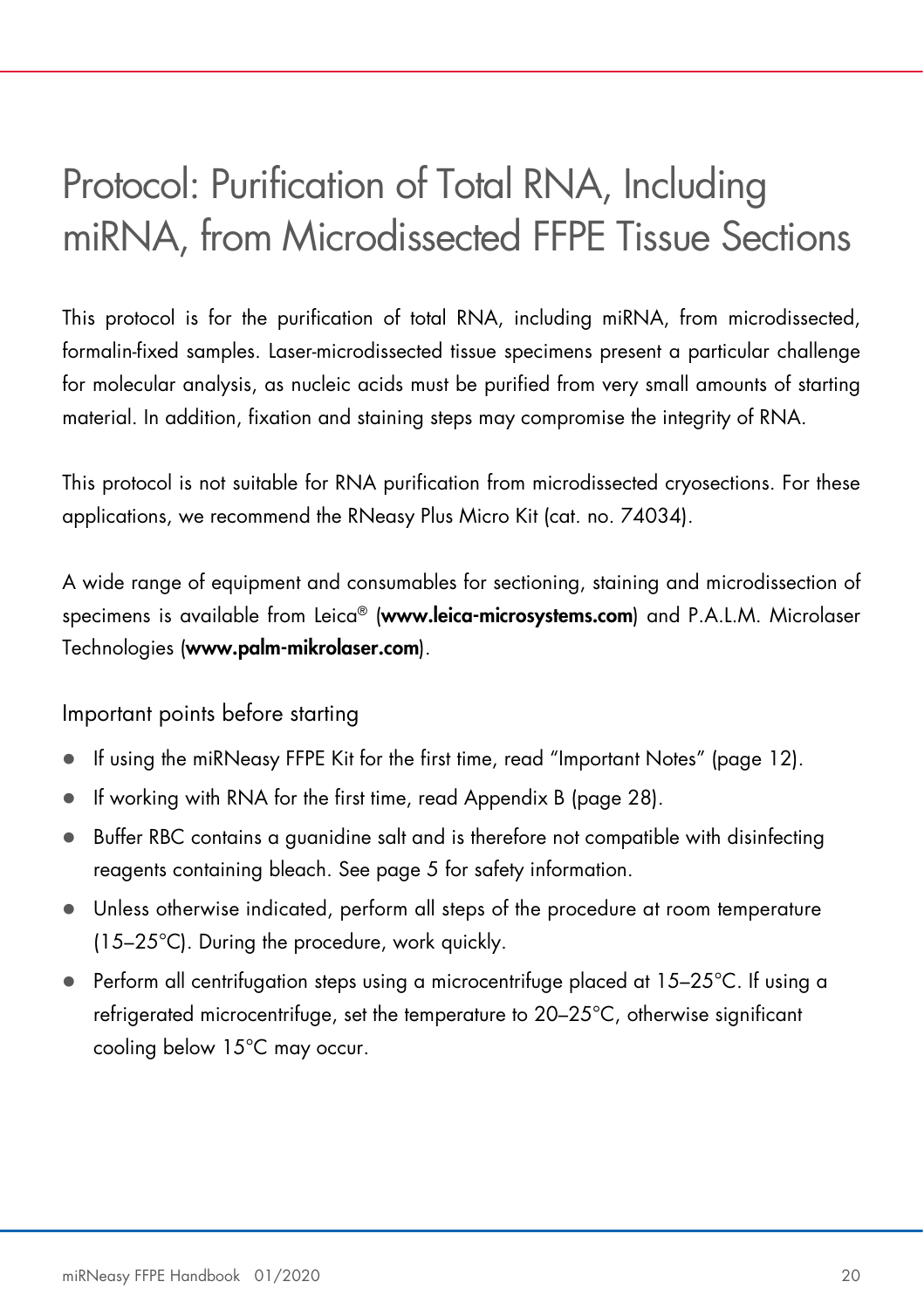Things to do before starting

- If using Buffer RPE and the RNase-Free DNase I for the first time, reconstitute them as described in "Preparation of buffers" (page 13).
- $\bullet$  Equilibrate all buffers to room temperature (15–25°C). Mix reconstituted Buffer RPE by shaking.
- $\bullet$  Set a thermal mixer, heating block or water bath to 56°C for use in step 4 and step 8. If possible, set a second thermal mixer, heating block or water bath to 80°C for use in step 8.

### Procedure

1. After microdissection, place the sample into a collection vessel containing an appropriate volume of Deparaffinization Solution. The volume depends on the collection vessel used for microdissection, but should not be greater than 65 µl (Leica instruments) or 300 µl (other instruments).

Deparaffinization Solution is not supplied with the miRNeasy FFPE Kit and should be ordered separately (cat. no. 19093). If using an alternative deparaffinization method, see Appendix A for further details.

- 2. If necessary, transfer the sample and buffer to a larger vessel (e.g., 1.5 or 2 ml tube). The total volume should be at least 160 µl. Adjust the volume to 160 µl if necessary by adding Deparaffinization Solution.
- 3. Vortex vigorously for 10 s, and centrifuge briefly to bring the sample to the bottom of the tube.
- 4. Incubate at 56°C for 3 min, then allow to cool at room temperature.
- 5. Add 150 µl Buffer PKD, and mix by vortexing.
- 6. Centrifuge for 1 min at  $11,000 \times g$  (10,000 rpm).
- 7. Add 10 µl proteinase K to the lower, clear phase. Mix gently by pipetting up and down.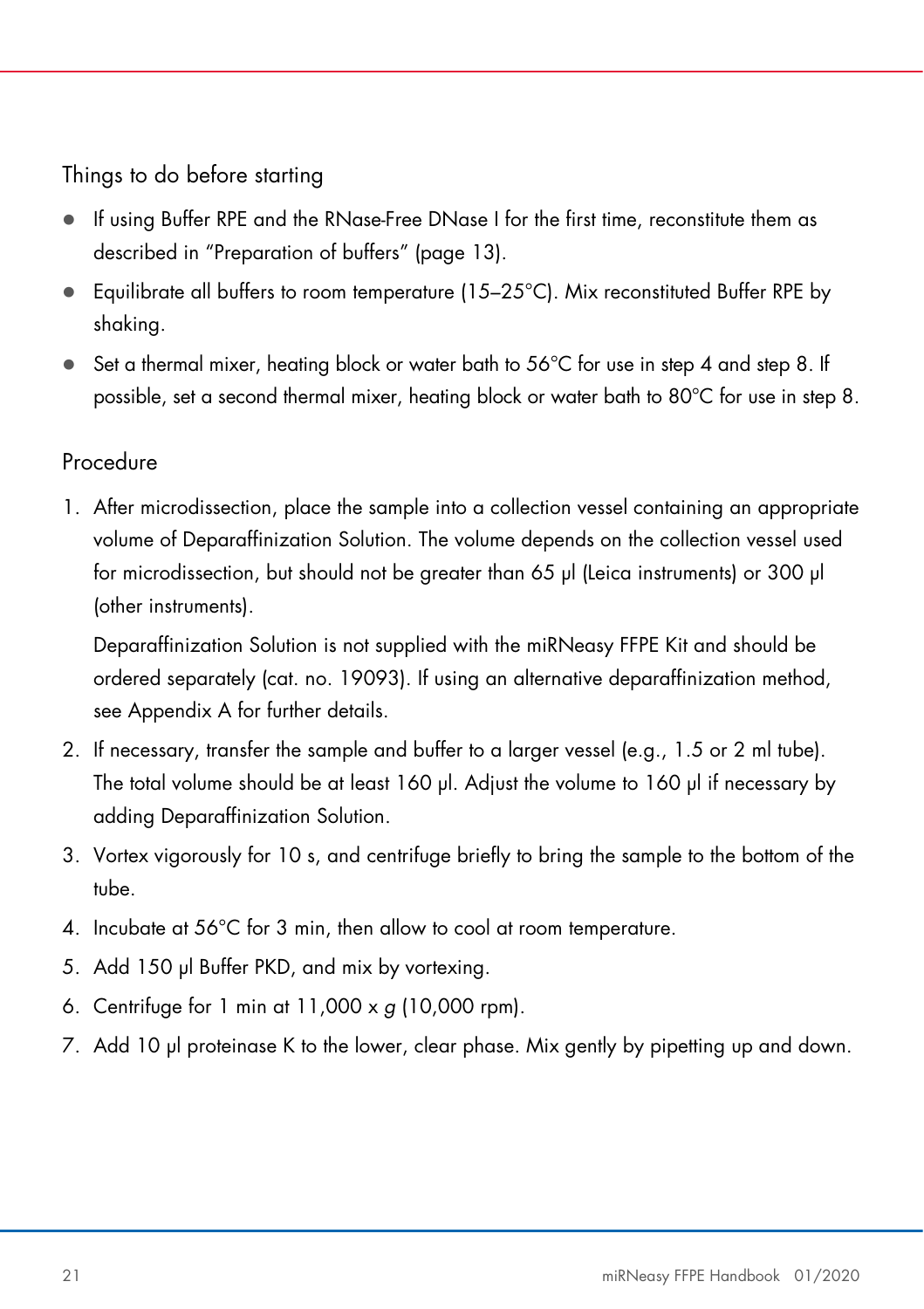8. Incubate at 56°C for 15 min, then at 80°C for 15 min.

If a heating block without a shaking function is used, briefly mix by vortexing every 3–5 min. If using only one heating block, leave the sample at room temperature after the 56°C incubation until the heating block has reached 80°C.

IMPORTANT: Ensure that the heating block has reached 80°C before starting the 15 min incubation. The 15 min incubation at 80°C is critical for optimal RNA performance in downstream applications, such as real-time RT-PCR.

The incubation at 80°C in Buffer PKD partially reverses formaldehyde modification of nucleic acids. Longer incubation times or higher incubation temperatures may result in more fragmented RNA, but may also result in slightly lower  $C<sub>I</sub>$  values in downstream applications, such as real-time RT-PCR.

- 9. Transfer the lower, clear phase into a new 2 ml microcentrifuge tube.
- 10. Incubate on ice for 3 min. Then centrifuge for 20 min at  $20,000 \times g$  (13,500 rpm).
- 11.Transfer the supernatant to a new microcentrifuge tube (not supplied) taking care not to disturb the pellet.

The pellet contains insoluble tissue debris, including crosslinked DNA.

12.Add DNase Booster Buffer equivalent to a tenth of the total sample volume (approximately 16 µl) and 10 µl DNase I stock solution. Mix by inverting the tube. Centrifuge briefly to collect residual liquid from the sides of the tube.

Note: DNase I is supplied lyophilized and should be reconstituted as described in "Preparing DNase I stock solution" (page 13).

Note: DNase I is especially sensitive to physical denaturation. Mixing should only be carried out by gently inverting the tube. Do not vortex.

- 13.Incubate at room temperature for 15 min.
- 14.Add 320 µl Buffer RBC to adjust binding conditions, and mix the lysate thoroughly.
- 15.Add 1120 µl ethanol (100%) to the sample, and mix well by pipetting. Do not centrifuge. Proceed immediately to step 16.

Precipitates may be visible after addition of ethanol. This does not affect the procedure.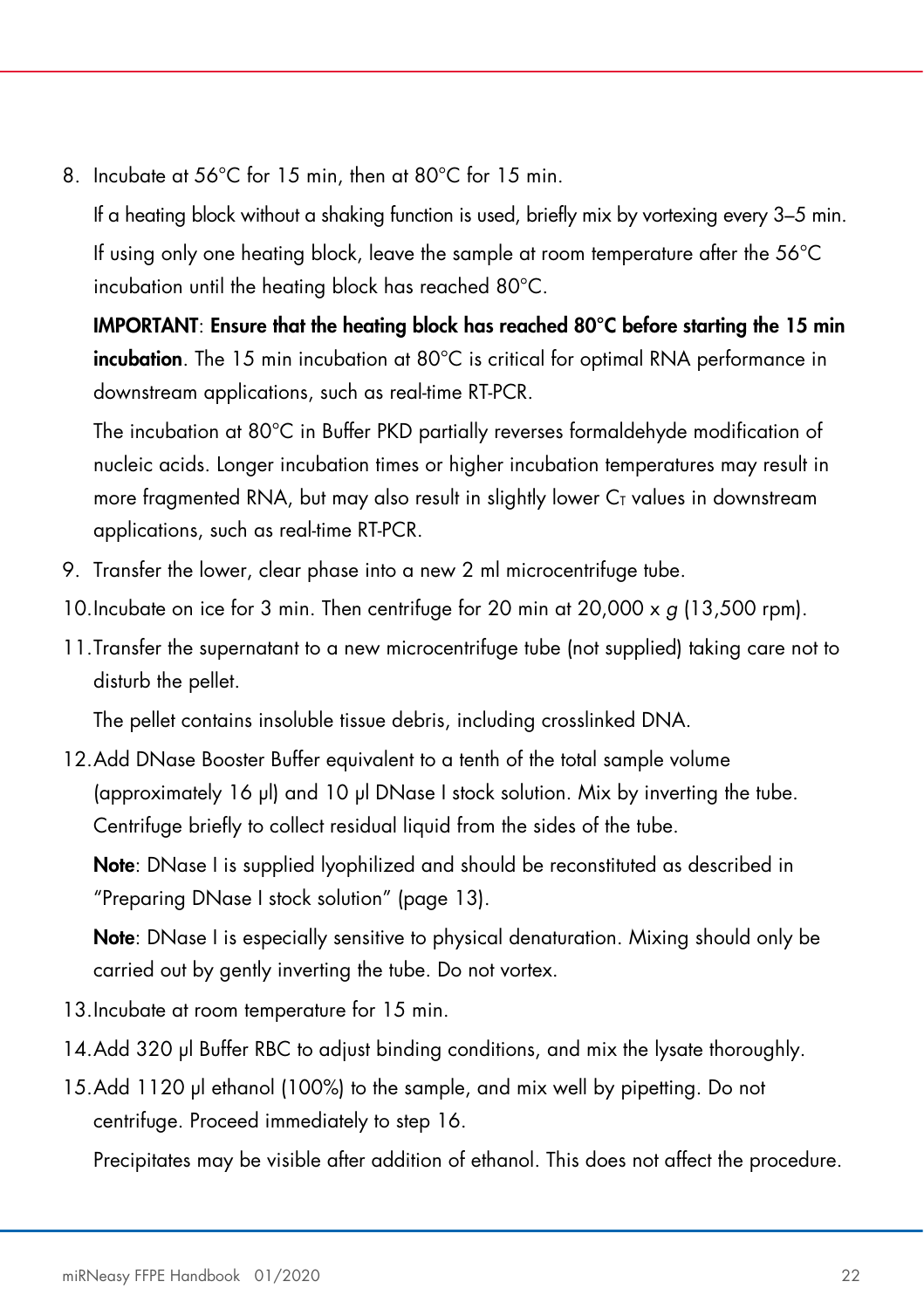- 16.Transfer 700 µl of the sample, including any precipitate that may have formed, to an RNeasy MinElute spin column placed in a 2 ml collection tube (supplied). Close the lid gently, and centrifuge for 15 s at  $\geq$ 8000 x g ( $\geq$ 10,000 rpm). Discard the flow-through.\* Reuse the collection tube in step 17.
- 17.Repeat step 16 until the entire sample has passed through the RNeasy MinElute spin column.

Reuse the collection tube in step 18.

18.Add 500 µl Buffer RPE to the RNeasy MinElute spin column. Close the lid gently, and centrifuge for 15 s at  $\geq$ 8000 x q ( $\geq$ 10,000 rpm) to wash the spin column membrane. Discard the flow-through.

Reuse the collection tube in step 19.

Note: Buffer RPE is supplied as a concentrate. Ensure that ethanol is added before use as described in "Preparing Buffer RPE" (page 14).

19.Add 500 µl Buffer RPE to the RNeasy MinElute spin column. Close the lid gently, and centrifuge for 2 min at ≥8000 x  $g$  (≥10,000 rpm) to wash the spin column membrane. Discard the collection tube with the flow-through.

Note: After centrifugation, carefully remove the RNeasy MinElute spin column from the collection tube so that the column does not contact the flow-through. Otherwise, carryover of ethanol will occur.

\* Flow-through contains Buffer RBC and is therefore not compatible with bleach. See page 6 for safety information.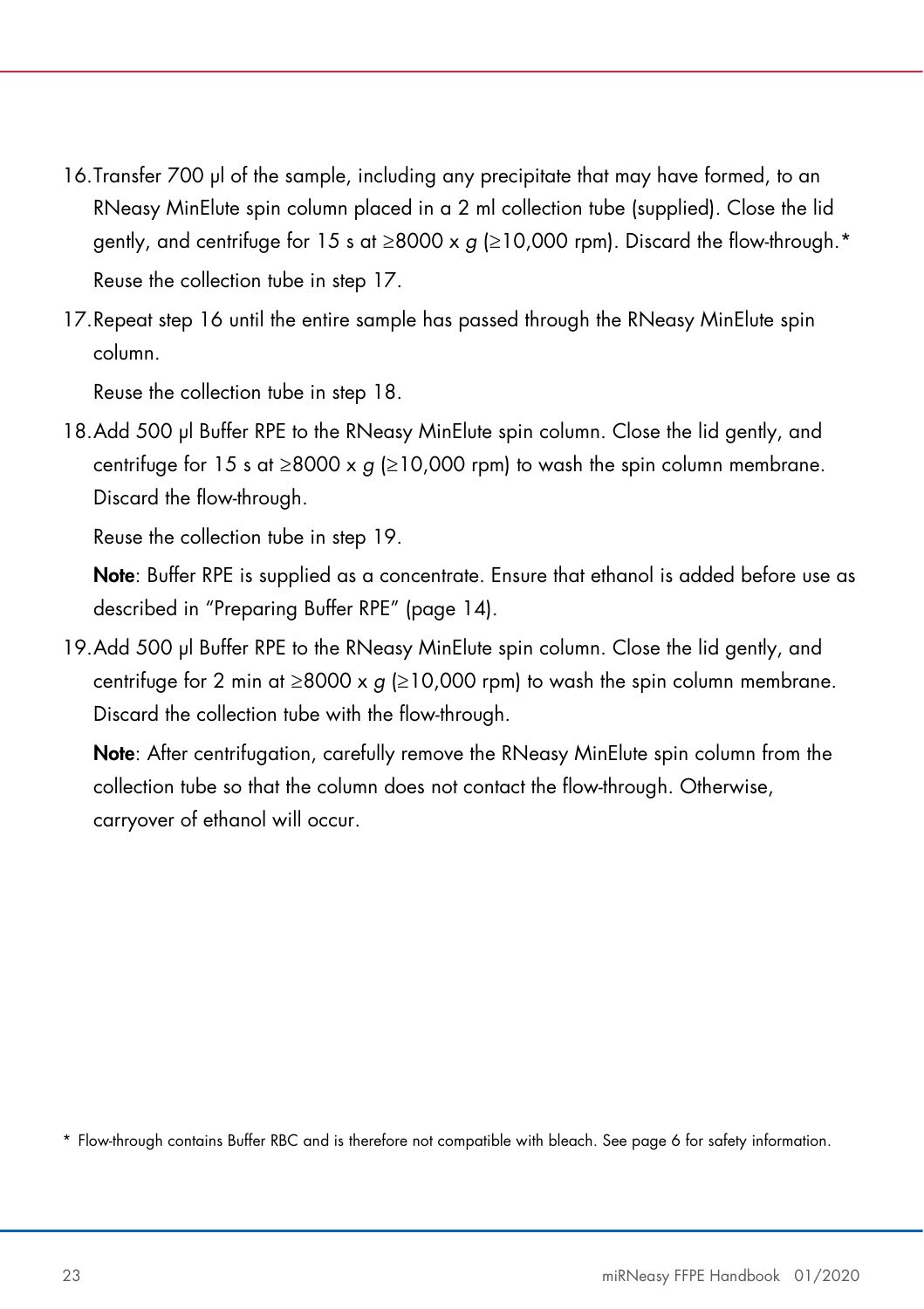20.Place the RNeasy MinElute spin column in a new 2 ml collection tube (supplied). Open the lid of the spin column, and centrifuge at full speed for 5 min. Discard the collection tube with the flow-through.

To avoid damage to their lids, place the spin columns into the centrifuge with at least one empty position between columns. Orient the lids so that they point in a direction opposite to the rotation of the rotor (e.g., if the rotor rotates clockwise, orient the lids counterclockwise).

It is important to dry the spin column membrane, since residual ethanol may interfere with downstream reactions. Centrifugation with the lids open ensures that no ethanol is carried over during RNA elution.

21.Place the RNeasy MinElute spin column in a new 1.5 ml collection tube (supplied). Add 14–30 µl RNase-free water directly to the spin column membrane. Close the lid gently, and centrifuge for 1 min at full speed to elute the RNA.

Elution with smaller volumes of RNase-free water leads to higher total RNA concentrations, but lower RNA yields.

The dead volume of the RNeasy MinElute spin column is 2 µl: elution with 14 µl RNasefree water results in a 12 µl eluate.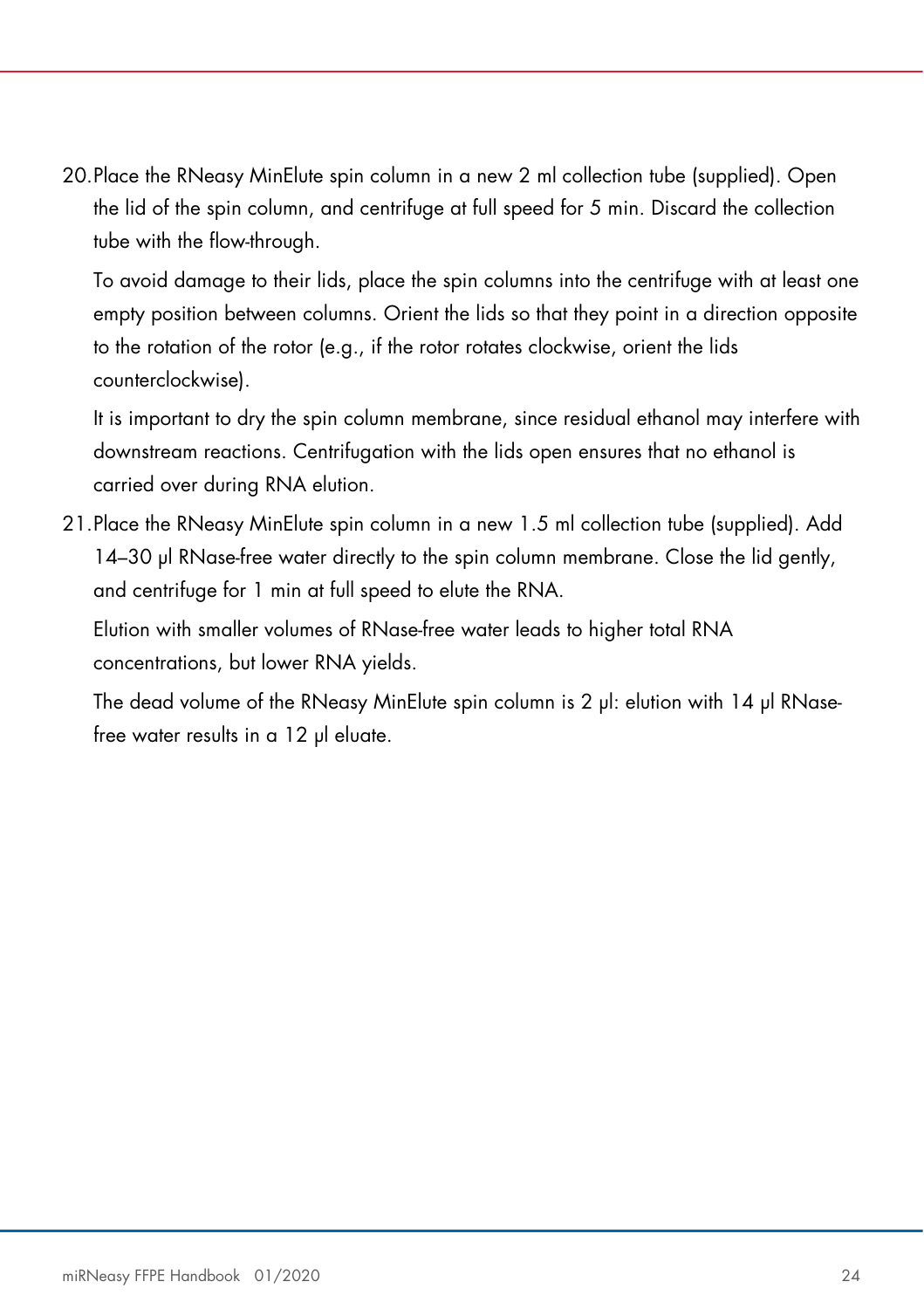# Troubleshooting Guide

This troubleshooting guide may be helpful in solving any problems that may arise. For more information, see also the Frequently Asked Questions page at our Technical Support Center: www.qiagen.com/FAQ/FAQList.aspx. The scientists in QIAGEN Technical Services are always happy to answer any questions you may have about either the information and/or protocols in this handbook or sample and assay technologies (for contact information, visit www.qiagen.com).

#### Comments and suggestions

#### Clogged RNeasy MinElute spin column

|    | a) Too much starting<br>material        | Reduce the amount of starting material. It is essential to use<br>the correct amount of starting material (see page 12).                                                                                                                                                                                                                                                                       |  |  |
|----|-----------------------------------------|------------------------------------------------------------------------------------------------------------------------------------------------------------------------------------------------------------------------------------------------------------------------------------------------------------------------------------------------------------------------------------------------|--|--|
| b) | Centrifugation<br>temperature too low   | The centrifugation temperature should be 15-25°C. Some<br>centrifuges may cool to below 15°C even when set at 20°C.<br>This can cause formation of precipitates that can clog the<br>RNeasy MinElute spin column. If this happens, set the<br>centrifugation temperature to 25°C. Warm the ethanol-<br>containing sample to 37°C before transferring it to the<br>RNeasy MinElute spin column. |  |  |
|    | Low RNA yield                           |                                                                                                                                                                                                                                                                                                                                                                                                |  |  |
|    |                                         |                                                                                                                                                                                                                                                                                                                                                                                                |  |  |
|    | a) Poor quality of starting<br>material | Samples that were fixed for over 20 h or stored for very<br>long periods may contain very little usable RNA.<br>Sections that were mounted on microscope slides may yield<br>very little usable RNA due to prolonged exposure to air.                                                                                                                                                          |  |  |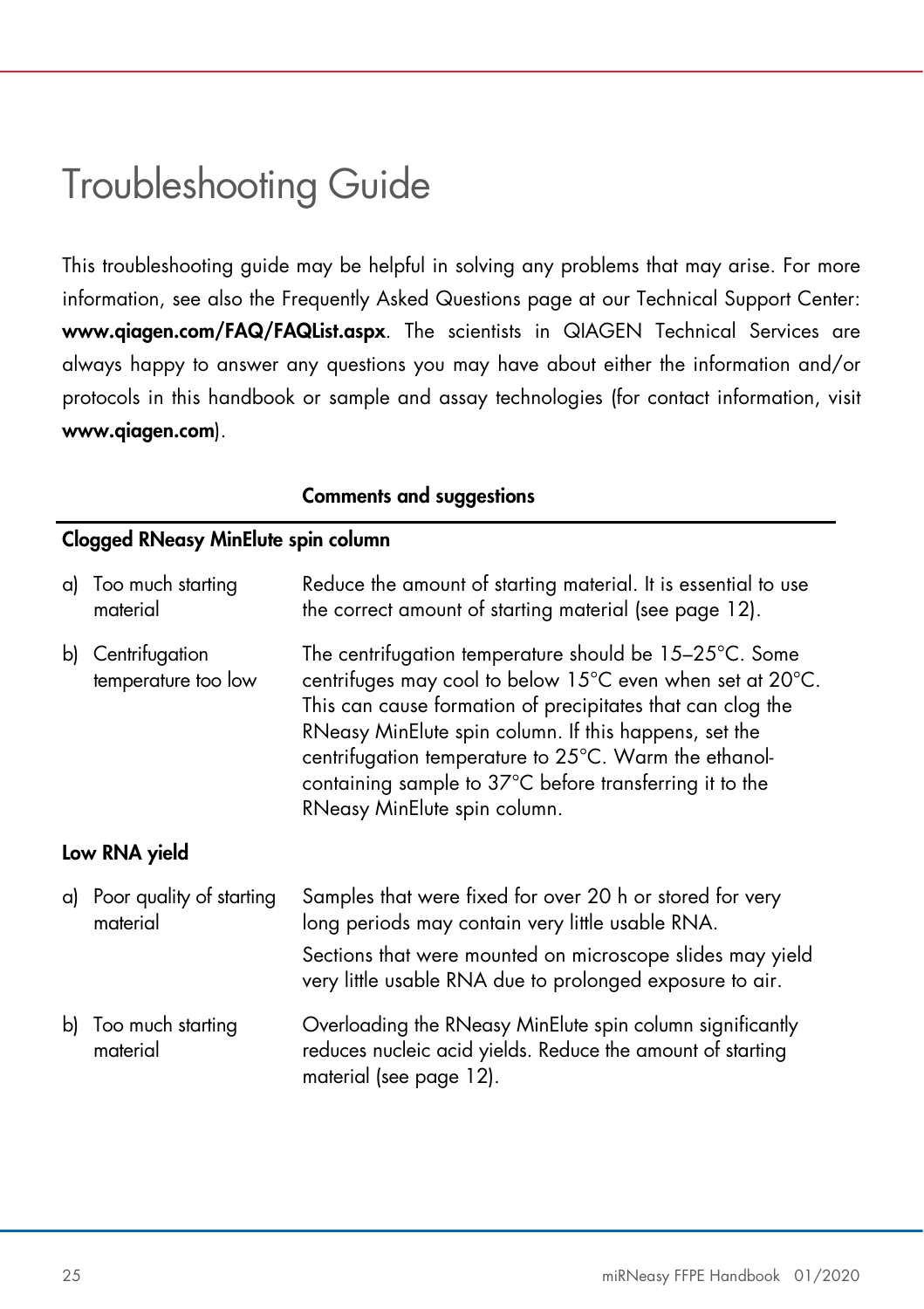| c) | Insufficient<br>deparaffinization, or<br>sample contains too<br>much paraffin | If using another method, consider using Deparaffinization<br>Solution (cat. no. 19093).                                                      |  |
|----|-------------------------------------------------------------------------------|----------------------------------------------------------------------------------------------------------------------------------------------|--|
| d) | RNA still bound to<br>RNeasy MinElute spin<br>column membrane                 | Repeat RNA elution, but incubate the RNeasy MinElute spin<br>column on the benchtop for 10 min with RNase-free water<br>before centrifuging. |  |
|    | Low $A_{260}/A_{280}$ value                                                   |                                                                                                                                              |  |
|    | Water used to dilute<br>nucleic acid for<br>$A_{260}/A_{280}$                 | Use 10 mM Tris Cl, pH 7.5, not water, to dilute the sample<br>before measuring purity (see Appendix C, page 37).                             |  |

measurement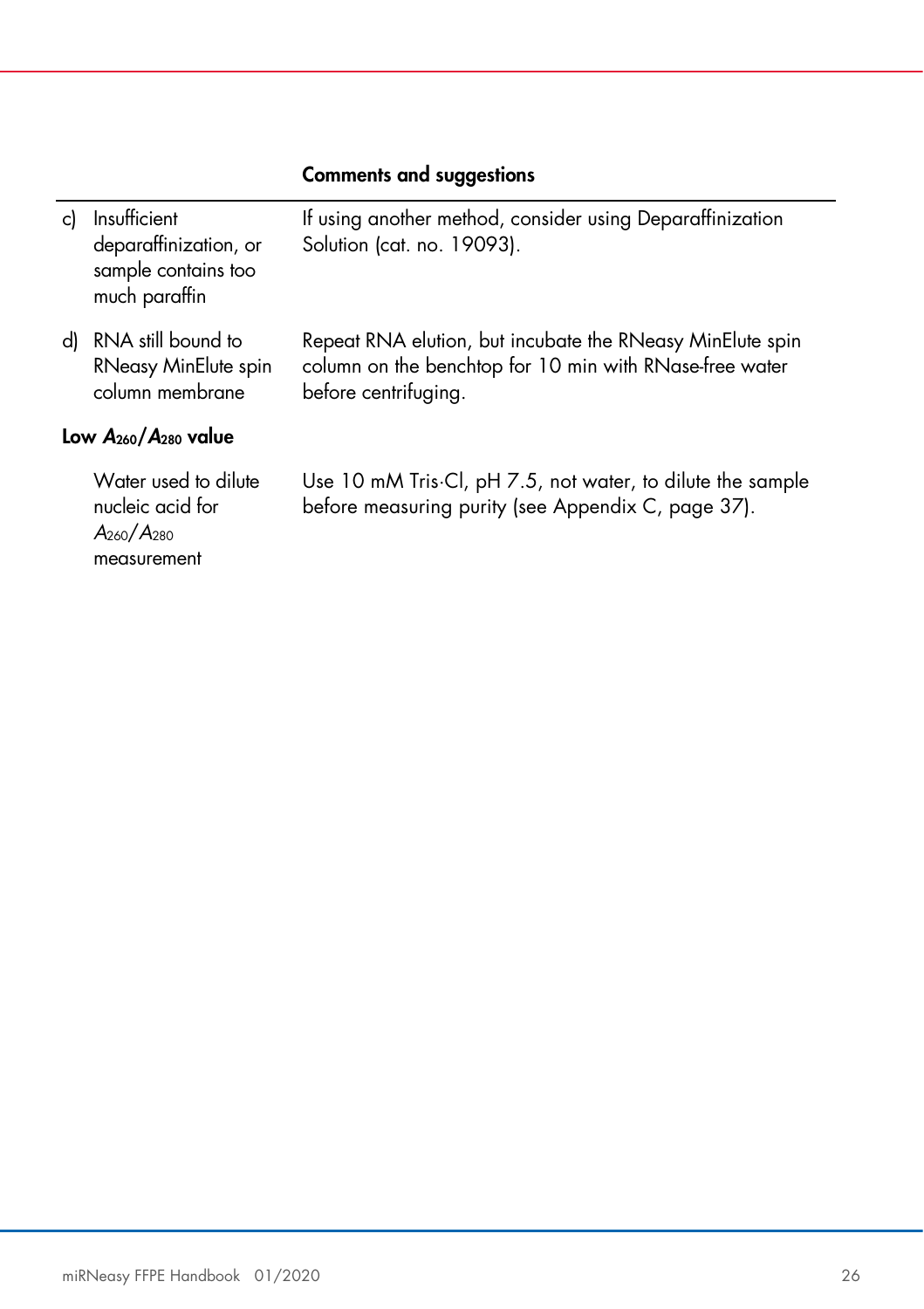### DNA contamination in downstream experiments

| a) Too much starting<br>material  | For some tissue types, the efficiency of DNA removal may<br>be reduced when processing very high amounts. If the<br>eluted RNA contains substantial DNA contamination, try<br>processing fewer tissue sections per preparation.                                                                                                                                                                                                                                                                                                                                                                                                                                                                                                                                                                                                                                                                                        |
|-----------------------------------|------------------------------------------------------------------------------------------------------------------------------------------------------------------------------------------------------------------------------------------------------------------------------------------------------------------------------------------------------------------------------------------------------------------------------------------------------------------------------------------------------------------------------------------------------------------------------------------------------------------------------------------------------------------------------------------------------------------------------------------------------------------------------------------------------------------------------------------------------------------------------------------------------------------------|
| b) Tissue has high DNA<br>content | When processing very large amounts of tissues rich in DNA<br>(e.g., thymus), the DNA may not be completely digested.<br>Repeat the purification procedure using fewer tissue<br>sections.                                                                                                                                                                                                                                                                                                                                                                                                                                                                                                                                                                                                                                                                                                                              |
|                                   | If using the RNA for detection of miRNA or other noncoding<br>RNA, we recommend the miScript PCR System. miScript<br>Primer Assays will generally not detect genomic DNA, due<br>to the design of the miScript PCR System. However, it is still<br>important to avoid DNA contamination by not using too<br>many sections per preparation. In contrast, miScript<br>Precursor Assays are sensitive to genomic DNA<br>contamination. When using miScript Precursor Assays for<br>precursor miRNA detection, we recommend performing a<br>"no RT" (no reverse transcription) control to determine<br>whether DNA contamination is present in the reaction.<br>If using the RNA for mRNA detection in real-time two-step<br>RT-PCR, synthesize the cDNA using the QuantiTect® Reverse<br>Transcription Kit (cat. no. 205311), which integrates reverse<br>transcription with elimination of genomic DNA<br>contamination. |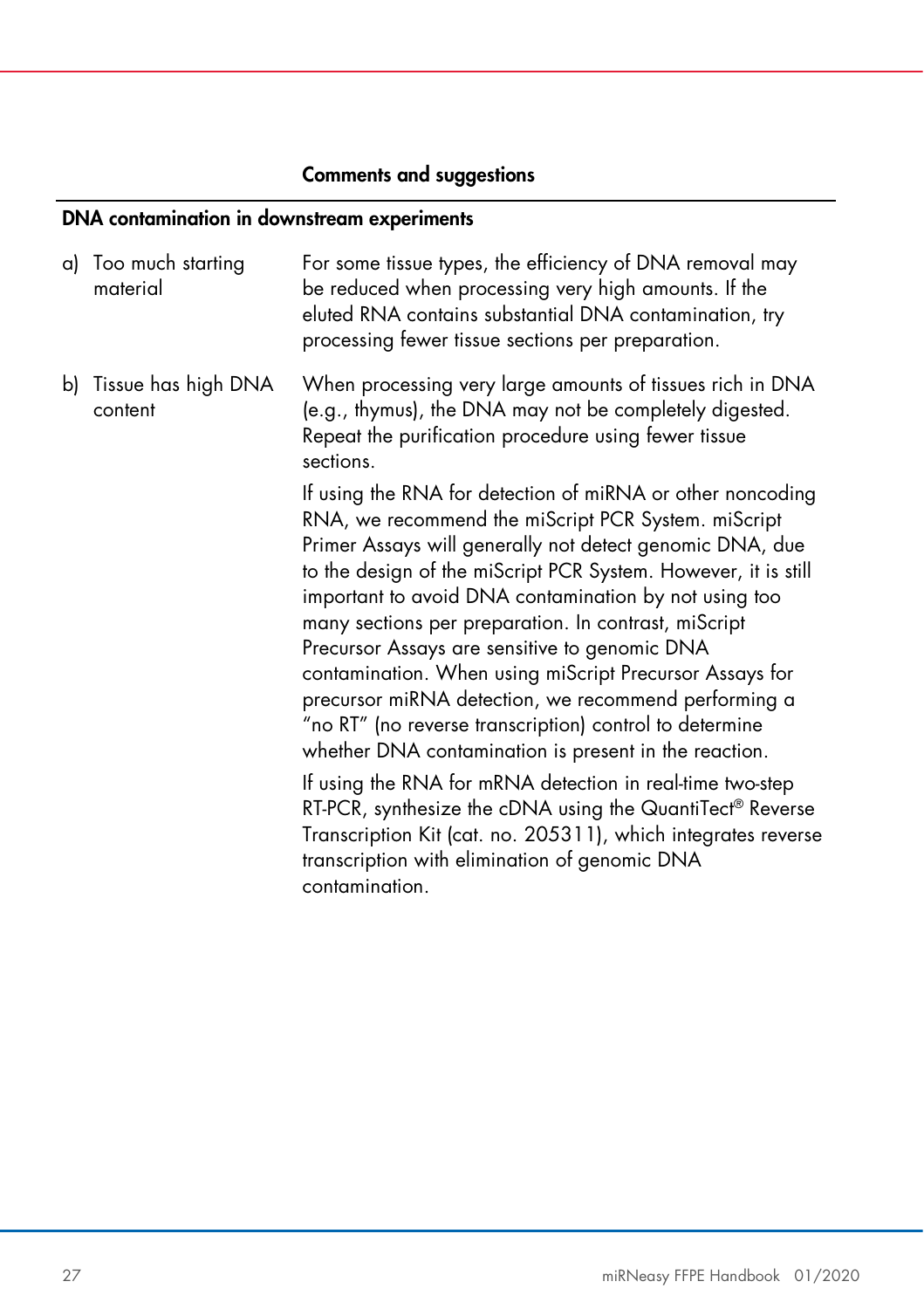### RNA does not perform well in downstream assays

| a) | RNA fragmented or<br>blocked due to<br>formaldehyde<br>modification | The 80°C incubation in the miRNeasy FFPE procedure is<br>crucial for optimal RNA performance in reverse transcription<br>and other enzymatic downstream applications. Ensure that<br>the incubation temperature is maintained at 80°C<br>throughout the entire 15 minute incubation time.                                                                                                                                                                                                                                            |
|----|---------------------------------------------------------------------|--------------------------------------------------------------------------------------------------------------------------------------------------------------------------------------------------------------------------------------------------------------------------------------------------------------------------------------------------------------------------------------------------------------------------------------------------------------------------------------------------------------------------------------|
|    |                                                                     | Although the 80°C incubation removes some of the<br>formaldehyde modifications, RNA purified from FFPE<br>sections is not an optimal template for enzymatic reactions.<br>For quantification of miRNA and other noncoding RNA by<br>real-time RT-PCR, we recommend using the miScript PCR<br>System. For real-time RT-PCR analysis of longer RNAs, we<br>recommend using only random primers or gene-specific<br>primers for cDNA synthesis. We also recommend keeping<br>amplicons as short as possible for PCR (<150 nucleotides). |
|    | b) Ethanol carryover                                                | During the second wash with Buffer RPE, be sure to centrifuge<br>at ≥8000 x $g$ (≥10,000 rpm) for 2 min at 15–25°C to dry<br>the RNeasy MinElute spin column membrane. After<br>centrifugation, carefully remove the column from the collection<br>tube so that the column does not contact the flow-through.<br>Then, be sure to place the column in a new collection tube<br>and centrifuge at full speed for 5 min.                                                                                                               |
| c) | Salt carryover during<br>RNA elution                                | Ensure that Buffer RPE is at room temperature $(15-25^{\circ}C)$ .                                                                                                                                                                                                                                                                                                                                                                                                                                                                   |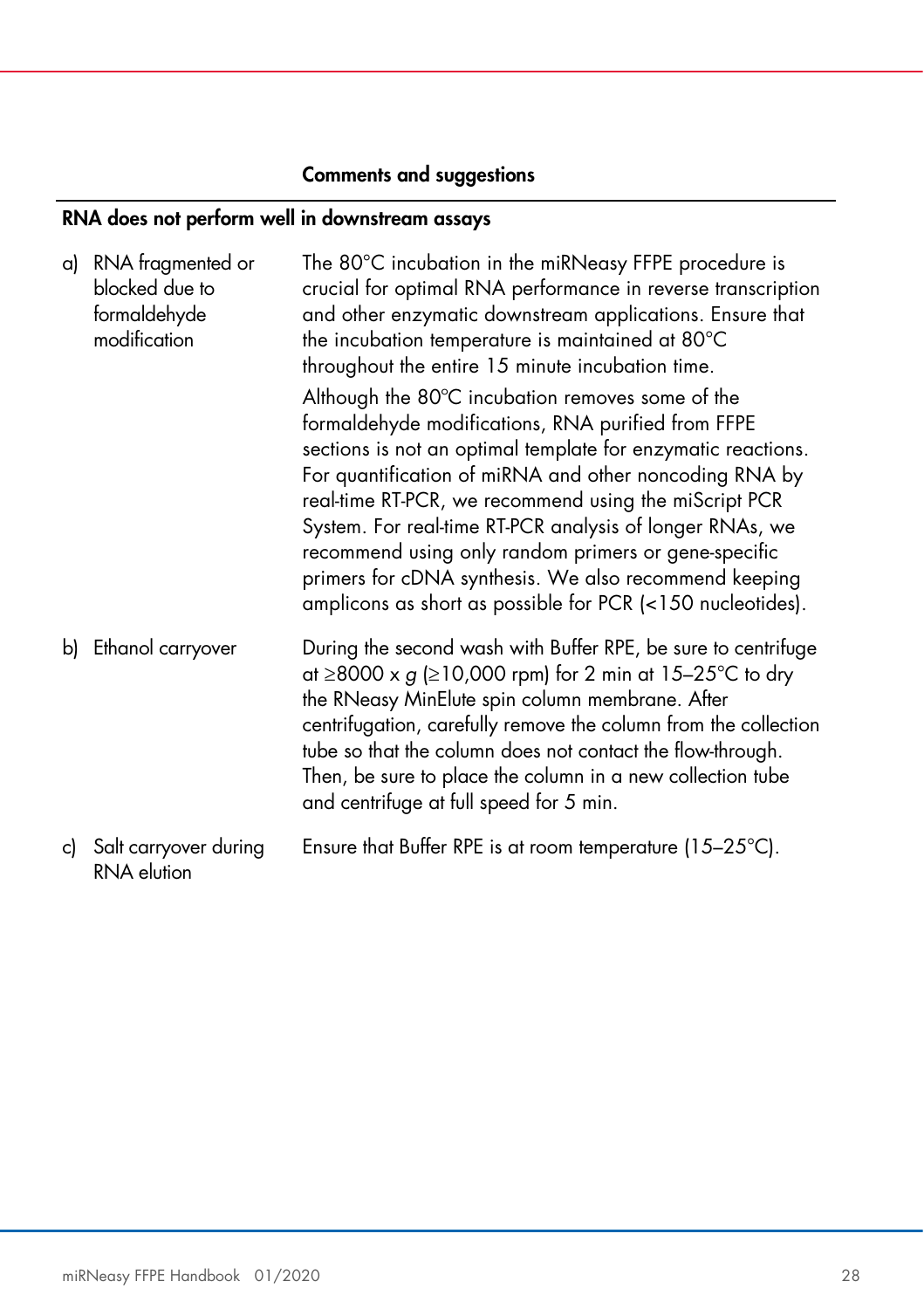| d) | Reverse transcription<br>with insufficient amount<br>of RNA | If using the RNA for detection of miRNA or other noncoding<br>RNA with the miScript PCR System (see "Ordering<br>Information", page 42), 10 pg $-1$ µg RNA is a sufficient<br>starting amount. If necessary, use more tissue sections for<br>RNA purification. If using $>1$ µg RNA, scale up the reaction<br>linearly to the appropriate volume.                                                                                                                                                                                                                                                                                                    |
|----|-------------------------------------------------------------|------------------------------------------------------------------------------------------------------------------------------------------------------------------------------------------------------------------------------------------------------------------------------------------------------------------------------------------------------------------------------------------------------------------------------------------------------------------------------------------------------------------------------------------------------------------------------------------------------------------------------------------------------|
|    |                                                             | If using the RNA for mRNA detection by real-time RT-PCR, it is<br>usually necessary to use approximately 1 µg RNA with most<br>reverse transcriptases. If performing reverse transcription with<br>very small amounts of RNA, we recommend using the<br>Sensiscript <sup>®</sup> RT Kit (cat. no. 205211), which is specially<br>designed for highly sensitive reverse transcription using<br><50 ng RNA. If performing one-step RT-PCR or quantitative,<br>real-time RT-PCR, we recommend using the QuantiFast® Probe<br>RT-PCR Plus Kit (cat. no. 204482) which integrates reverse<br>transcription with elimination of genomic DNA contamination. |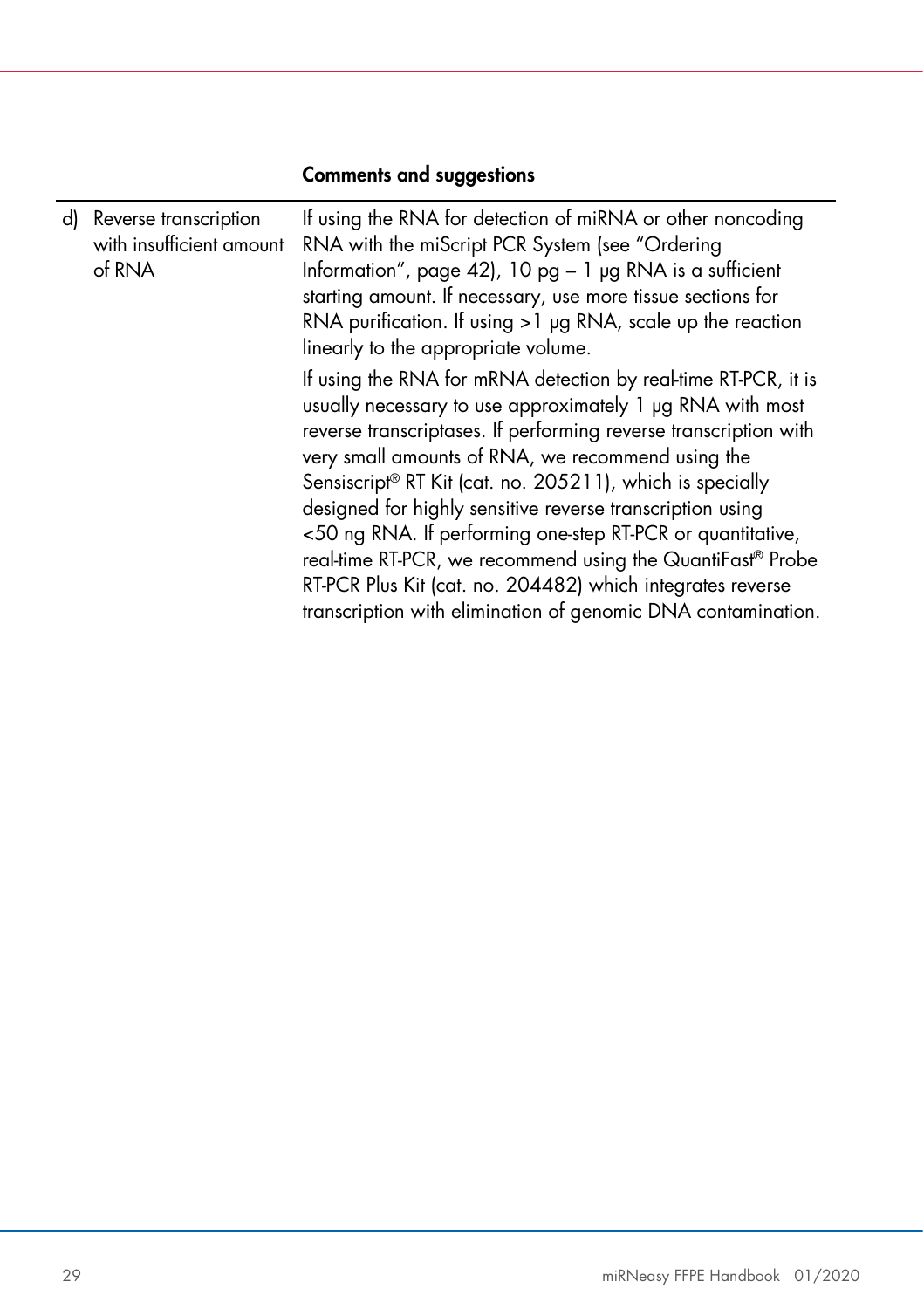# Appendix A: Deparaffinization Methods

Prior to nucleic acid purification from FFPE samples, paraffin must be removed to enable exposure of the sample to proteinase K. We recommend using Deparaffinization Solution (cat. no. 19093) for this purpose. Alternatively, heptane, xylene, limonene, CitriSolv or melting can be used, as described below.

#### Deparaffinization using heptane and methanol

Deparaffinization with heptane and methanol is done without any additional washing steps. This procedure usually provides good results in RNA applications.

In the procedure below,  $\triangle$  indicates the volume to use if processing 1–2 sections per sample, while  $\bullet$  indicates the volume to use if processing  $>2$  sections per sample.

- 1. Add 500 µl heptane, vortex vigorously for 10 s and incubate for 10 min at room temperature (15–25°C).
- 2. Add 25 µl methanol, vortex vigorously for 10 s and centrifuge for 2 min at 9000 x g (11,000 rpm).
- 3. Carefully remove the supernatant by pipetting without disturbing the pellet. Carefully remove any residual heptane/methanol using a fine pipet tip.
- 4. Keep the lid open, and air dry the pellet for 5 min at room temperature ( $15-25^{\circ}$ C).
- 5. Add ▲ 150 µl or 240 µl Buffer PKD, and mix by vortexing.
- 6. Add 10 µl proteinase K. Mix gently by pipetting up and down.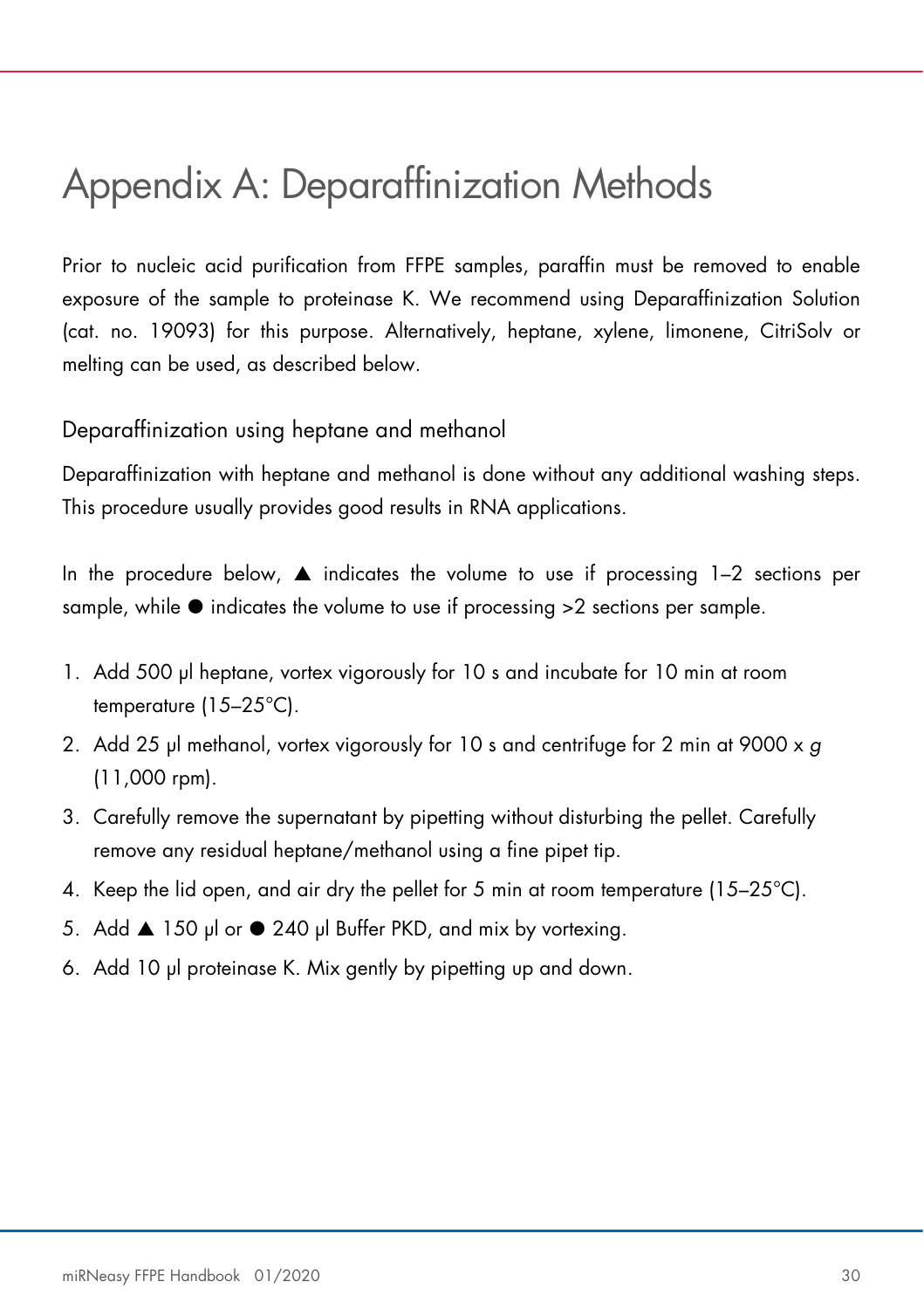7. Incubate at 56°C for 15 min, then at 80°C for 15 min.

If using only one heating block, leave the sample at room temperature after the 56°C incubation until the heating block has reached 80°C.

IMPORTANT: Ensure that the heating block has reached 80°C before starting the 15 min incubation. The 15 min incubation at 80°C is critical for optimal RNA performance in downstream applications, such as real-time RT-PCR.

The incubation at 80°C in Buffer PKD partially reverses formaldehyde modification of nucleic acids. Longer incubation times or higher incubation temperatures may result in more fragmented RNA, but may also result in slightly lower CT values in downstream applications, such as real-time RT-PCR.

8. Proceed to step 11 of the protocol for FFPE tissue sections (page 17) or step 10 of the protocol for microdissected FFPE tissue sections (page 22).

Deparaffinization using xylene, limonene or CitriSolv

Paraffin is first dissolved in xylene, limonene or CitriSolv. After precipitation of the sample and removal of the supernatant, residual xylene is removed by washing with ethanol. This procedure is commonly used when purifying RNA from FFPE samples for use in different applications.

In the procedure below,  $\triangle$  indicates the volume to use if processing 1–2 sections per sample, while  $\bullet$  indicates the volume to use if processing  $>2$  sections per sample.

- 1. Add 1 ml xylene, limonene or CitriSolv. Vortex vigorously for 10 s, and centrifuge at full speed for 2 min.
- 2. Carefully remove the supernatant by pipetting without disturbing the pellet.
- 3. Add 1 ml ethanol (96–100%) to the pellet, mix by vortexing and centrifuge at full speed for 2 min.

The ethanol extracts residual xylene from the sample.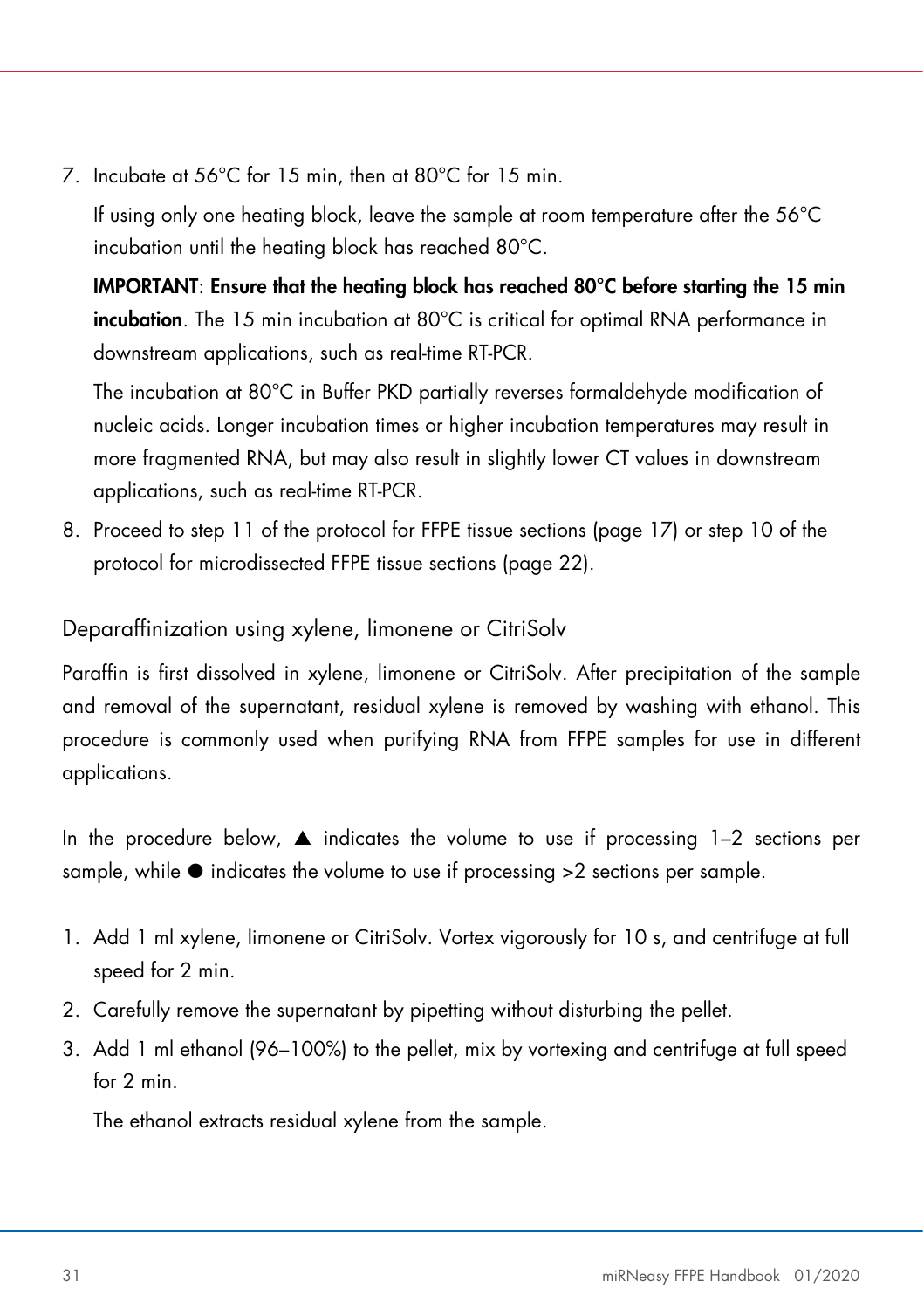- 4. Carefully remove the supernatant by pipetting without disturbing the pellet. Carefully remove any residual ethanol using a fine pipet tip.
- 5. Keep the lid open, and incubate at room temperature (15–25°C) or at up to 37°C. Incubate for 10 min or until all residual ethanol has evaporated.
- 6. Add ▲ 150 µl or 240 µl Buffer PKD, and mix by vortexing.
- 7. Add 10 µl proteinase K. Mix gently by pipetting up and down.
- 8. Incubate at 56°C for 15 min, then at 80°C for 15 min.

If using only one heating block, leave the sample at room temperature after the 56°C incubation until the heating block has reached 80°C.

IMPORTANT: Ensure that the heating block has reached 80°C before starting the 15 min incubation. The 15 min incubation at 80°C is critical for optimal RNA performance in downstream applications, such as real-time RT-PCR.

The incubation at 80°C in Buffer PKD partially reverses formaldehyde modification of nucleic acids. Longer incubation times or higher incubation temperatures may result in more fragmented RNA, but may also result in slightly lower  $C<sub>I</sub>$  values in downstream applications, such as real-time RT-PCR.

9. Proceed to step 11 of the protocol for FFPE tissue sections (page 17) or step 10 of the protocol for microdissected FFPE tissue sections (page 22).

Deparaffinization using melting

When paraffin is melted and cooled, it forms a solid layer on an aqueous phase. This layer can then be pierced with a pipet tip to continue the purification protocol. It is necessary to avoid clogging of the pipet tips with paraffin.

In the procedure below,  $\triangle$  indicates the volume to use if processing 1–2 sections per sample, while  $\bullet$  indicates the volume to use if processing  $>2$  sections per sample.

- 1. Add ▲ 150 µl or 240 µl Buffer PKD, and mix by vortexing.
- 2. Heat for 3 min at 55°C, vortex vigorously for 10 s, then centrifuge at full speed for 2 min.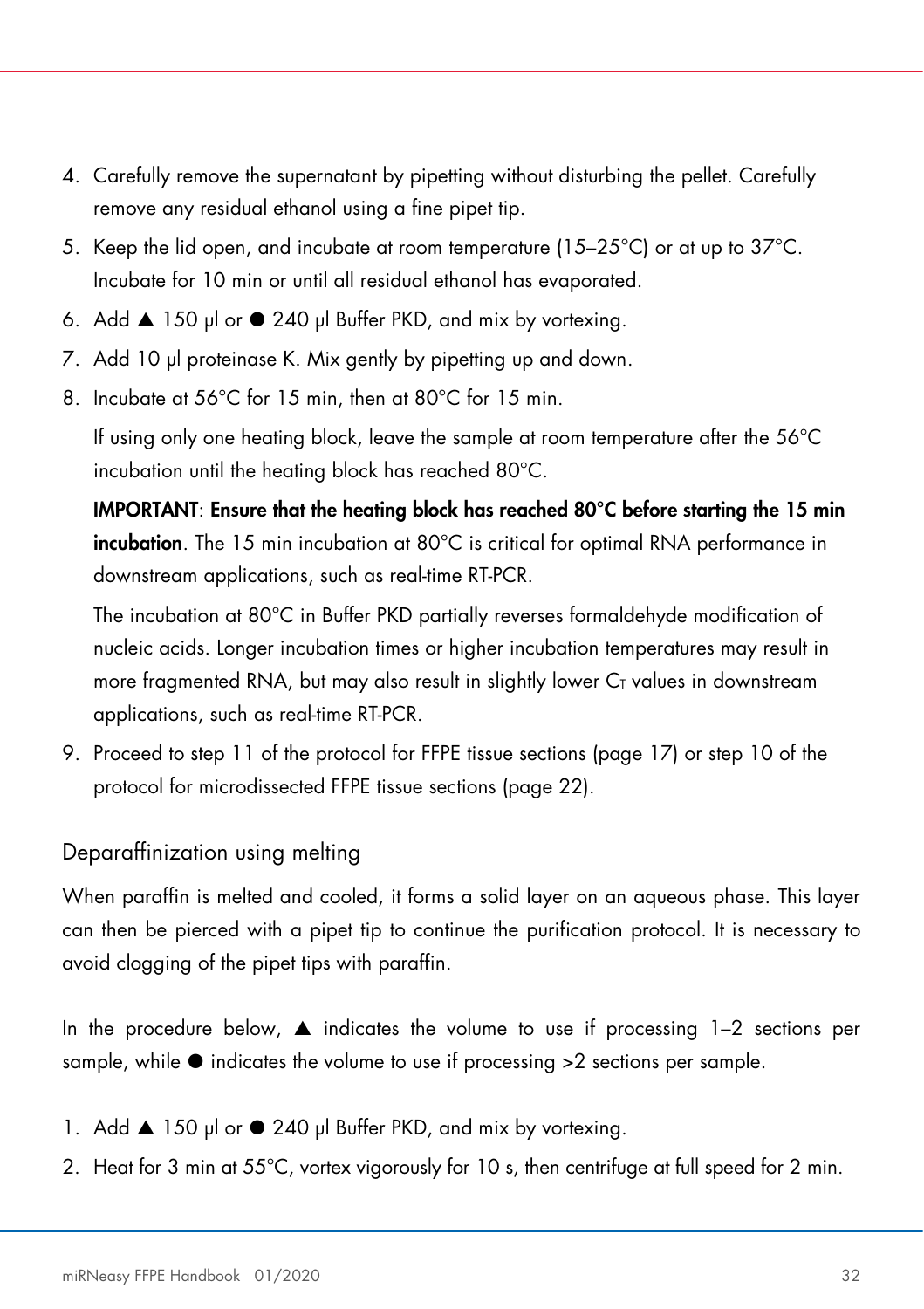3. Add 10 µl proteinase K. Mix gently by pipetting up and down.

Pierce the solid paraffin layer with a pipet tip to add the proteinase K.

4. Incubate at 56°C for 15 min, then at 80°C for 15 min.

If using only one heating block, leave the sample at room temperature after the 56°C incubation until the heating block has reached 80°C.

IMPORTANT: Ensure that the heating block has reached 80°C before starting the 15 min incubation. The 15 min incubation at 80°C is critical for optimal RNA performance in downstream applications, such as real-time RT-PCR.

The incubation at 80°C in Buffer PKD partially reverses formaldehyde modification of nucleic acids. Longer incubation times or higher incubation temperatures may result in more fragmented RNA, but may also result in slightly lower CT values in downstream applications, such as real-time RT-PCR.

5. Proceed to step 11 of the protocol for FFPE tissue sections (page 17) or step 10 of the protocol for microdissected FFPE tissue sections (page 22).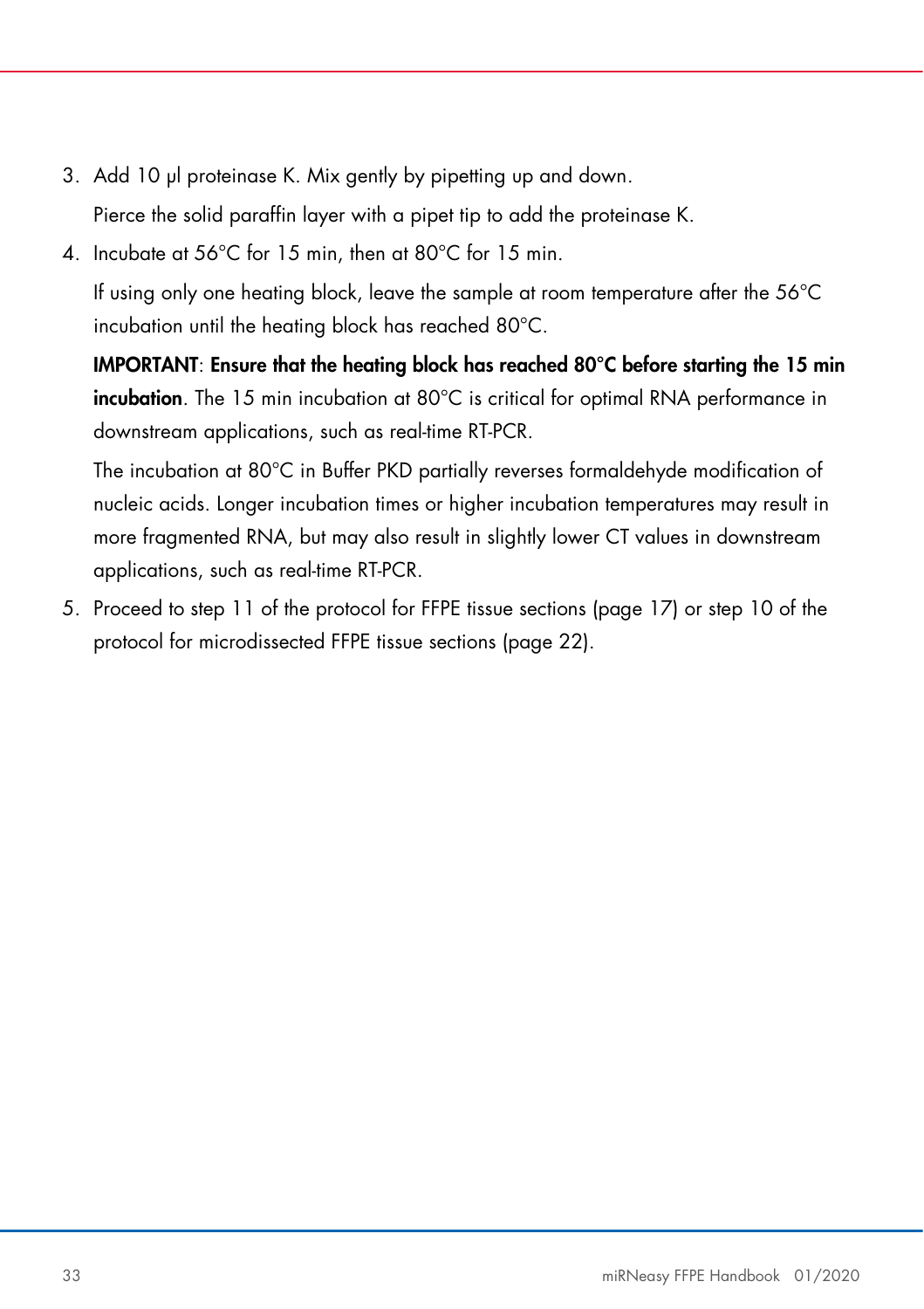# Appendix B: General Remarks on Handling RNA

### Handling RNA

Ribonucleases (RNases) are very stable and active enzymes that generally do not require cofactors to function. Since RNases are difficult to inactivate and even minute amounts are sufficient to destroy RNA, do not use any plasticware or glassware without first eliminating possible RNase contamination. Great care should be taken to avoid inadvertently introducing RNases into the RNA sample during or after the purification procedure. To create and maintain an RNase-free environment, the following precautions must be taken during pretreatment and use of disposable and nondisposable vessels and solutions while working with RNA.

#### General handling

Proper microbiological, aseptic technique should always be used when working with RNA. Hands and dust particles may carry bacteria and molds and are the most common sources of RNase contamination. Always wear latex or vinyl gloves while handling reagents and RNA samples to prevent RNase contamination from the surface of the skin or from dusty laboratory equipment. Change gloves frequently and keep tubes closed whenever possible. Keep purified RNA on ice when aliquots are pipetted for downstream applications.

To remove RNase contamination from bench surfaces, nondisposable plasticware and laboratory equipment (e.g., pipets and electrophoresis tanks), use of RNaseKiller (cat. no 2500080) from 5 PRIME (www.5prime.com) is recommended. RNase contamination can alternatively be removed using general laboratory reagents. To decontaminate plasticware, rinse with 0.1 M NaOH, 1 mM EDTA\* followed by RNase-free water (see "Solutions", page 35), or rinse with chloroform\* if the plasticware is chloroform-resistant. To

<sup>\*</sup> When working with chemicals, always wear a suitable lab coat, disposable gloves, and protective goggles. For more information, consult the appropriate safety data sheets (SDSs), available from the product supplier.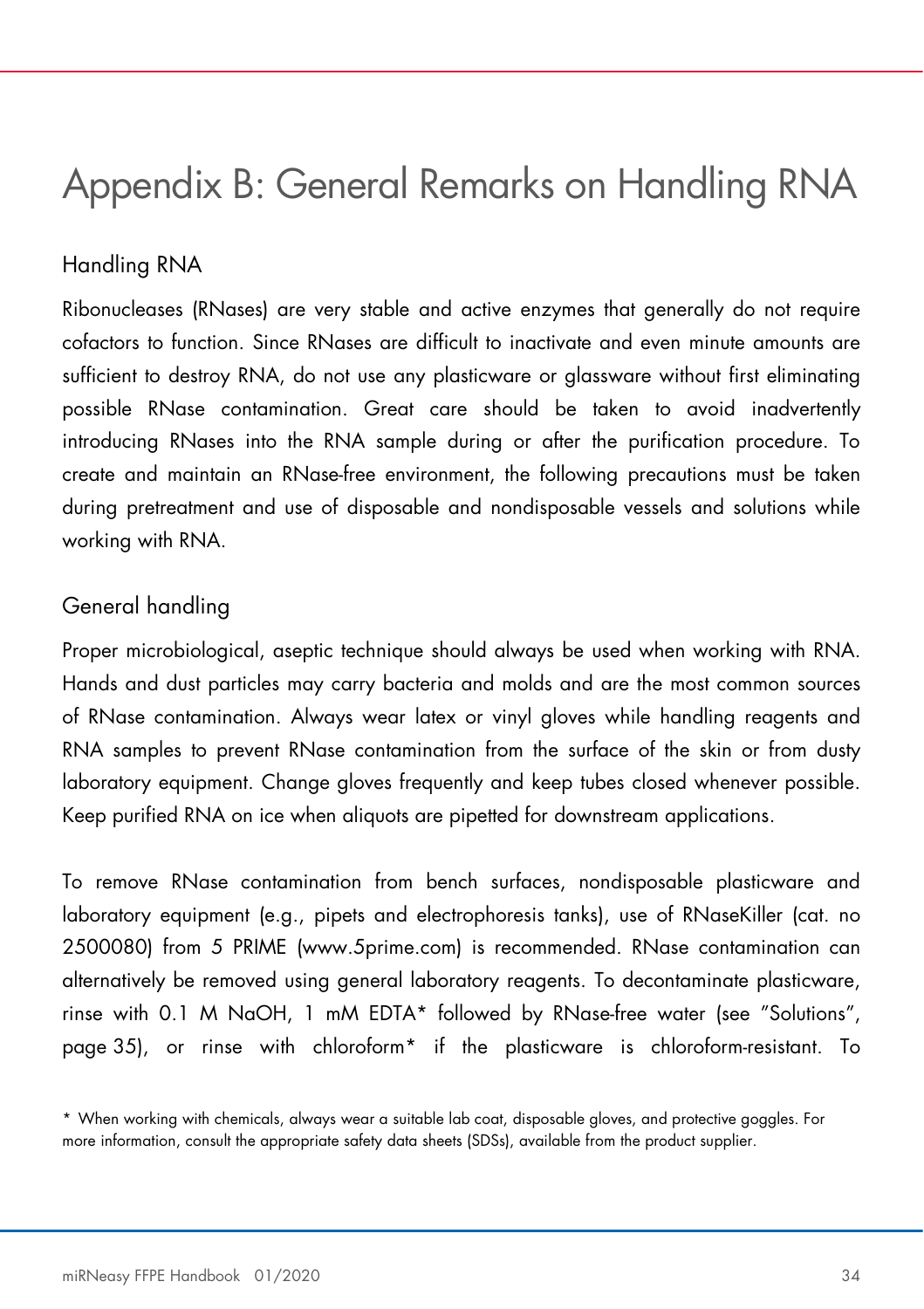decontaminate electrophoresis tanks, clean with detergent (e.g., 0.5% SDS),\* rinse with RNase-free water, rinse with ethanol (if the tanks are ethanol-resistant) and allow to dry.

#### Disposable plasticware

The use of sterile, disposable polypropylene tubes is recommended throughout the procedure. These tubes are generally RNase-free and do not require pretreatment to inactivate RNases.

#### Glassware

Glassware should be treated before use to ensure that it is RNase-free. Glassware used for RNA work should be cleaned with a detergent,\* thoroughly rinsed and oven baked at 240°C for at least 4 hours (overnight, if more convenient) before use. Autoclaving alone will not fully inactivate many RNases. Alternatively, glassware can be treated with DEPC\* (diethyl pyrocarbonate), as described in "Solutions" below.

#### **Solutions**

Solutions should be purchased RNase-free or treated with 0.1% DEPC. We recommend purchasing RNase-free water. This is because, if trace amounts of DEPC remain after autoclaving buffer, purine residues in RNA might be modified by carbethoxylation and performance of enzymatic reactions, such as PCR, may be negatively affected. Therefore, residual DEPC must always be eliminated from solutions or vessels by autoclaving or heating to 100°C for at least 15 minutes.

DEPC is a strong, but not absolute, inhibitor of RNases. It is commonly used at a concentration of 0.1% to inactivate RNases on glass or plasticware or to create RNase-free solutions. DEPC inactivates RNases by covalent modification. Add 0.1 ml DEPC to 100 ml of the solution to be treated and shake vigorously to bring the DEPC into solution. Let the

<sup>\*</sup> When working with chemicals, always wear a suitable lab coat, disposable gloves, and protective goggles. For more information, consult the appropriate safety data sheets (SDSs), available from the product supplier.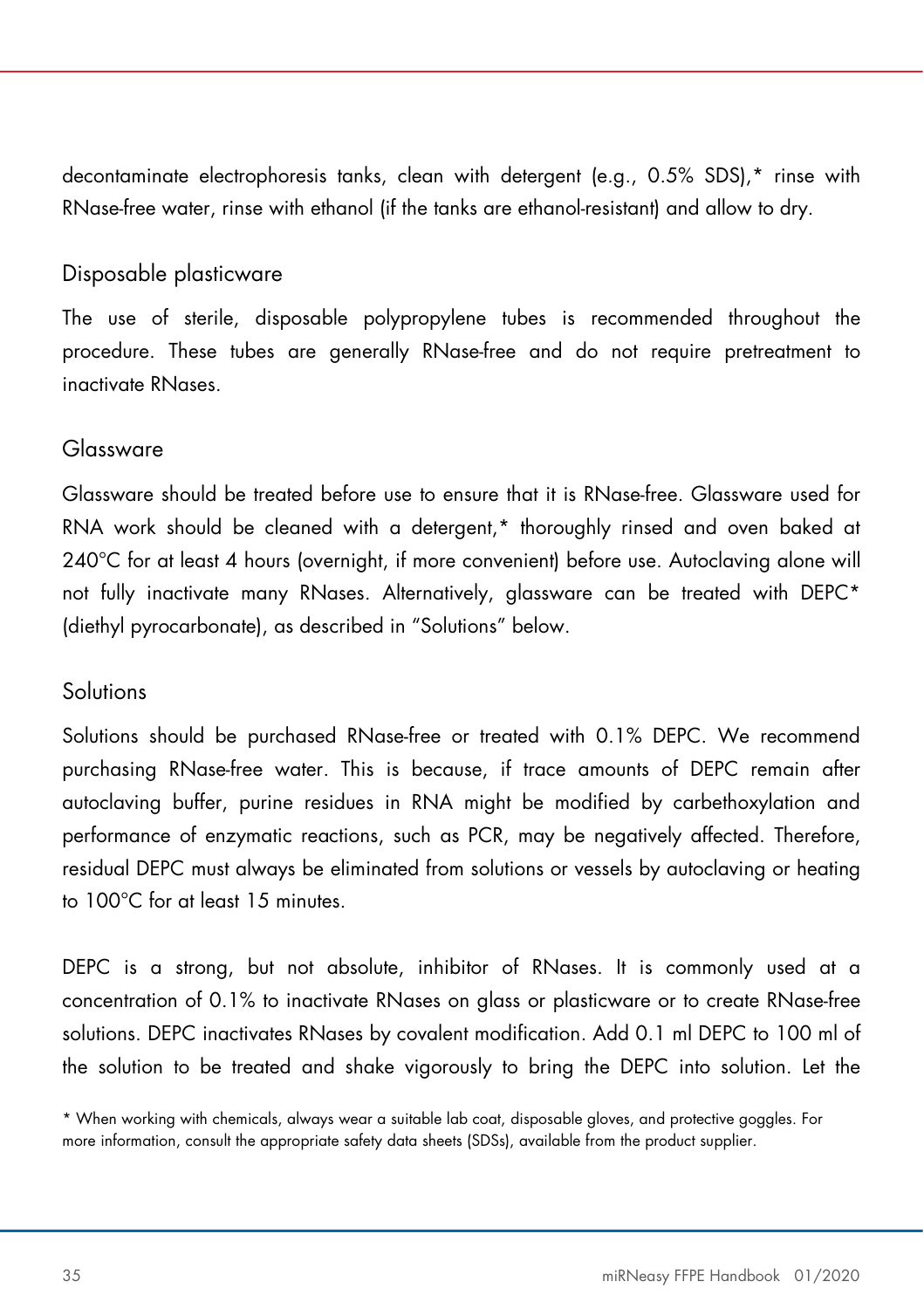solution incubate for 12 hours at 37ºC. Autoclave for 15 minutes to remove any trace of DEPC. DEPC will react with primary amines and cannot be used directly to treat Tris\* buffers. DEPC is highly unstable in the presence of Tris buffers and decomposes rapidly into ethanol and CO2. When preparing Tris buffers, use RNase-free water to dissolve Tris to make the appropriate buffer.

Note: miRNeasy buffers are guaranteed RNase-free without using DEPC treatment and are therefore free of any DEPC contamination.

\* When working with chemicals, always wear a suitable lab coat, disposable gloves, and protective goggles. For more information, consult the appropriate safety data sheets (SDSs), available from the product supplier.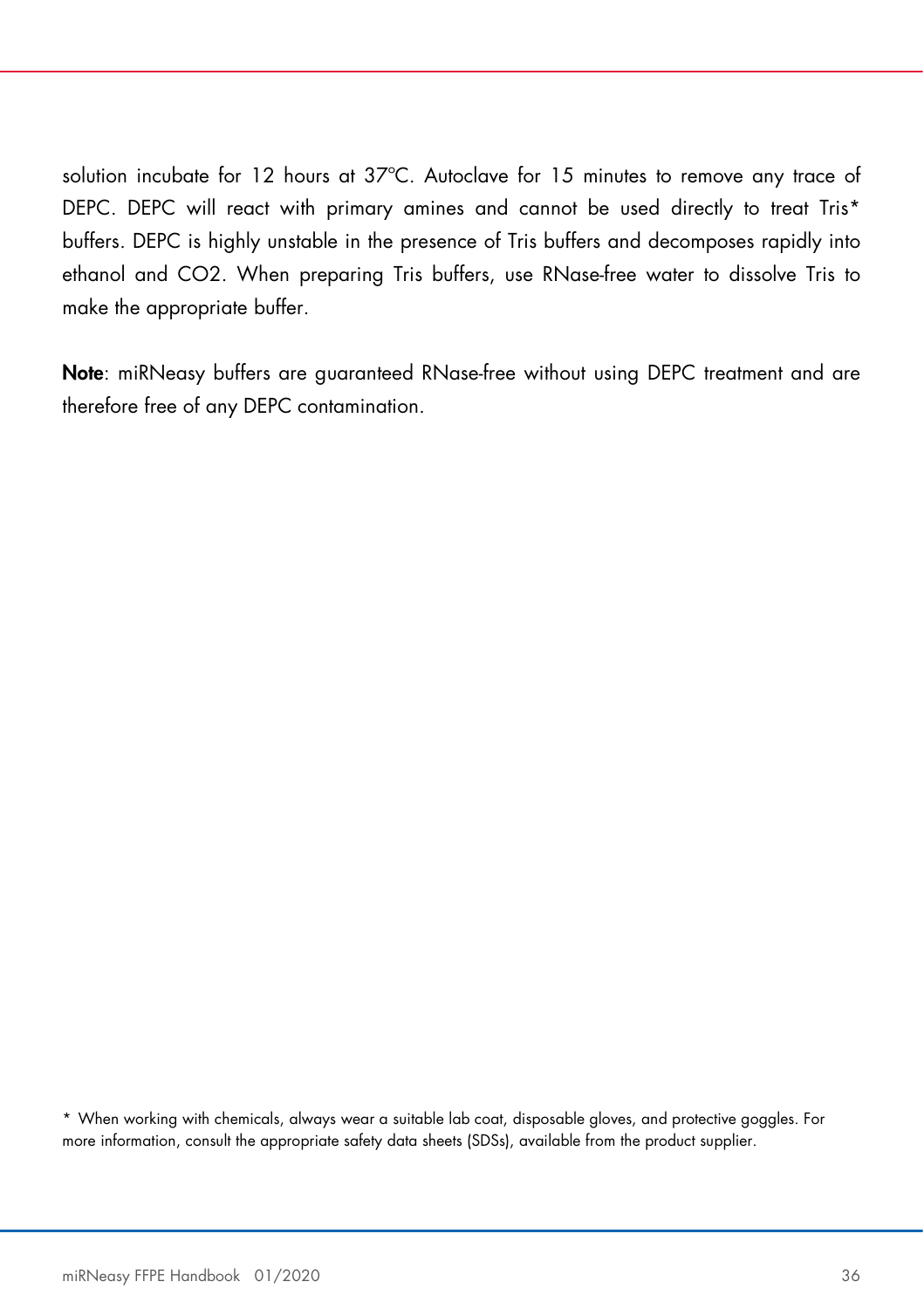# Appendix C: Storage, Quantification and Determination of Quality of RNA

### Storage of RNA

Purified RNA may be stored at –30 to –15°C or –90 to –65°C in RNase-free water. Under these conditions, no degradation of RNA is detectable after 1 year.

### Quantification of RNA

The concentration of RNA should be determined by measuring the absorbance at 260 nm (A260) in a spectrophotometer (see "Spectrophotometric quantification of RNA" below). For small amounts of RNA, however, it may be difficult to determine amounts photometrically. Small amounts of RNA can be quantified using the QIAxpert®, QIAxcel® Advanced System or Agilent® 2100 bioanalyzer, quantitative RT-PCR or fluorometric quantification.

#### Spectrophotometric quantification of RNA

To ensure significance,  $A_{260}$  readings should be greater than 0.15. An absorbance of 1 unit at 260 nm corresponds to 44 µg of RNA per ml  $(A_{260} = 1 \rightarrow 44 \text{ µg/ml})$ . This relation is valid only for measurements at a neutral pH. Therefore, if it is necessary to dilute the RNA sample, this should be done in a buffer with neutral pH.\* As discussed below (see "Purity of RNA", page 38), the ratio between the absorbance values at 260 and 280 nm gives an estimate of RNA purity.

<sup>\*</sup> When working with chemicals, always wear a suitable lab coat, disposable gloves, and protective goggles. For more information, consult the appropriate safety data sheets (SDSs), available from the product supplier.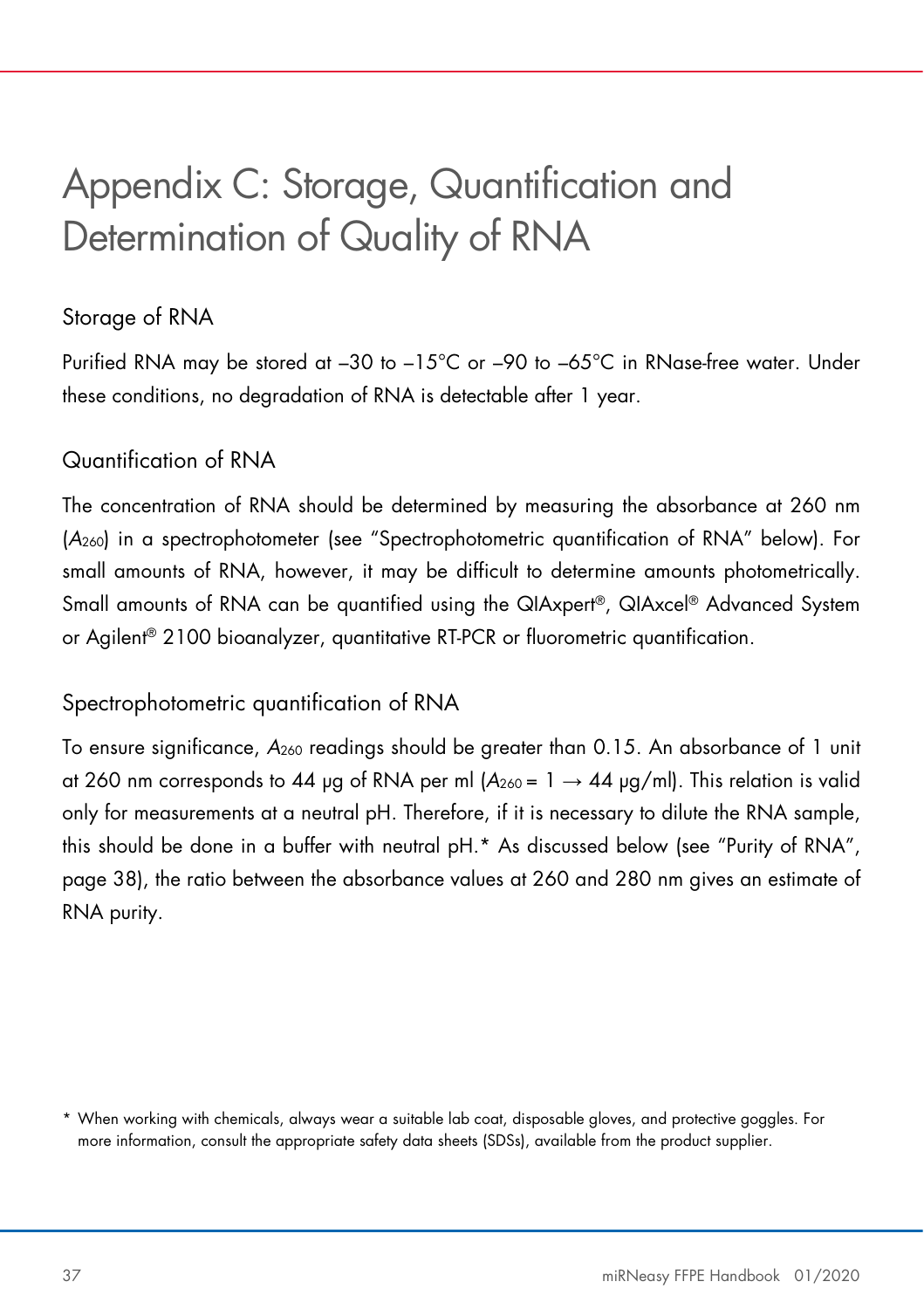When measuring RNA samples, be certain that cuvettes are RNase-free, especially if the RNA is to be recovered after spectrophotometry. This can be accomplished by washing cuvettes with 0.1 M NaOH, 1 mM EDTA,\* followed by washing with RNase-free water (see "Solutions", page 35). Use the buffer in which the RNA is diluted to zero the spectrophotometer. An example of the calculation involved in RNA quantification is shown below:

Volume of RNA sample = 100 µl Dilution = 10 µl RNA sample + 490 µl 10 mM Tris $\cdot$ Cl,\* pH 7.0 (1/50 dilution) Measure absorbance of diluted sample in a 1 ml cuvette (RNase-free)

 $A_{260} = 0.2$ 

|              | Concentration of RNA sample = $44 \mu g/ml \times A_{260} \times$ dilution factor |
|--------------|-----------------------------------------------------------------------------------|
|              | $= 44$ µg/ml x 0.2 x 50                                                           |
|              | $= 440 \text{ µg/ml}$                                                             |
| Total amount | $=$ concentration $x$ volume in milliliters<br>$= 440$ µg/ml x 0.1 ml             |
|              | $= 44$ µg of RNA                                                                  |

#### Purity of RNA

The ratio of the readings at 260 nm and 280 nm  $(A<sub>260</sub>/A<sub>280</sub>)$  provides an estimate of the purity of RNA with respect to contaminants that absorb in the UV spectrum, such as protein. However, the A260/A280 ratio is influenced considerably by pH. Since water is not buffered, the pH and the resulting  $A_{260}/A_{280}$  ratio can vary greatly. Lower pH results in a lower A260/A<sup>280</sup> ratio and reduced sensitivity to protein contamination.† For accurate values, we

<sup>\*</sup> When working with chemicals, always wear a suitable lab coat, disposable gloves, and protective goggles. For more information, consult the appropriate safety data sheets (SDSs), available from the product supplier.

<sup>†</sup> Wilfinger, W.W., Mackey, M., and Chomczynski, P. (1997) Effect of pH and ionic strength on the spectrophotometric assessment of nucleic acid purity. BioTechniques 22, 474.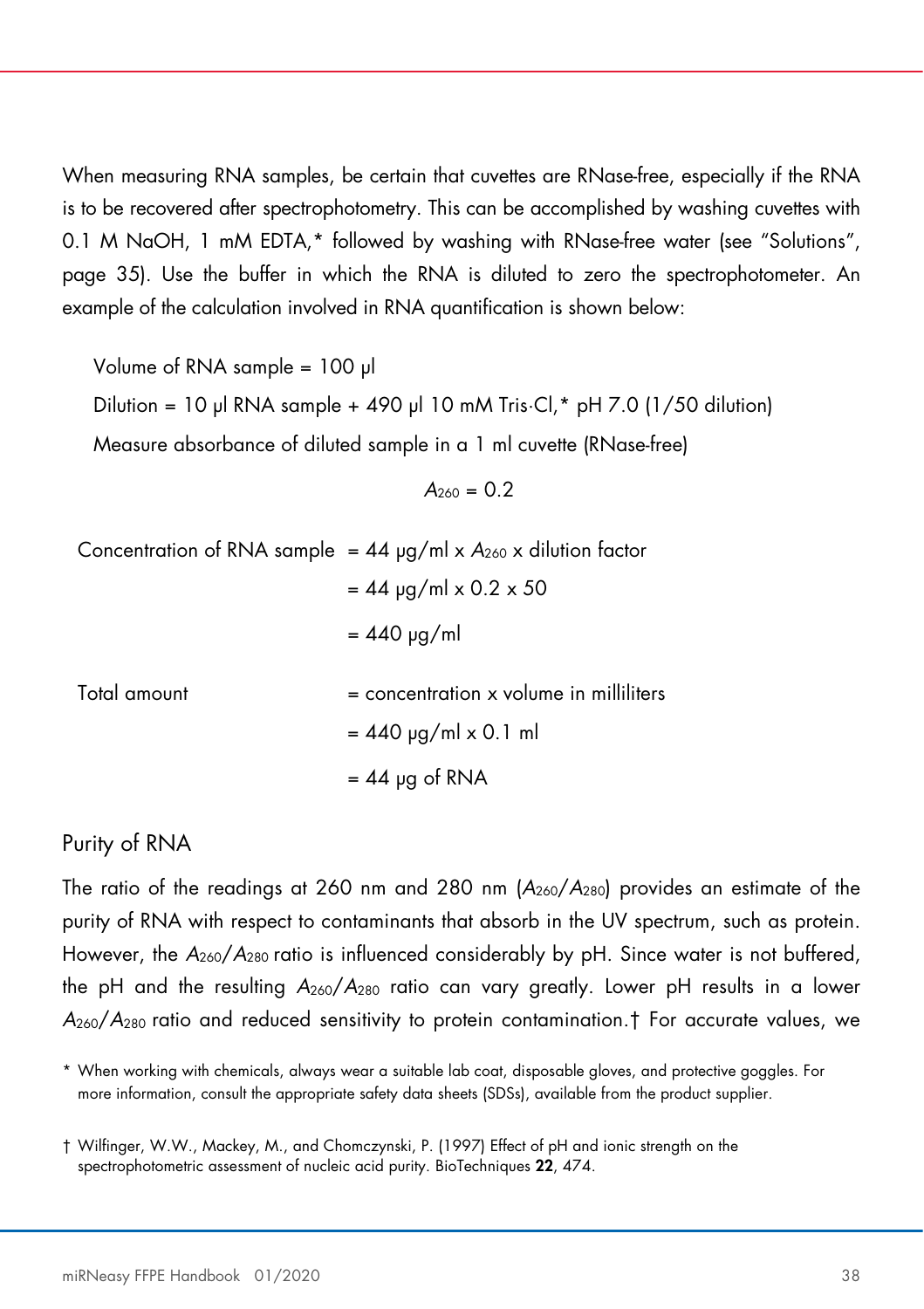recommend measuring absorbance in 10 mM Tris·Cl, pH 7.5. Pure RNA has an A<sub>260</sub>/A<sub>280</sub> ratio of 1.9–2.1\* in 10 mM Tris·Cl, pH 7.5. Always be sure to calibrate the spectrophotometer with the same solution used for dilution.

For determination of RNA concentration, however, we recommend dilution of the sample in a buffer with neutral pH since the relationship between absorbance and concentration (A<sub>260</sub> reading of  $1 = 44$   $\mu$ g/ml RNA) is based on an extinction coefficient calculated for RNA at neutral pH (see "Spectrophotometric quantification of RNA", page 37).

To assess the purity of RNA  $(A_{260}/A_{280})$  we recommend using the QIAxpert. The QIAxpert is an innovative μ-volume UV/Vis spectrophotometer that overcomes the limitations of classic spectrophotometry and purity assessment using absorbance ratios. Using reference spectra of known contaminants, a state-of-the-art software algorithm on the QIAxpert instrument performs a deconvolution of measured UV/Vis spectra according to the Beer Lambert law for mixtures, stating that the absorption spectrum of a mixture is a linear combination of the spectra of its individual constituents. This feature, known as Spectral Content Profiling (SCP), allows dye-free and easy differentiation between DNA, RNA and other UV/Vis absorbing contaminants in complex biological samples).

#### DNA contamination

No currently available purification method can guarantee that RNA is completely free of DNA, even when it is not visible on an agarose gel. While RNeasy Kits will remove the vast majority of cellular DNA, trace amounts may still remain, depending on the amount and nature of the sample.

For analysis of very low abundance targets, any interference by residual DNA contamination can be detected by performing real-time RT-PCR control experiments in which no reverse transcriptase is added prior to the PCR step.

<sup>\*</sup> Values up to 2.3 are routinely obtained for pure RNA (in 10 mM Tris·Cl, pH 7.5) with some spectrophotometers.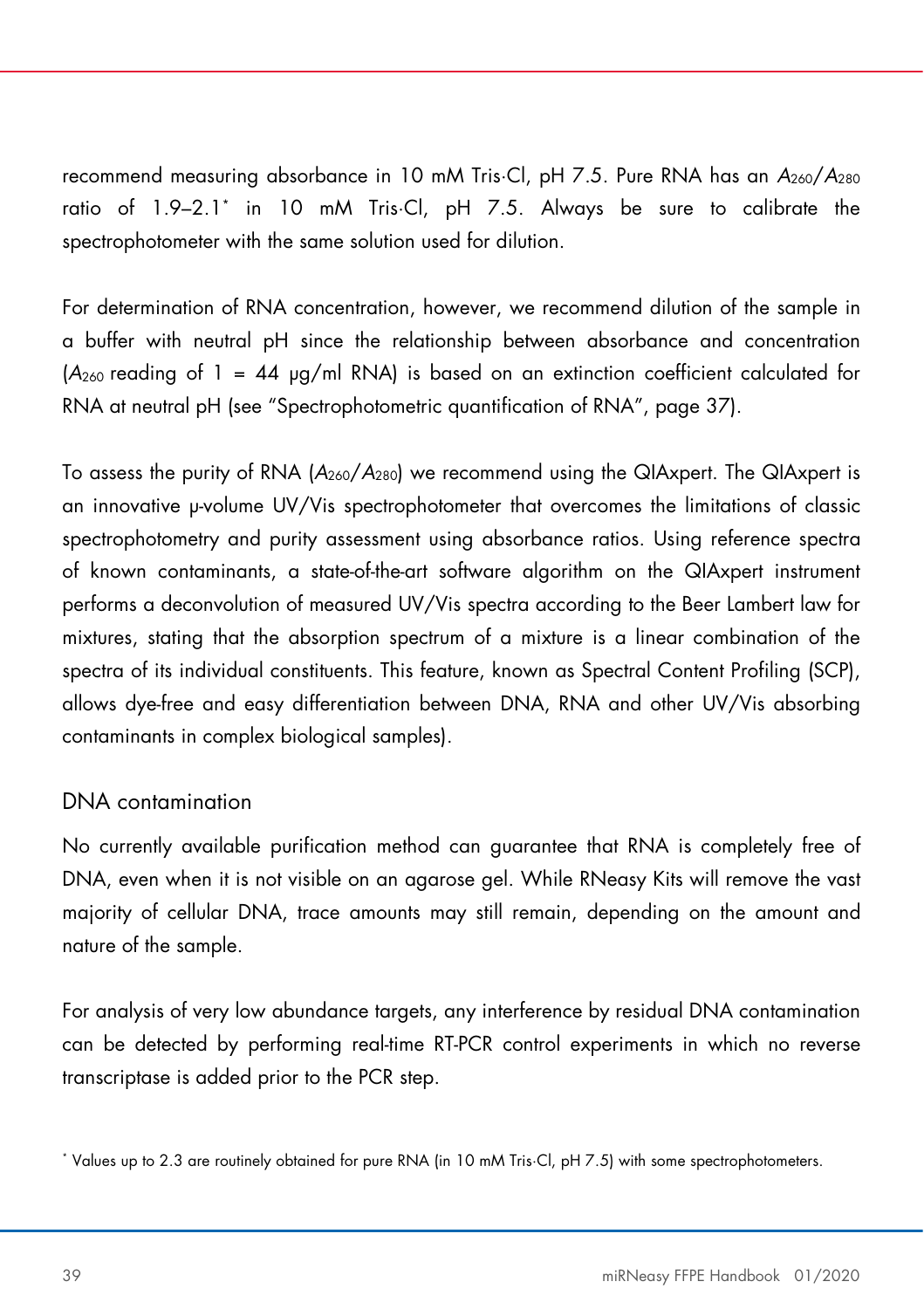For quantification of miRNA by real-time RT-PCR, we recommend the miScript PCR System (see "Ordering Information", page 42). miScript Primer Assays will generally not detect genomic DNA, due to the design of the miScript PCR System. In contrast, miScript Precursor Assays are sensitive to genomic DNA contamination.

For quantification of mRNA by real-time RT-PCR, we recommend designing primers that anneal at intron splice junctions so that genomic DNA will not be amplified. QuantiTect Primer Assays from QIAGEN are designed for SYBR® Green-based real-time RT-PCR analysis of RNA sequences (without detection of genomic DNA) where possible (see www.qiagen.com/GeneGlobe). For two-step, real-time RT-PCR assays where amplification of genomic DNA cannot be avoided, the QuantiTect Reverse Transcription Kit (cat. 205311) provides fast cDNA synthesis with removal of genomic DNA contamination. For one-step, real-time RT-PCR the QuantiFast Probe RT-PCR Plus Kit (cat. no. 204482) integrates reverse transcription and removal of genomic DNA contamination.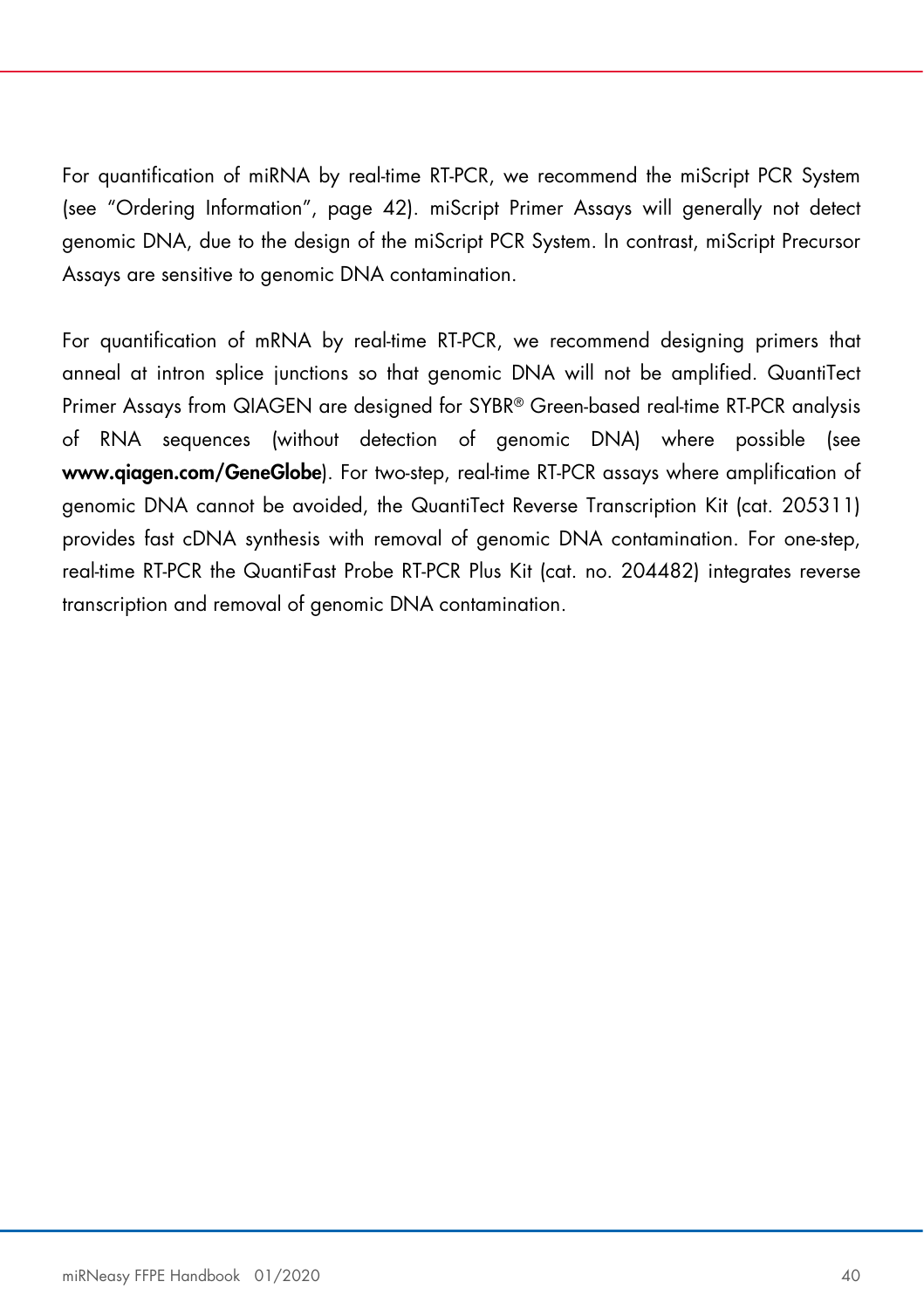#### Integrity of RNA

The integrity and size distribution of total RNA purified with the miRNeasy FFPE Kit can be checked by denaturing agarose gel electrophoresis and ethidium bromide staining\* or by using the QIAxcel system or Agilent 2100 Bioanalyzer. For intact RNA, the respective ribosomal RNAs should appear as sharp bands or peaks. The apparent ratio of 28S rRNA to 18S rRNA should be approximately 2:1. However, due to effects of formalin fixation, embedding and storage, RNA from FFPE specimens will usually show varying degrees of degradation. Although electrophoretic analysis is not influenced significantly by formaldehyde modifications present on RNA isolated from FFPE samples, performance of RNA from FFPE samples in enzymatic assays will be significantly inferior compared to RNA of similar integrity from non-FFPE samples.

\* When working with chemicals, always wear a suitable lab coat, disposable gloves, and protective goggles. For more information, consult the appropriate safety data sheets (SDSs), available from the product supplier.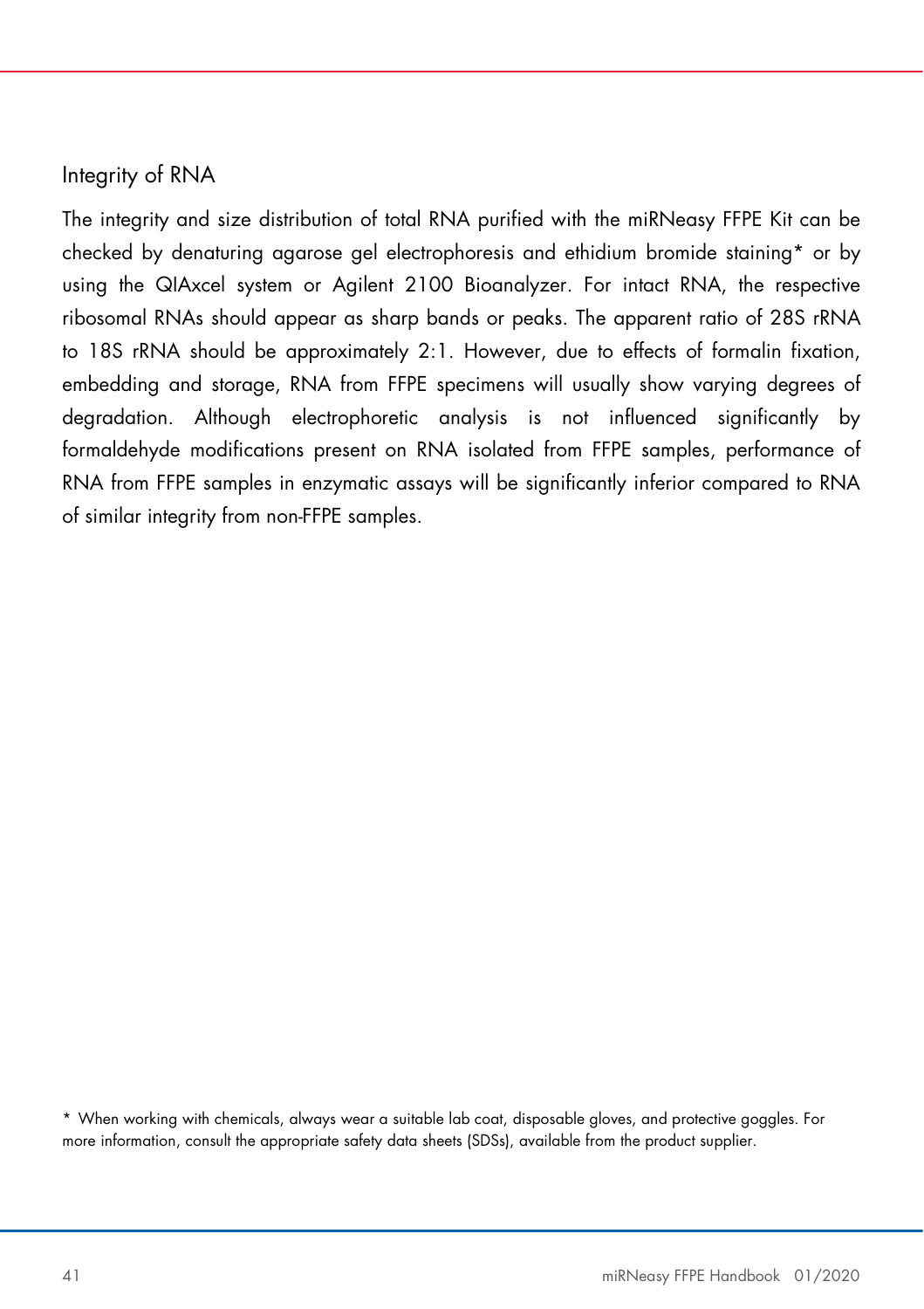# Ordering Information

| Product                                    | <b>Contents</b>                                                                                                                                              | Cat. no. |
|--------------------------------------------|--------------------------------------------------------------------------------------------------------------------------------------------------------------|----------|
| miRNeasy FFPE Kit (50)                     | 50 RNeasy MinElute Spin Columns,<br>Collection Tubes, RNase-Free Reagents<br>and Buffers                                                                     | 217504   |
| Deparaffinization Solution                 | 2 x 8 ml Deparaffinization Solution                                                                                                                          | 19093    |
| <b>QIAGEN</b> spin-column kits             | QIAcube Connect - for fully automated nucleic acid extraction with                                                                                           |          |
| QIAcube Connect*                           | Instrument, connectivity package, 1-year<br>warranty on parts and labor                                                                                      | Inquire  |
| Starter Pack, QIAcube                      | Filter-tips, 200 µl (1024), 1000 µl filter-tips<br>(1024), 30 ml reagent bottles (12), rotor<br>adapters (240), elution tubes (240), rotor<br>adapter holder | 990395   |
| <b>Related products</b>                    |                                                                                                                                                              |          |
| QIAamp® DNA FFPE Tissue<br>Kit (50)        | For 50 DNA preps: 50 QIAamp MinElute<br>Columns, Proteinase K, Buffers, Collection<br>Tubes (2 ml)                                                           | 56404    |
| RNeasy FFPE Kit (50)                       | 50 RNeasy MinElute Spin Columns,<br>Collection Tubes, RNase-Free Reagents<br>and Buffers                                                                     | 73504    |
| GeneRead <sup>™</sup> DNA FFPE Kit<br>(50) | For 50 preps: QIAamp MinElute Columns,<br>Collection Tubes, Deparaffinization<br>Solution, Uracil-N-Glycosylase, RNase-Free<br>Water, RNase A, and Buffers   | 180134   |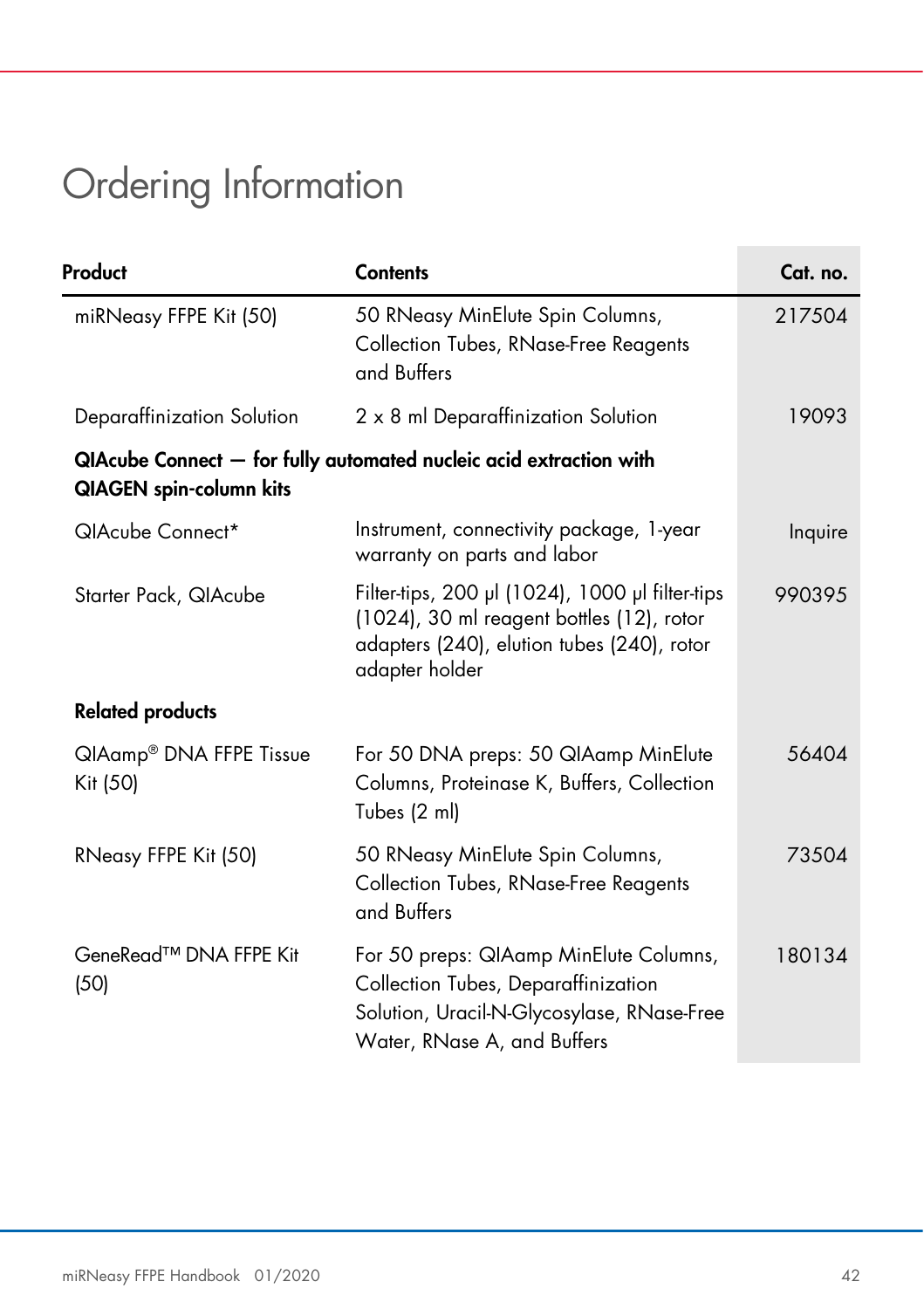| Product                   | <b>Contents</b>                                                                                                              | Cat. no. |
|---------------------------|------------------------------------------------------------------------------------------------------------------------------|----------|
| AllPrep® DNA/RNA FFPE Kit | 50 RNeasy MinElute Spin Columns,<br>50 QIAamp MinElute Spin Columns,<br>Collection Tubes, RNase-Free Reagents<br>and Buffers | 80234    |

\* All QIAcube Connect instruments are provided with a region-specific connectivity package, including tablet and equipment necessary to connect to the local network. Further, QIAGEN offers comprehensive instrument service products, including service agreements, installation, introductory training and preventive subscription. Contact your local sales representative to learn about your options.

For up-to-date licensing information and product-specific disclaimers, see the respective QIAGEN kit handbook or user manual. QIAGEN kit handbooks and user manuals are available at www.qiagen.com or can be requested from QIAGEN Technical Services or your local distributor.

## Document Revision History

| Date         | Changes                                                                                                                                                                                                                                            |
|--------------|----------------------------------------------------------------------------------------------------------------------------------------------------------------------------------------------------------------------------------------------------|
| May 2018     | Update into Sample-to-Insight branding and edit into revised style. Importance of vortexing when<br>heating block without shaking function is used emphasized in protocols. Redundant step in<br>Appendix A removed, ordering Information updated. |
| January 2019 | Updated text, ordering information and intended use for QIAcube Connect.                                                                                                                                                                           |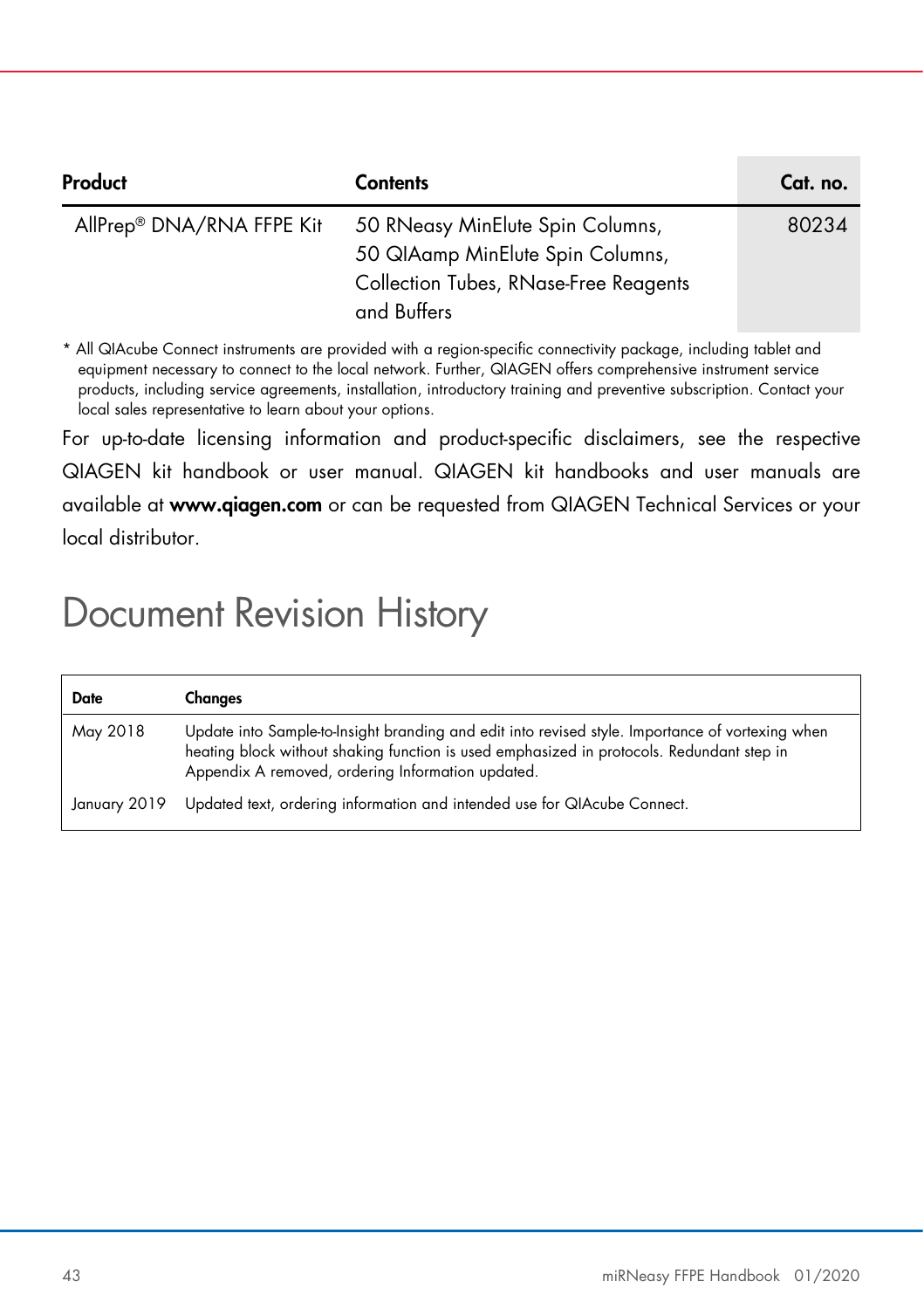**Notes**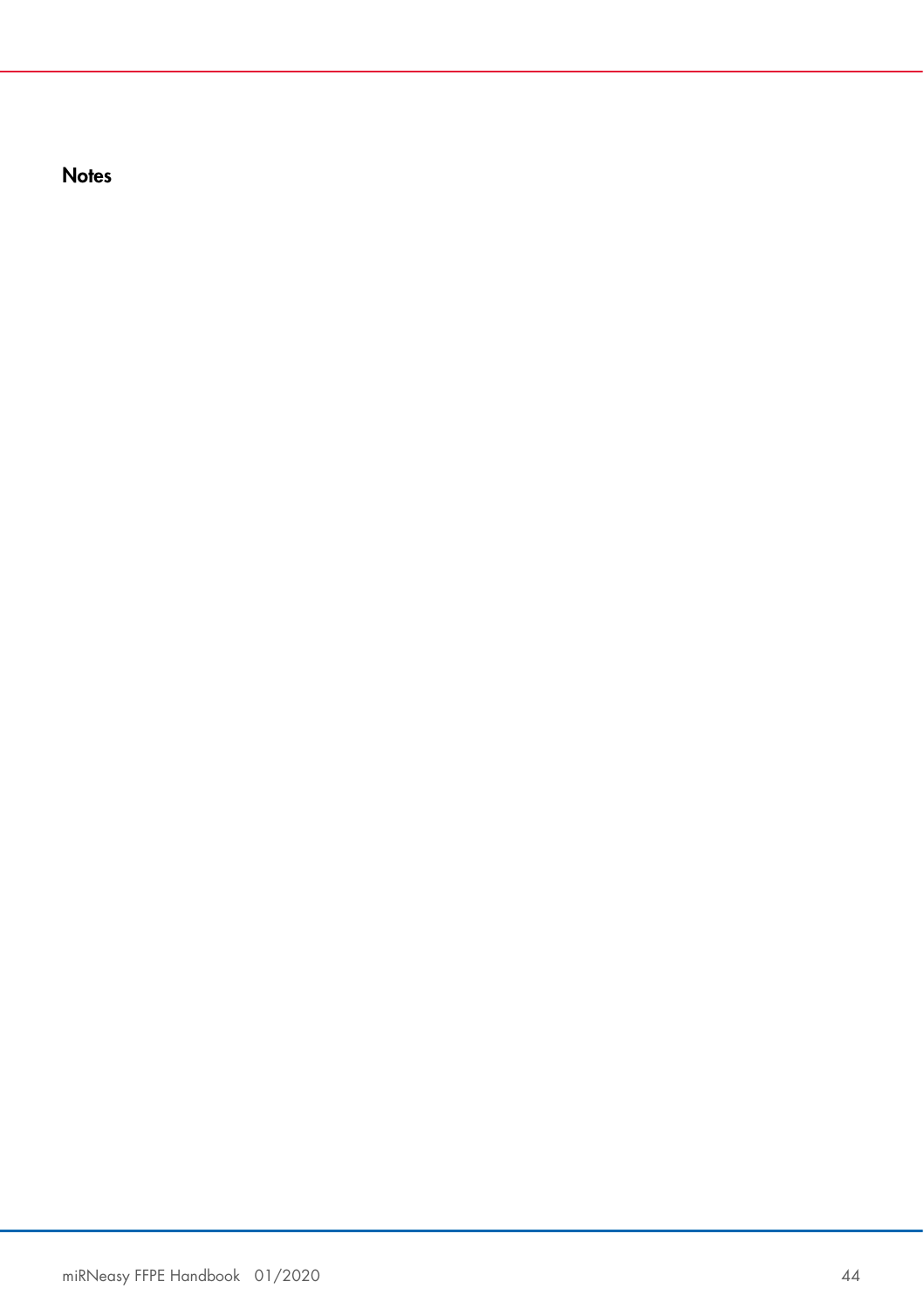**Notes**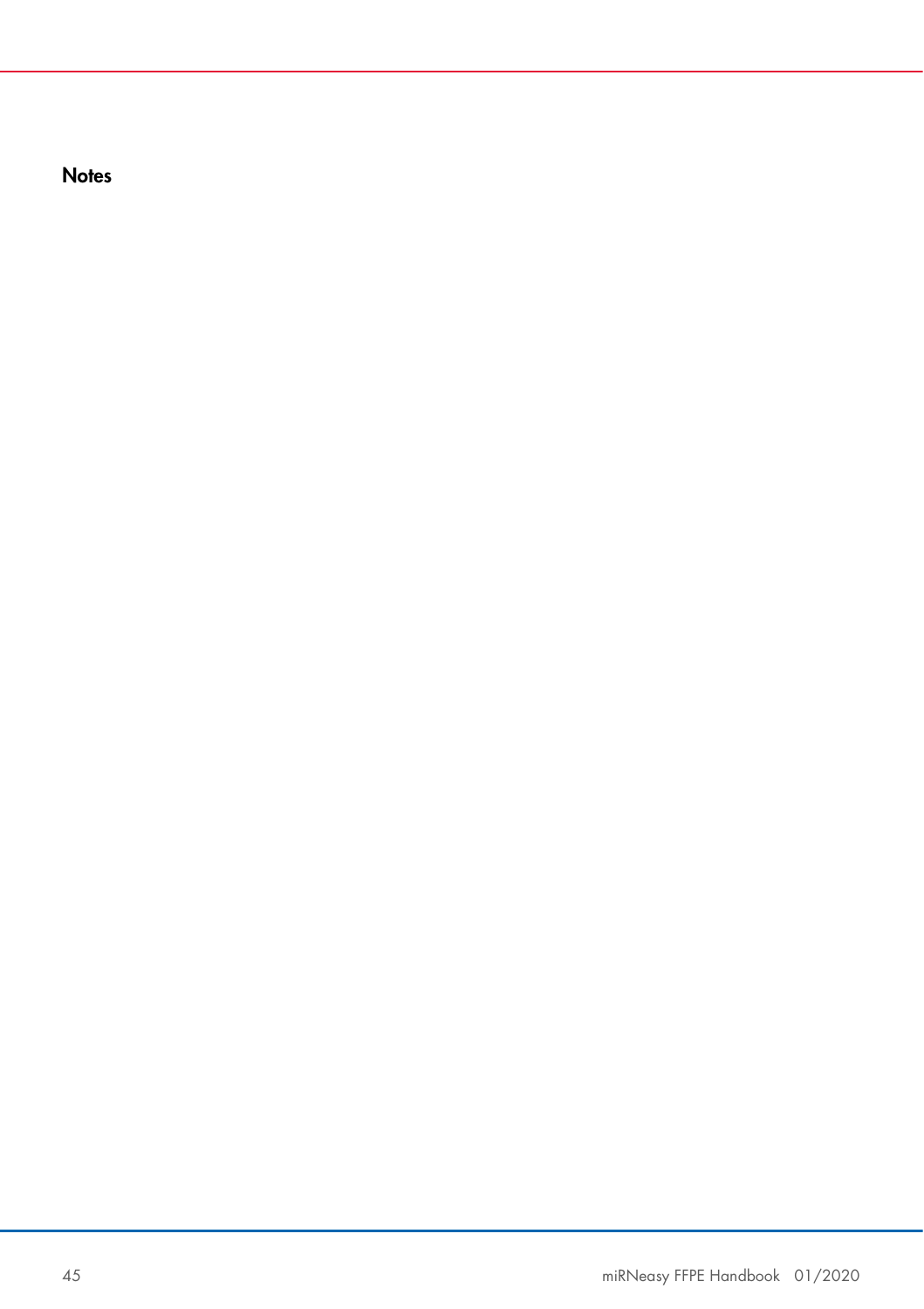**Notes**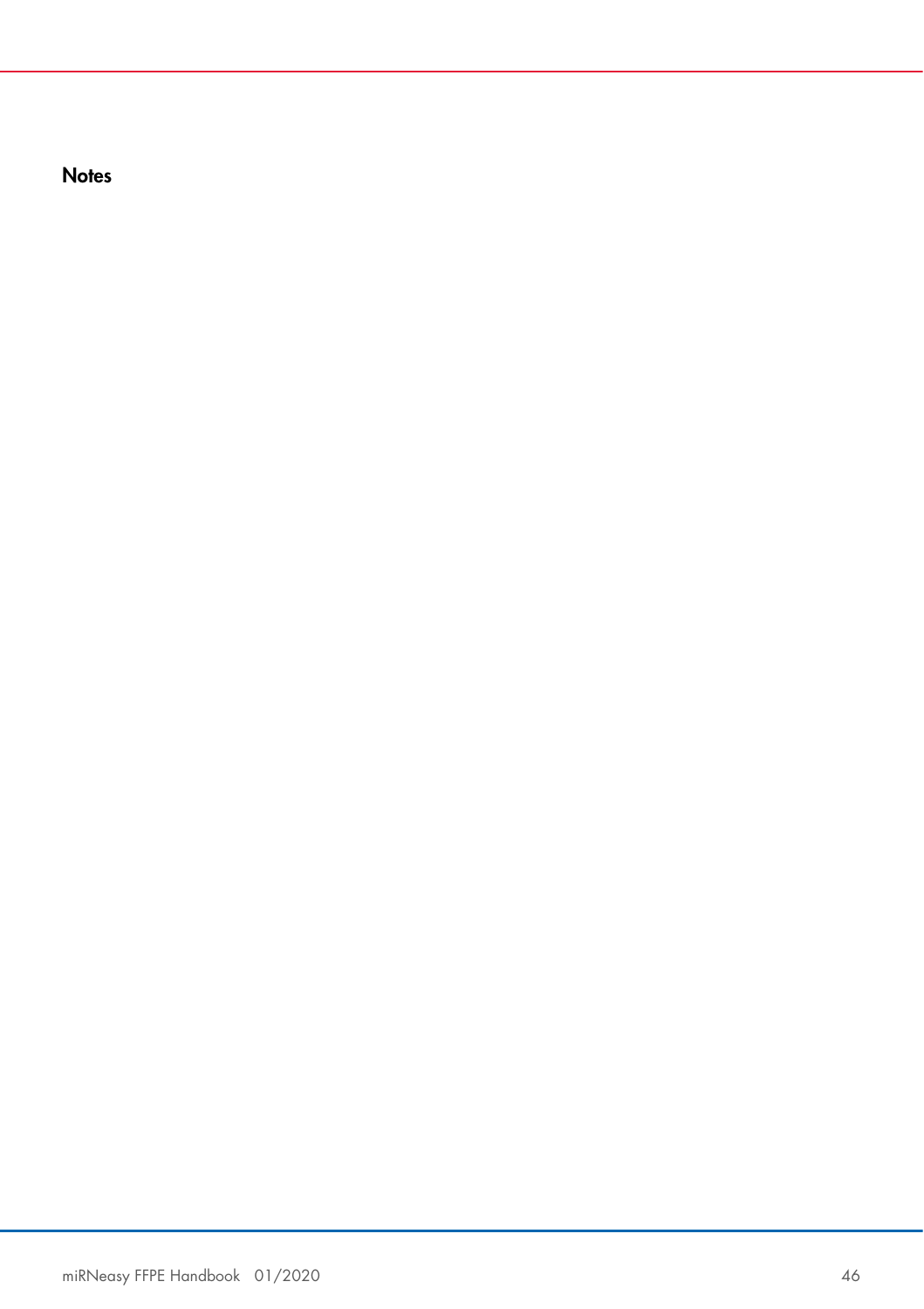#### Limited License Agreement for miRNeasy FFPE Kit

Use of this product signifies the agreement of any purchaser or user of the product to the following terms:

- 1. The product may be used solely in accordance with the protocols provided with the product and this handbook and for use with components contained in the kit only. QIAGEN grants no license under any of its intellectual property to use or incorporate the enclosed components of this kit with any components not included within this kit except as described in the protocols provided with the product, this handbook, and additional protocols available at www.qiagen.com. Some of these additional protocols have been provided by QIAGEN users for QIAGEN users. These protocols have not been thoroughly tested or optimized by QIAGEN. QIAGEN neither guarantees them nor warrants that they do not infringe the rights of third-parties.
- 2. Other than expressly stated licenses, QIAGEN makes no warranty that this kit and/or its use(s) do not infringe the rights of third-parties.
- 3. This kit and its components are licensed for one-time use and may not be reused, refurbished, or resold.
- 4. QIAGEN specifically disclaims any other licenses, expressed or implied other than those expressly stated.
- 5. The purchaser and user of the kit agree not to take or permit anyone else to take any steps that could lead to or facilitate any acts prohibited above. QIAGEN may enforce the prohibitions of this Limited License Agreement in any Court, and shall recover all its investigative and Court costs, including attorney fees, in any action to enforce this Limited License Agreement or any of its intellectual property rights relating to the kit and/or its components.

#### For updated license terms, see www.qiagen.com.

Trademarks: QIAGEN®, Sample to Insight®, QIAamp®, QIAcube®, QIAxcel®, AllPrep®, GeneGlobe®, GeneRead™, MinElute®, QuantiFast®, QuantiTect®, RNeasy®, Sensiscript® (QIAGEN Group); Agilent® (Agilent Technologies, Inc.); Leica® (Leica Microsystems GmbH); SYBR® (Molecular Probes, Inc.). Registered names, trademarks, etc. used in this document, even when not specifically marked as such, are not to be considered unprotected by law.

HB-0374-005 © 2020 QIAGEN, all rights reserved.